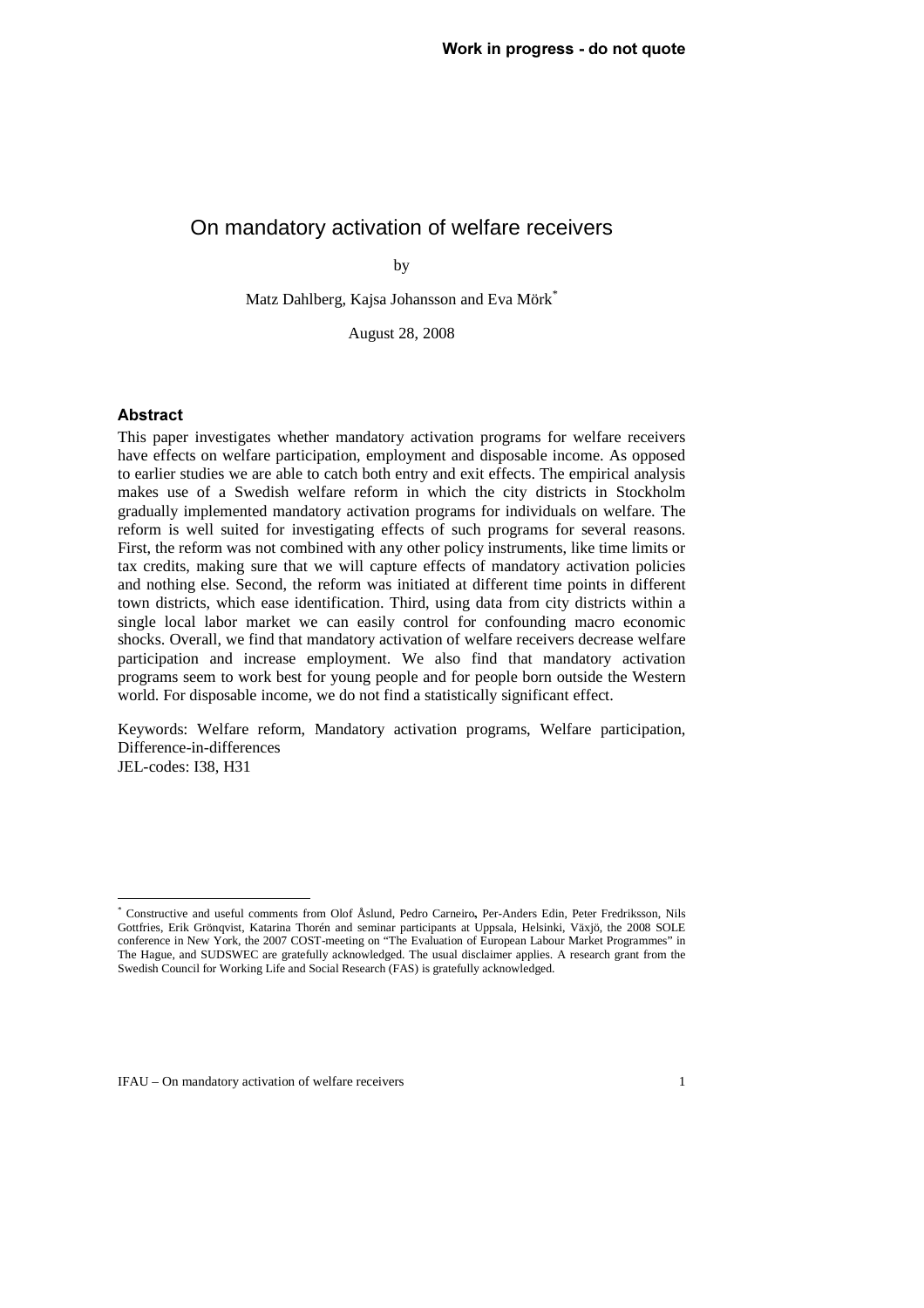### **Table of contents**

| 1     | Borttaget: 3         |
|-------|----------------------|
| 2     | Borttaget: 5         |
| 3     | Borttaget: 7         |
| 4     | Borttaget: 10        |
| 5     | Borttaget: 16        |
| 6     | Borttaget: 20        |
| 6.1   | Borttaget: 20        |
| 6.2   | Borttaget: 24        |
| 6.2.1 | Borttaget: 25        |
| 6.2.2 | Borttaget: 29        |
| 6.3   | Borttaget: 32        |
|       | Borttaget: 37        |
|       | Borttaget: 39        |
|       | Borttaget: 42        |
|       | Borttaget: 43        |
|       | <b>Borttaget: 48</b> |
|       | Borttaget: 50        |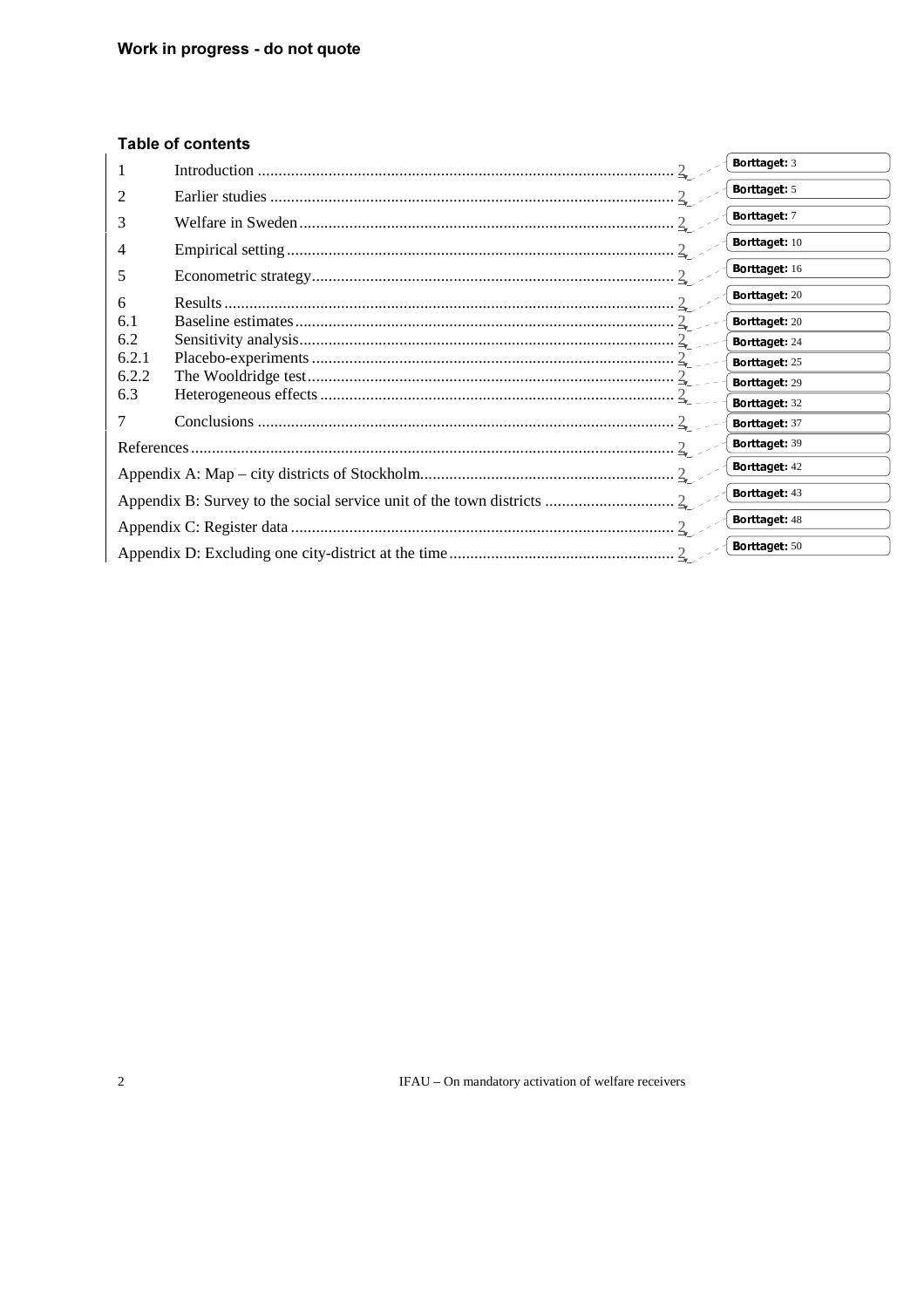### **1** Introduction

A basic problem facing a welfare state is how to provide help towards the poor without ruining the incentives to work for those who are able to support themselves. The more generous the welfare benefits are, the more likely it is that people that would otherwise have worked choose to become welfare recipients. On the other hand, if no help is provided to the truly needy, some individuals will not be able to survive. The agency problem origins in the incapability of the principal (the government) to observe the agents' true need for welfare. A potential solution to this problem is to use some screening device. One suggested, and commonly used, screening device is to condition welfare on requirements to work or to engage in work-related activities, such as education, training or job search.<sup>1</sup>

The idea that work requirements and activation are efficient tools in poverty-alleviation programs has a long history in societal program design and goes back to, e.g., the English Poor Law's, according to which "no able-bodied person was to receive money or other help from the Poor Law authorities except in a workhouse".<sup>2</sup> Besley and Coate (1992) formalize the mechanism behind work requirements, and show that these requirements may have both short run and long run effects on welfare take-out. First, requirements on activation can make some individuals who actually can be selfsupporting refrain from seeking welfare benefits. Hence, since governments typically cannot observe individuals' true working capacity, activation requirements work like a screening device which makes people reveal their true working capacity.<sup>3</sup> Second, these requirements may also decrease welfare in the longer run. If individuals need welfare because of choices made earlier on in life, activation policies may affect these choices, since welfare becomes a less attractive alternative. For example, individuals may choose to get more education, or another type of education, in order to increase their probability

 1 Work requirements were for example one of the instruments used in the major U.S. welfare reform in 1996. For good overviews of this reform, see Blank (2002), Grogger & Karoly (2005), and Moffitt (2007).<br><sup>2</sup> One main difference between the 18<sup>th</sup> century's workhouses and modern activation programs

One main difference between the 18<sup>th</sup> century's workhouses and modern activation programs is of course that the latter also have the intention of helping the participants in improving their job-search skills and/or their human capital.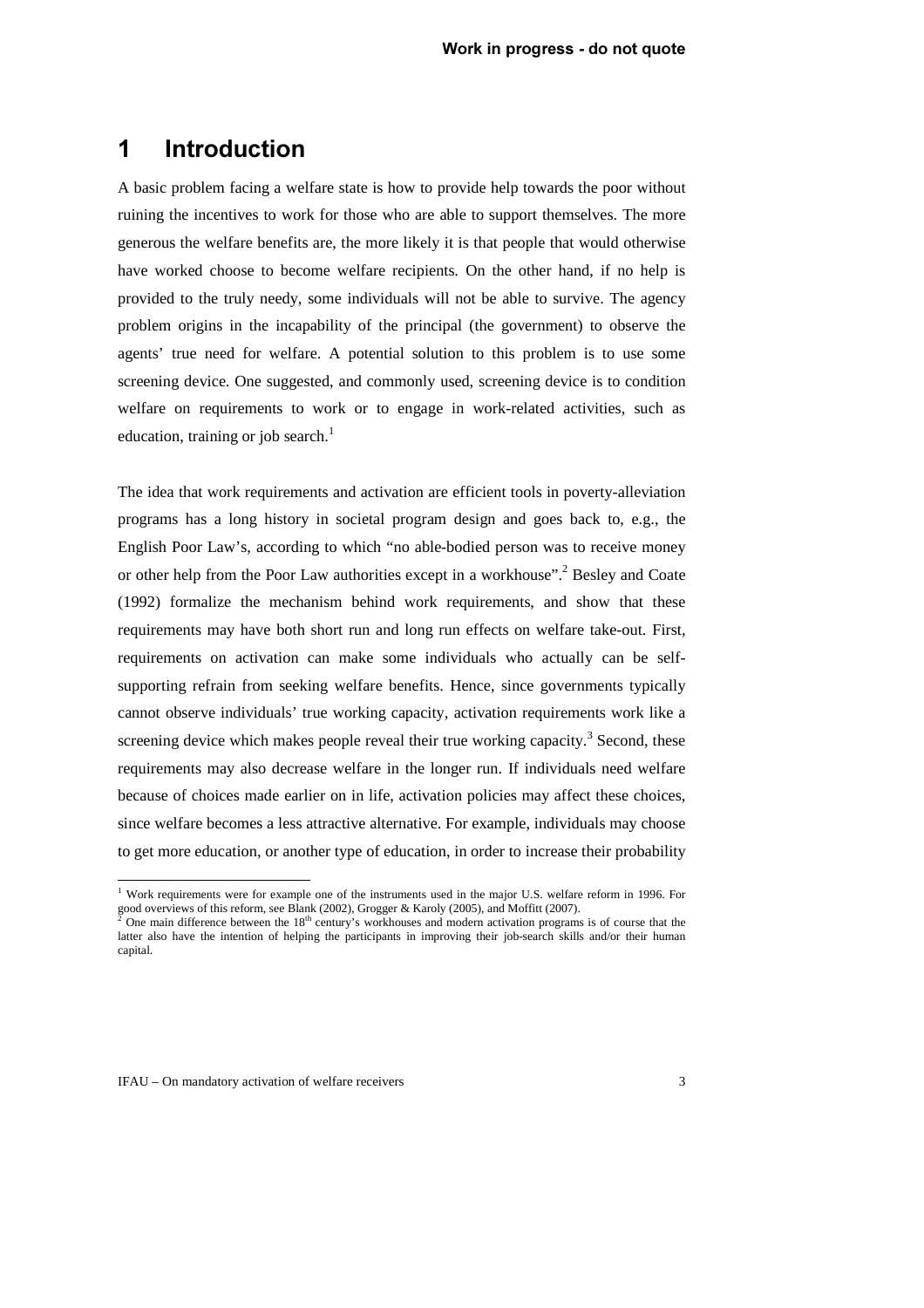#### **Work in progress - do not quote**

of future employment. Thereby, the likelihood that individuals will ever need welfare benefits is reduced.

While the theoretical model predicts that work requirements/mandatory activation programs affect program participants as well as non-participants, earlier studies, mostly based on randomized experiments (see, e.g. Hamilton 2002), only investigate effects on program participants. Not being able to capture entry effects is an important shortcoming since it has been shown that much of the decline in welfare use and caseloads following the U.S. welfare reforms were due to decreased entry rather than to increased exit (see, e.g., Grogger et al., 2003, and the discussion in Moffitt, 2007). The U.S. reform consisted however of a mix of different instruments, where work requirements were combined with e.g. time limits, and tax credits, making it close to impossible to separate the effects of work requirements/mandatory activation programs from the effects of the other instruments.

In this paper, we will use quasi-experimental data from a Swedish welfare reform in order to investigate empirically to what extent conditioning welfare on participation in work related activities reduces the number of people on welfare. As opposed to earlier studies we are able to catch both entry and exit effects, although we will not be able to separate between these two. Through the reform, mandatory activation programs were implemented gradually in the city districts in Stockholm over the period 1998 to 2004. We will use this gradual implementation in a difference-in-differences setup. Using data from city districts within a single local labor market have large advantages, since it makes it possible to control for macro economic shocks, something that is hard to do when using, e.g., data on U.S. states. Also, the reform was "clean" in the sense that the activation programs on welfare receivers were implemented in isolation, hence not accompanied by e.g. financial incentives, like the EITC, or time limits. Finally, having access to very rich individual-level register data (on all individuals living in Stockholm over the period 1993–2003) we can also investigate whether the effects are

 3 Grogger and Karoly (2005) also present an economic model describing how work requirements reduce welfare use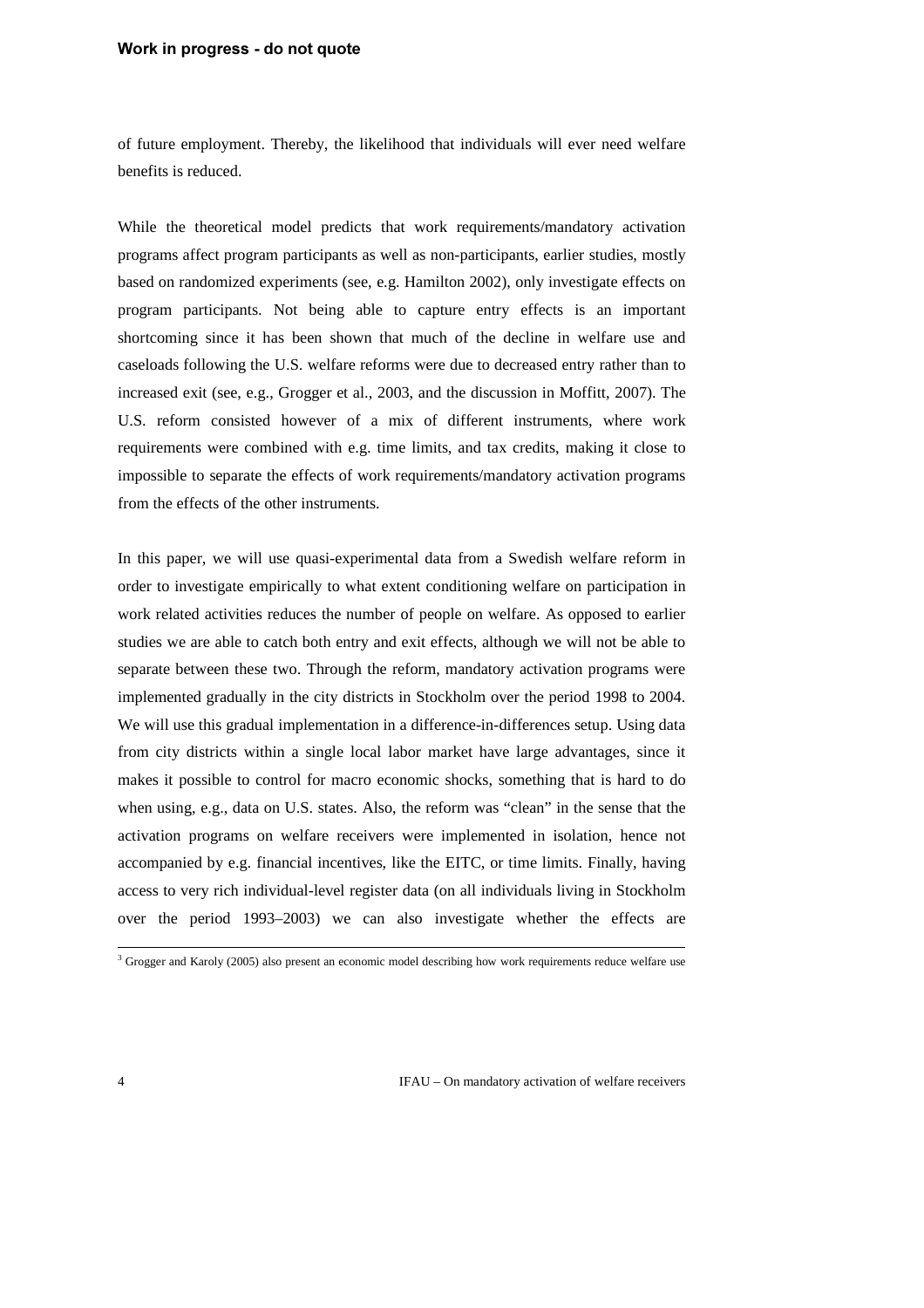heterogeneous with respect to, e.g., age and country of birth, as well as investigating the effects on a number of different outcome variables, such as employment and disposable income.

Overall, we find that the activation programs decrease welfare participation and increase employment. However, the effects are different for different groups; in particular, mandatory activation has especially strong positive effects for immigrants and young people. We do however not find any significant effects on disposable income.

The remainder of the paper is organized as follows: the next section gives an overview of earlier studies, whereas section 3 describes the Swedish welfare system and the activation programs in Stockholm. In section 4 the data used is described, and in section 5 we present the empirical strategy that is employed. The results are presented in section 6, and section 7 concludes.

### **2** Earlier studies

Studies investigating the effects of activation on both program participants and nonparticipants are absent. There do however exist studies investigating effects for program participants (i.e. focusing on effects on exit, but ignoring possible entry effects); in particular from a number of randomized experiments in the U.S. and Canada, as well as some non-randomized studies from Sweden.<sup>4</sup>

In the years preceding the major U.S. welfare reform in the 1990s, a number of states, through state waivers, implemented different types of mandatory welfare-to-work programs. Bloom and Michalopoulus (2001) present an overview of the results from 29 welfare reform initiatives in the U.S. and Canada whereas Hamilton (2002) focuses on the 11 projects that were implemented under the National Evaluation of Welfare-to-

 $\ddot{ }$ 

as well as welfare payments.<br><sup>4</sup> It can also be mentioned that in a related literature on unemployment insurance (UI), there exists two studies that both find that workfare, or the threat of workfare, decreases the length that participants remain on UI, see Benus and Johnson (1997) and Black et al. (2003).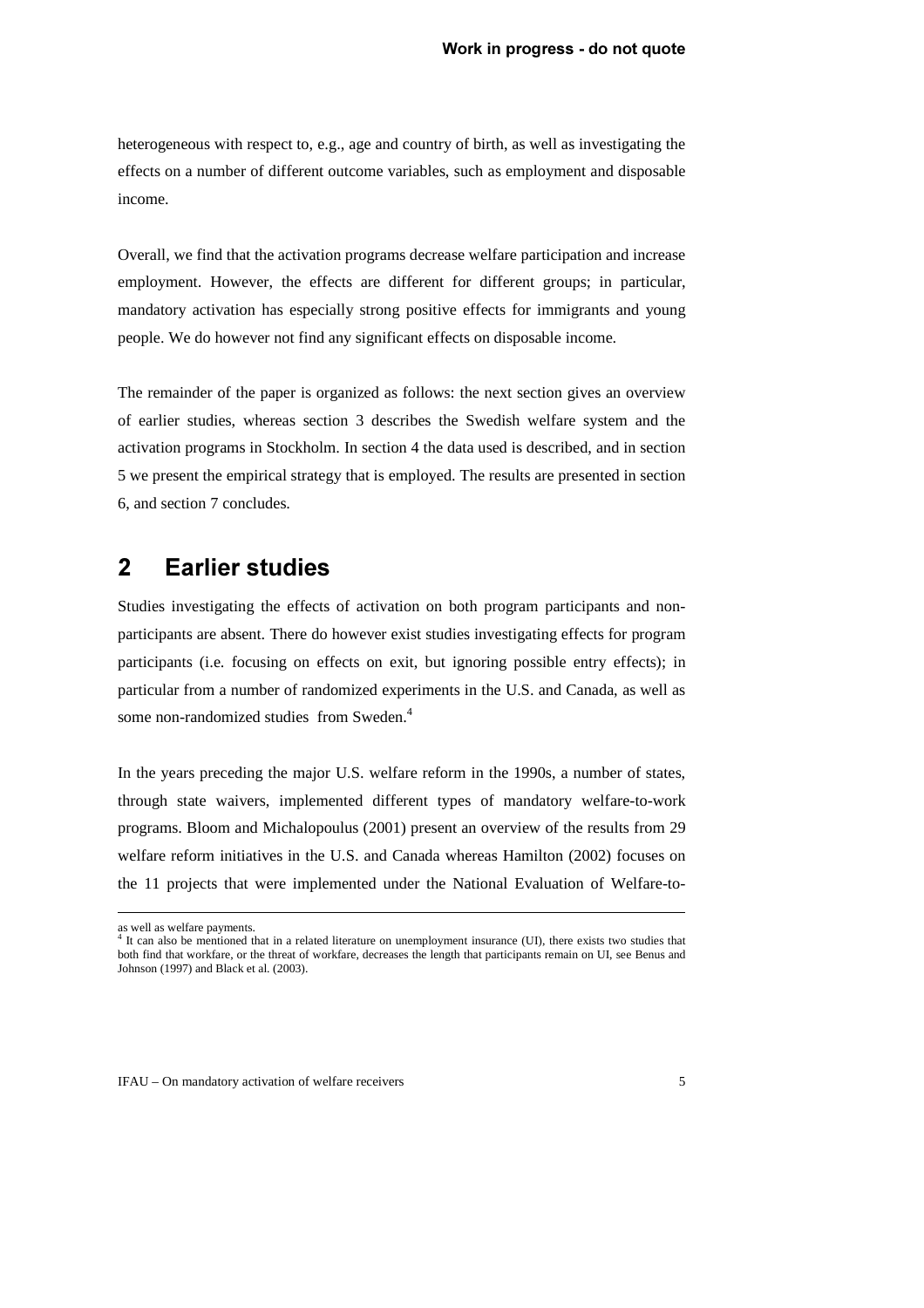Work Strategies (NEWWS) Program. These programs typically involved mandatory employment services, earnings supplements and/or time limits. Among the programs that involved activation of program participants, there existed two types of programs, those with an employment-focused approach and those with an education-focused approach. In addition, there were also some programs that applied mixes of the two approaches. The evidence from this research indicates that programs increased employment and decreased welfare benefits among participants, but had, on net, no effect on the participants' economic well-being. Also, programs that emphasized shortterm job search assistance and encouraged participants to find jobs quickly had positive effects on employment already after year one, whereas programs that emphasized longer-term skill-building activities took some time to have effects. After five years, the second type of programs had however caught up with the job-first programs (see Hamilton, 2002). Most successful were the programs that combined the two approaches.

There exist two Swedish studies analyzing the effect of activation programs, Milton and Bergström (1998), and Giertz (2004). Milton and Bergström analyze a program that existed in one of the districts in Uppsala (Gamla Uppsala) in the early 1990's. The program, which was labeled "Uppsalamodellen" ("The Uppsala Model"), demanded unemployed welfare receivers to actively seek for job full-time. They were also to meet with the case worker on a regular basis, presenting a list with which jobs they had applied for and which employers they had contacted. If the caseworker was not satisfied with the recipient's achievement, (s)he could deny further welfare benefits. Examining the effects of the program, using 251 individuals from Gamla Uppsala and 244 from a part of Uppsala that did not have a work requirement program (Gottsunda) in a crosssectional analysis, Milton and Bergström find that the program had no effect on the time that a person was on welfare or on the probability of getting employed. Giertz (2004) studies 8 projects with 600 participants implemented in the south of Sweden (in Malmö). The programs differed somewhat with respect to content, but a common factor was that they built heavily on individual counselling and stimulations of job search activities. Also, the social workers tried to persuade, rather than force, recipients to participate, but there existed some cases where sanctions had been imposed. Comparing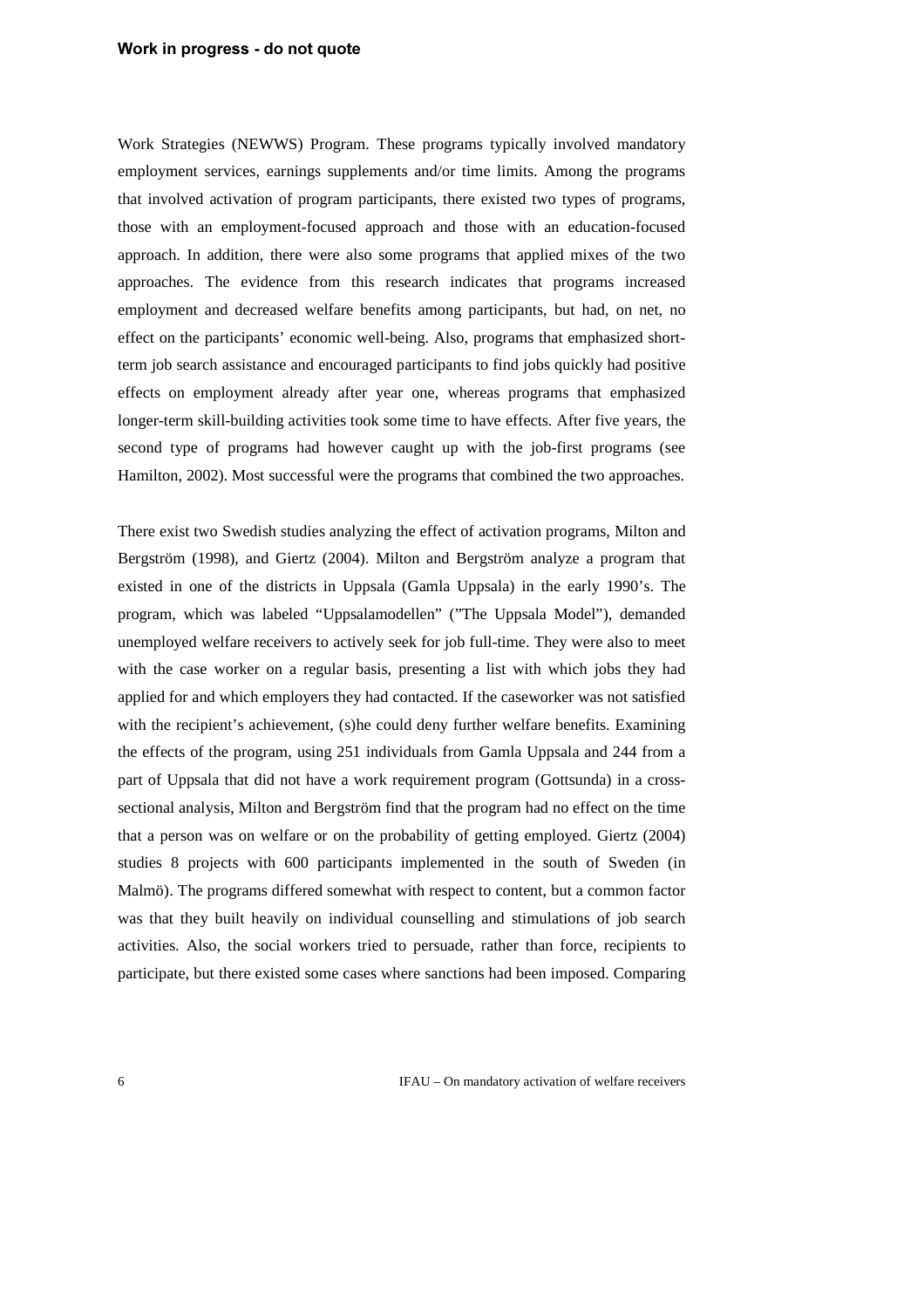contemporary participants with earlier participants, Giertz finds no effects on welfare costs. Common for both these studies is that they only study the effects on participants. Just as the U.S. studies they therefore miss potential entry effects.

### **3** Welfare in Sweden

The Swedish social security system is often considered as one of the most extensive and generous systems in Western welfare states. The Social Services Act constitutes the framework for welfare benefits. It is constructed as a frame law, which means that the interpretation and enactment of the law is delegated to each municipality. Since 1982 the law ensures all Swedish and foreign citizens living in Sweden the right to obtain welfare benefits in the absence of other means of economic support. As opposed to the situation in many other countries (e.g. U.S. and U.K.), receiving welfare is not dependent on having children. However, in order to be eligible for welfare benefits all other means, including savings and valuable assets, must be exhausted. The benefit level should ensure a reasonable standard of living, but it is up to the municipalities to decide the exact level. However, until 1998, there existed recommendations from the National Board of Health and Welfare, and since 1998 these recommendations have been replaced by a minimum level.

In 2006, 392,500 individuals (or about 4.3 percent of the population) received welfare benefits (some of the receivers were newly arrived immigrants). About 30 percent of these received welfare more than 10 months during a year, and are therefore defined as long term receivers.<sup>5</sup> Figure 1 describes the development of the number of welfare receivers as well as the costs for welfare benefits since the mid-eighties up to 2006. As can be seen from the figure, starting in the end of the nineties, both the number of individuals receiving welfare and the costs for welfare benefits have dropped. However, the costs per recipient (not shown in the figure) have increased indicating that the individuals that are still on welfare are so for a longer time. In 1999, the Swedish

**Formaterat:** Teckensnitt: Inte<br>Fet  $\frac{1}{\sqrt{2}}$ **Borttaget:** Figure 1

<sup>5</sup> Socialstyrelsen (2008).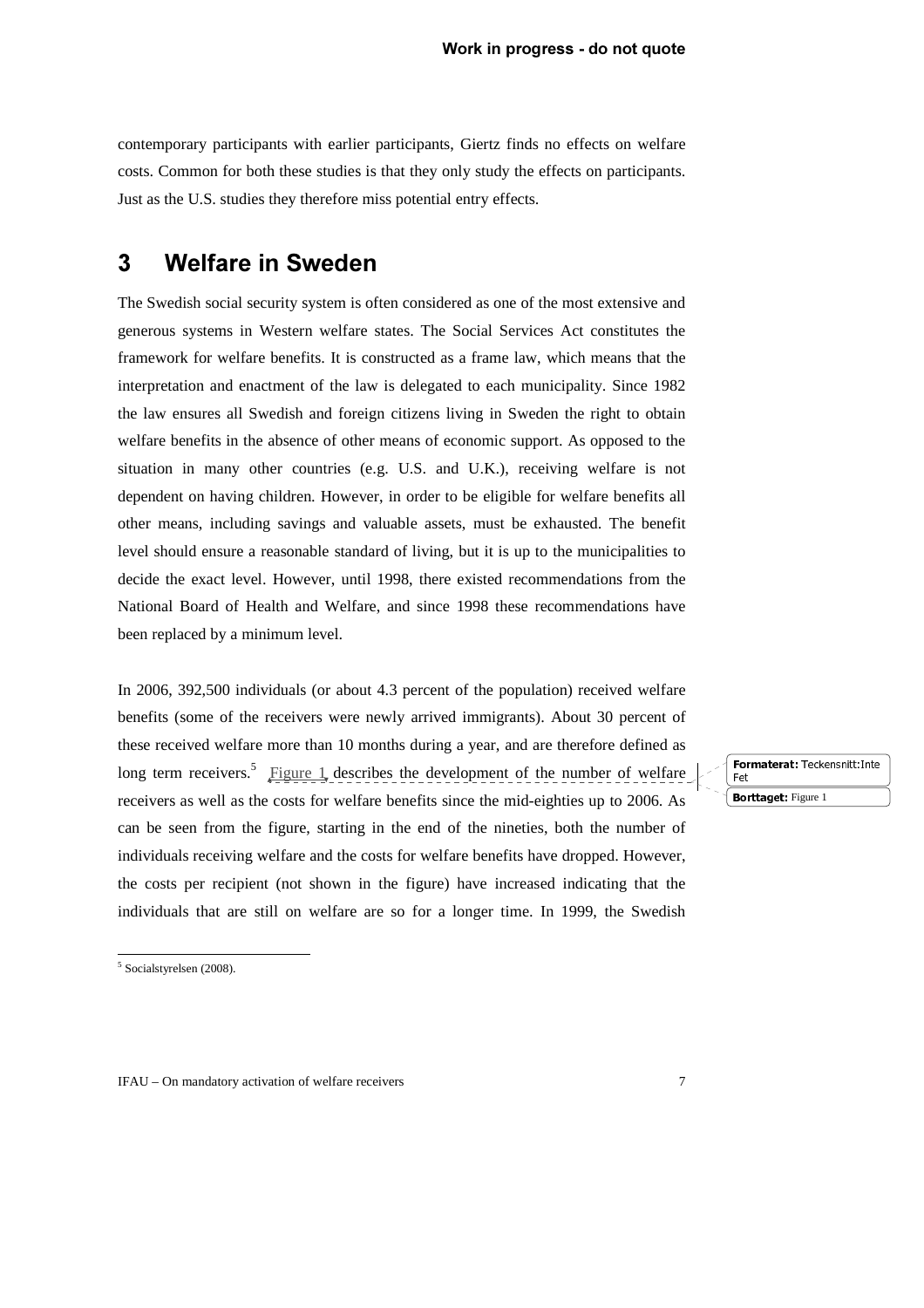government declared an ambition to cut costs for welfare benefits in half. This objective has proven hard to accomplish; even though welfare costs have decreased over time it has not decreased with 50 percent. Also, since 2003 the decrease seems to have ended. Welfare receivers are not evenly spread across different groups in society. The probability of receiving welfare is largest among unemployed youths without eligibility for unemployment benefits, single mothers and individuals born outside Western countries.



Figure 1 Welfare receivers (100's) and costs (m. of SEK) for welfare benefits 1983-2006.

During the 1980's the right to welfare was not tied to any specific requirements on the receiver of welfare benefits other than having exhausted all other means of financing and being available for work. "Being available for work" was in the beginning of the 1980's defined by The National Board for Health and Welfare as searching for jobs and not turning down any "suitable offers". A "suitable job" was perceived as a job matching the skills and qualifications of the individual and in line with collective agreements concerning working environment and benefits. However, the 1990's recession led to difficulties in financing the social welfare system. As a consequence, the right to welfare became subject to stricter means-testing and the requirement of being available for work was extended to also include participation in internships and

Source: Statistics Sweden.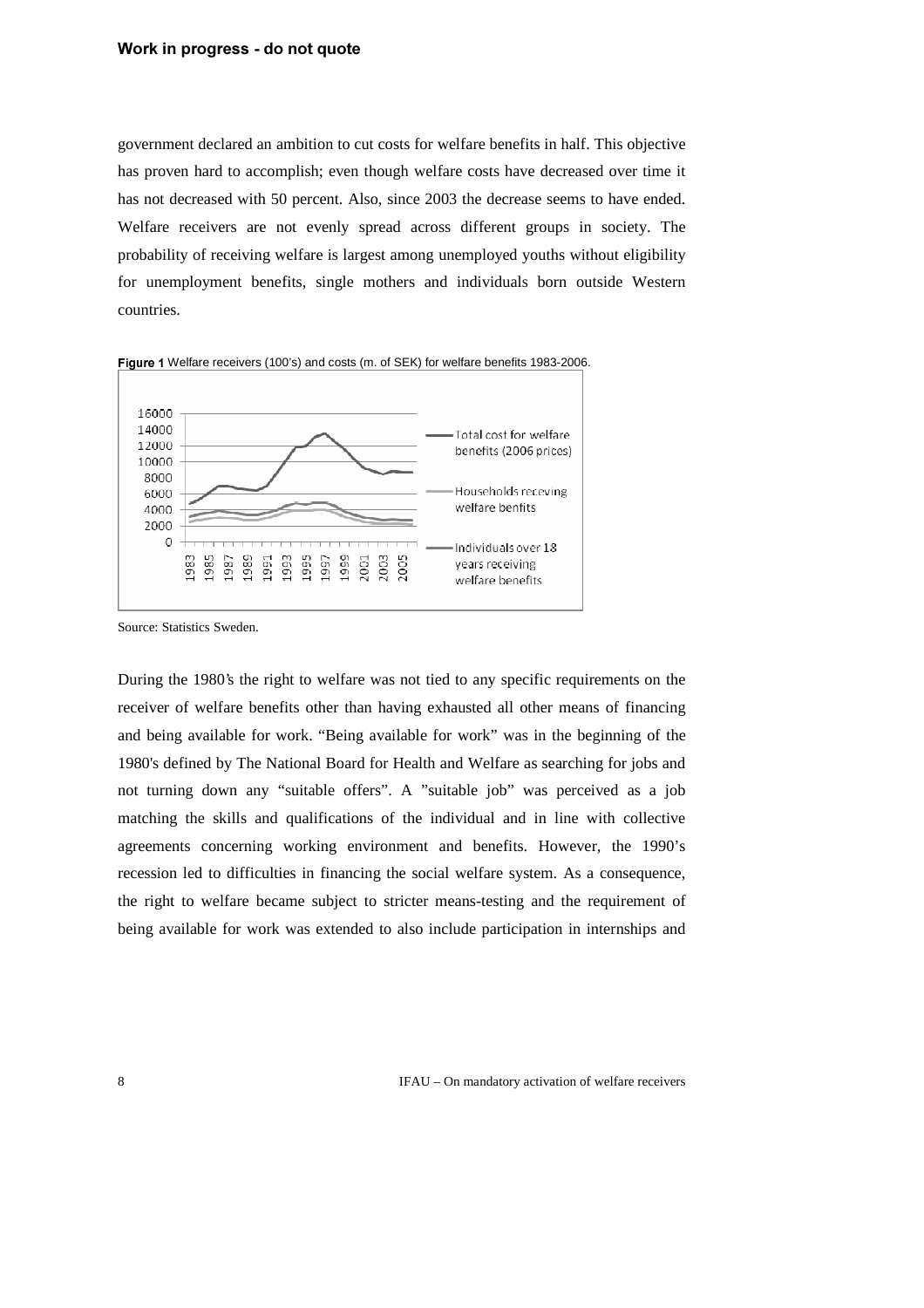labor market projects.<sup>6</sup> At the same time, the generosity of welfare benefits was reduced in many municipalities.

The right to demand participation in different activities by the welfare receivers was formally introduced by a change in the Social Services Act in 1998.<sup>7</sup> The new law made it possible for municipalities and city districts to demand participation in work related activities, such as internships and supervised job search, in return for welfare benefits. These programs have been known under the name "activation programs" and typically require a number of hours' attendance each week. According to the official descriptions, the aims of the programs are to facilitate job search for the unemployed and "coaching" the participants to become self-supporting. However, in a case study by Thorén (2005) it is concluded that "municipal activation policy in its practical form will not necessarily improve client's prospects to find employment since its primary function rather is as a method to control clients' entitlement to social assistance". The organization of the programs makes it possible for the welfare administration to monitor the willingness to work. It is hence likely that the programs reduce the value of welfare for the beneficiary, since he or she can no longer consume leisure in the same extent as earlier. If Thorén is correct, an implication might then be that we could find an effect on welfare participation but not necessarily an increased probability to get a job.

In this paper, we will focus on the city districts in the city of Stockholm. The city of Stockholm is by far Sweden's largest municipality, with approximately 780,000 inhabitants in 2006. It makes up the central part of a much larger labor market area. Next, we will turn to a description of the programs in place in Stockholm.

 $\overline{a}$ 

<sup>&</sup>lt;sup>6</sup> For a discussion of the welfare system during the 1990s, see Johansson (2000, 2001) and Bergmark (2000).

 $<sup>7</sup>$  Many of the changes prescribed by the 1998-law reflected trends that had been in practice earlier; Salonen and</sup> Ulmestig (2001) show that many municipalities seem to have applied rules similar to the new policy even before 1998. Also, the rule has been used in a wider sense, for example it has been extended to apply to other groups than youths.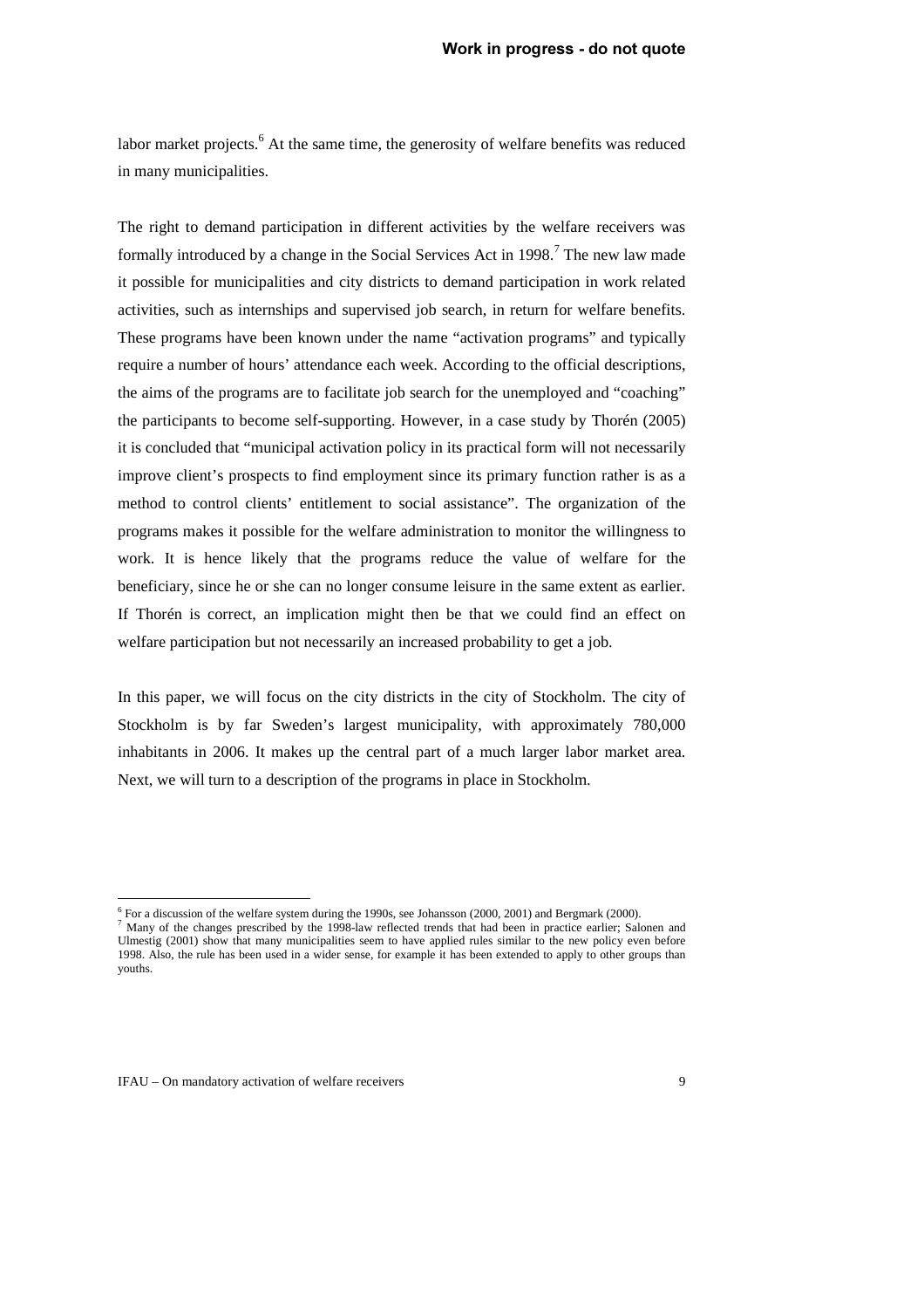### **4** Empirical setting

During the period studied (1993–2003), the municipality of Stockholm was divided into 18 city districts (see Map in Appendix A). $8$  The city districts are responsible for the majority of the municipality's services within their geographical areas.<sup>9</sup> However, the municipality sets taxes<sup>10</sup> and allocates funds between the city districts. It also defines the overall goals and guidelines. The political composition in the District Councils is equivalent to that of the Municipal Council, which is elected every fourth year. Hence, there are no elections to the District Councils, and the political majority in these are the same all over Stockholm.

The earliest examples of activation programs in Stockholm<sup>11</sup> are from 1998 and 1999 when Rinkeby and Skärholmen introduced programs intended to enroll all unemployed welfare recipients in job searching activities. They were followed by Kista and Farsta in 2001, and since then by many other city districts. In fact, since 2004 there are mandatory activation in force in all city districts.

In order to categorize when the different city districts launched mandatory activation, we have conducted a questionnaire addressed to the heads of the welfare administration in each city districts.<sup>12</sup> The questionnaire was complemented with telephone interviews whenever it was difficult to categorize a program based on the information given in the questionnaire. Based on the information from the questionnaire and the interviews, we can determine which year a mandatory program was launched in each city district. A program has been labeled as "ambitious" if it has satisfied the following criteria: it is targeted towards all unemployed individuals receiving social assistance; it requires

<sup>&</sup>lt;sup>8</sup> Since January 1, 2007, the number of city districts has decreased to 14.

<sup>&</sup>lt;sup>9</sup> The district's responsibilities include refugee reception services, recreational programs for children and youth, preschool, income support, budgetary counseling and debt restructuring, consumer advisory services, local business and labor market initiatives, local urban environment issues, maintenance of parks, services and care for the disabled, social services, care and treatment, family law, and elderly services.<br><sup>10</sup> In Sweden, municipalities have the right to collect revenues from a local, proportional, income tax. They are also

allowed to charge user fees for some of the services they provide.<br><sup>11</sup> Noteworthy is that, as opposed to in some other Swedish municipalities, there did not exist any large scale

activation programs in any of Stockholm city districts before 1998 when the Social Service Act was changed. <sup>12</sup> The questionnaire is given in Appendix B.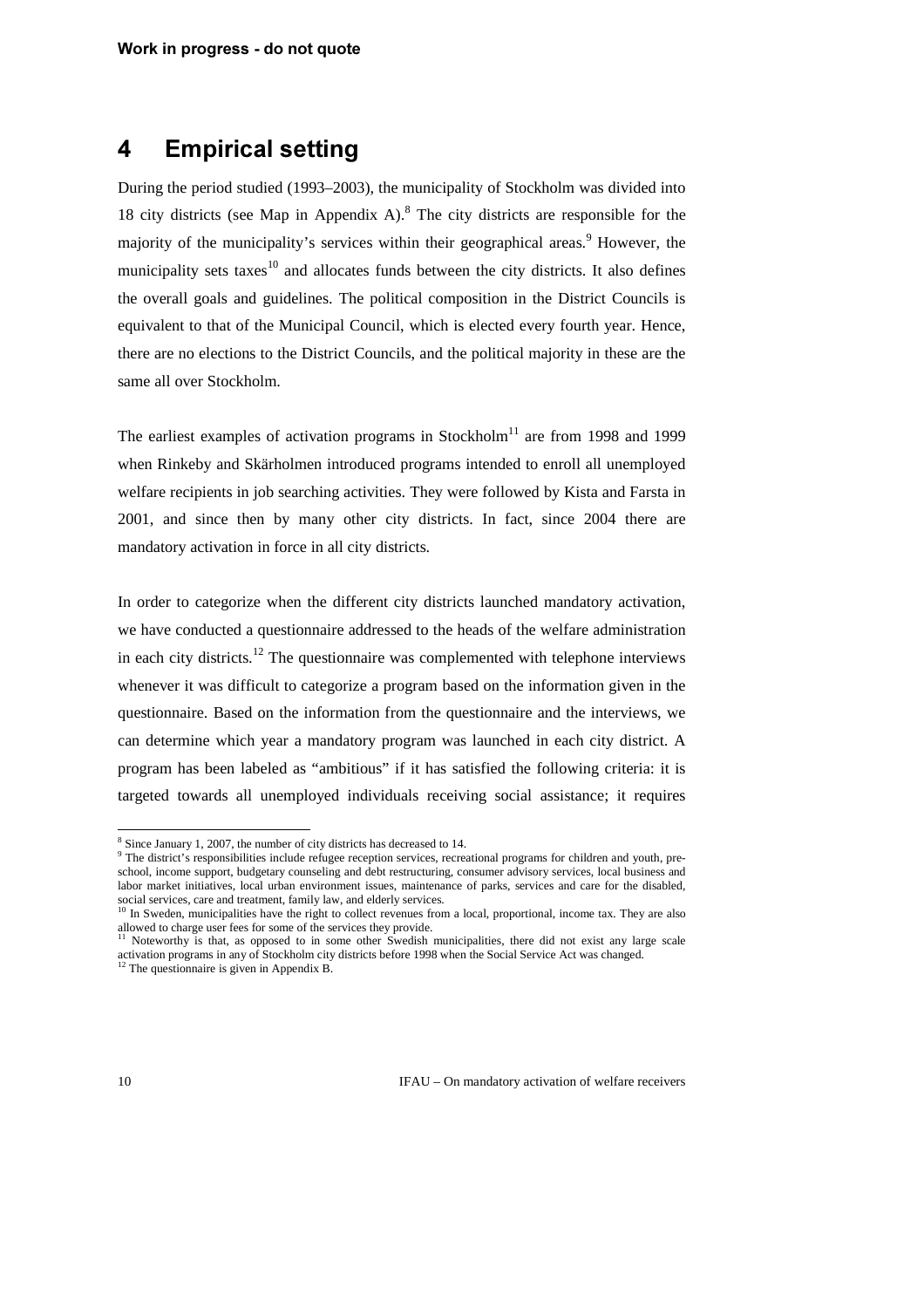attendance for some hours per week. The programs all use a common reporting system in which the attendances of the participants are registered daily. Most importantly, the register is open to social workers, which means that absence is immediately detected, and will in many cases lead to reduced benefits. Some of the programs are extensions of previous programs, but the ambitions of the current programs are much higher.<sup>13</sup> Table 1 shows when the activation programs subject to this study were implemented.<sup>14</sup>

A valid question is of course whether we can trust the answers given by the welfare administrators. Do the programs really include *all* individuals receiving welfare and are they as harsh as the administration claims? Without conducting thorough implementation studies it is not possible for us to answer these questions for sure.<sup>15</sup> However, there are no reasons for the administration not to tell the truth. Also, it is worth noting that if the programs de facto are not as compulsory and "tough" as stated by the heads of the welfare administration, we would get estimates that are biased towards zero. Hence, the effect that we find in the paper should be seen as a lower bound of the effects of general activation programs.

 $\overline{a}$ 

 $13$  In the earlier years, job seeking activities were often limited to occasional contacts with an employment counselor whose role mostly consisted of discussing the client's situation and possibly arranging labor market training. The cooperation between social administration and consultants was scarce and a common view is that the follow-up was

insufficient.<br><sup>14</sup> Since our data ends in 2003, the programs started in 2004 are not used in the identification of the program effect. Also, in one districts it is impossible to establish when the "ambitious" program begun (Skarpnäck) and Skarpnäck is therefore excluded. In addition, the most central city districts are excluded from the sample altogether as the share of receivers of welfare benefits is very low in this part of the city and as their methods are difficult to categorize. Finally, Rinkeby is excluded from the analysis since it is an outlier in several respects, not the least in terms of welfare participation and share of inhabitants born outside Sweden. We have also estimated the model when excluding other city district, one at the time, and it turns out that Rinkeby seems to be different; see Table D.1 in Appendix D. It is important to remember that excluding Rinkeby implies that we cannot draw inference from our

results to city districts like Rinkeby.<br><sup>15</sup> We would like to stress that the questionnaire has been complemented with several telephone conversations where we have tried to get more detailed information when needed. In addition, in the interviews we ask about programs that actually have been in place a number of years, making it likely that it is the actual program, not just the ambitions of the program that we capture.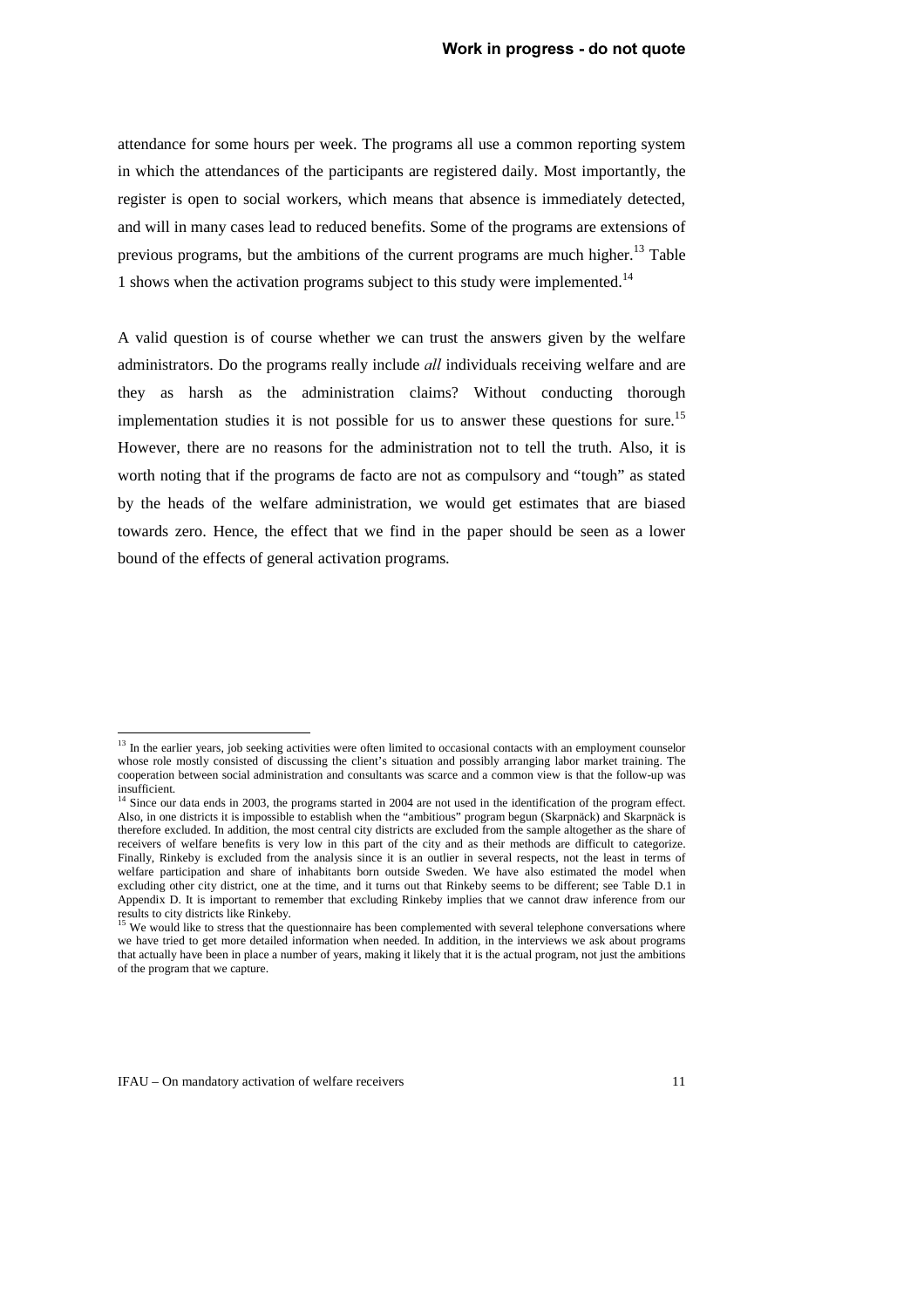| District           | Year |
|--------------------|------|
| Skärholmen         | 1999 |
| Farsta             | 2001 |
| Kista              | 2001 |
| Älvsjö             | 2002 |
| Hägersten          | 2003 |
| Liljeholmen        | 2003 |
| Spånga-Tensta      | 2003 |
| Bromma             | 2004 |
| Enskede-Årsta      | 2004 |
| Hässelby-Vällingby | 2004 |
| Vantör             | 2004 |

Table 1 Starting years for activation programs in Stockholm city districts.

In order to give a better understanding of the programs, we will describe the program in Skärholmen in more detail. The program in Skärholmen is one of the most documented programs (see Ekström, 2005, and Thorén, 2005, for a more detailed description) and is to some extent comparable to other, less documented programs in other parts of the city.<sup>16</sup>

In 1998 the city district of Skärholmen began to apply a method that has later become known as "the Skärholmen model". During the first year the activities were only directed to students who were unemployed during the summer, but in 1999 the program was extended to include all unemployed receivers of welfare benefits. Three other city districts (Hägersten, Liljeholmen and Älvsjö) have joined the project and during our study period the four districts shared the facilities in Skärholmen.

When welfare applicants enter the welfare services, those whose main motivation for applying for welfare is categorized as "unemployment" are immediately sent to "The Jobcentre" (the local employment agency that administers the job seeking activities for

 $\overline{a}$ <sup>16</sup> Blomberg et al. (2006) study the activation programs implemented in six city districts (Vantör, Skärholmen, Kista, Hässelby-Vällingby, Rinkeby and Spånga-Tensta) and conclude that the programs are similar in many respects. For example, all districts have reception offices from which the welfare applicants are directed to activation centers. At these centers, a mix of the following activities takes place: own job-search, assisted job-search, internships, work practice, and job-guidance.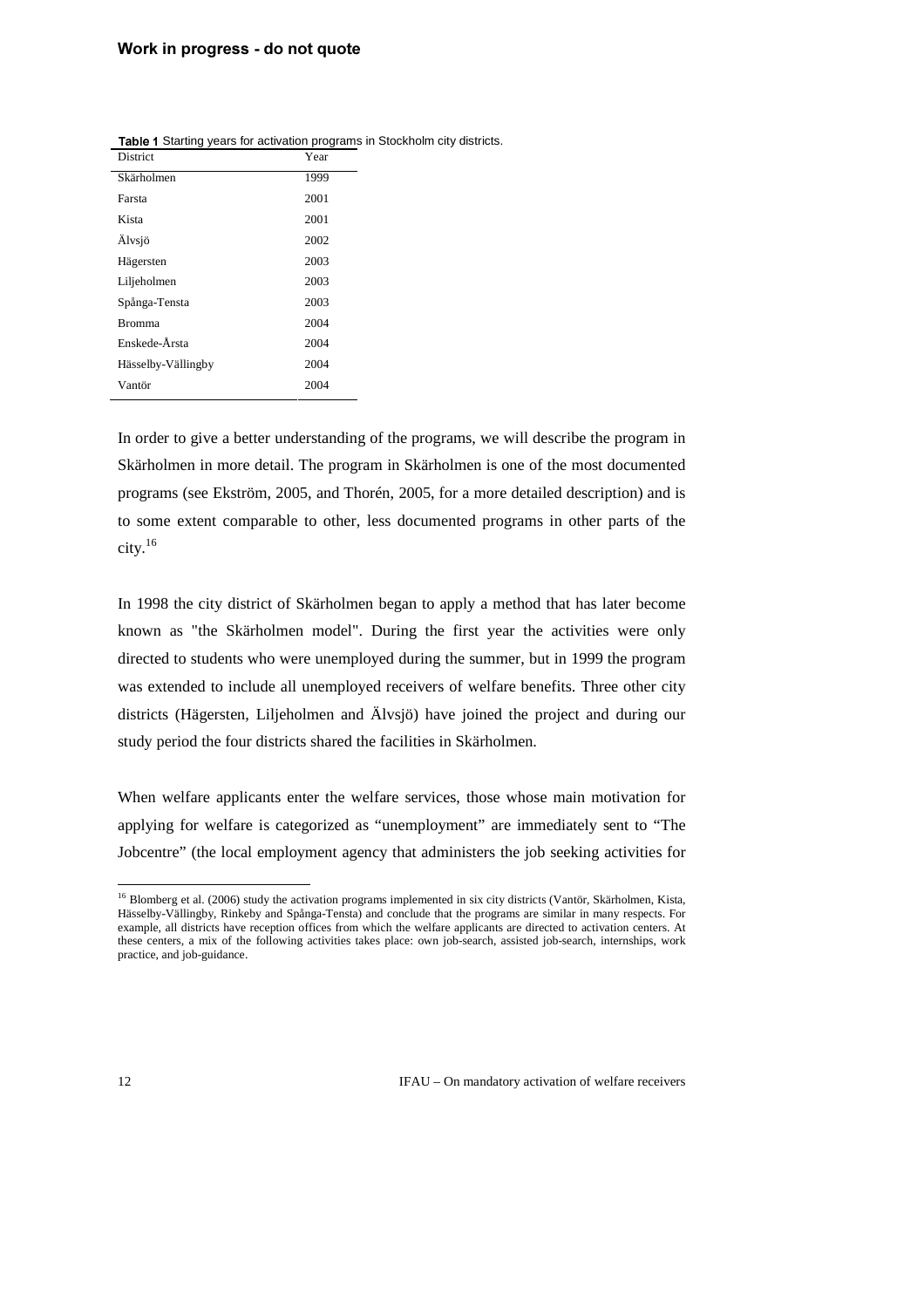welfare receivers). Usually, the applicants have to meet Jobcentre personnel before their application is processed. Sometimes the applicant is given suggestions on jobs to seek or other activities already on their first visit at the Jobcentre. As long as a person has not found a job or an activity to participate in, the program requires three hours of daily attendance at the Jobcentre, either in the morning or in the afternoon. Every second week the schedule rotates in order to prevent black market work. The central component in the model is job-seeking activities. These are facilitated by providing job seekers with an individual labor market coach and material which may alleviate job search – such as computers, telephones and stationery. In addition to job-seeking activities, the program involves participation in internships, shorter education such as computer courses and other activities arranged by the city district, such as gardening or cleaning in the community. As noted by Thorén (2005), much of the activities aim at testing the participants' willingness to work. There is also a large amount of cooperation between the welfare office and the coaches at the Jobcentre. Not participating actively at the centre will be reported to the welfare administrator who can decline the recipients their welfare benefit.

The data from the questionnaire is combined with individual register data from Statistics Sweden. The register data contains yearly information on all individuals aged 18–64 living in the municipality of Stockholm, over the years 1993 through 2003. Table 2 reports summary statistics on the variables used in this paper. In order to measure the effects on welfare participation we use a dummy (*Welfare receiver*) that indicates whether the individual lives in a household that received welfare during the year.<sup>17</sup> We see that this is true for approximately 9 percent of all individuals in our sample. A potential problem with this measure of welfare participation is that it is quite crude in the sense that an individual is considered as being a welfare participant if he or she has received some welfare benefits at some point during a year. The amount received differs however substantially between individuals and it is therefore also interesting to

 $\overline{a}$ 

 $17$  Welfare benefits are directed to households, not individuals. For simplicity, we will in the rest of the paper write it as if it was the individual that received welfare. What we mean is however whether the individual lived in a household that received welfare.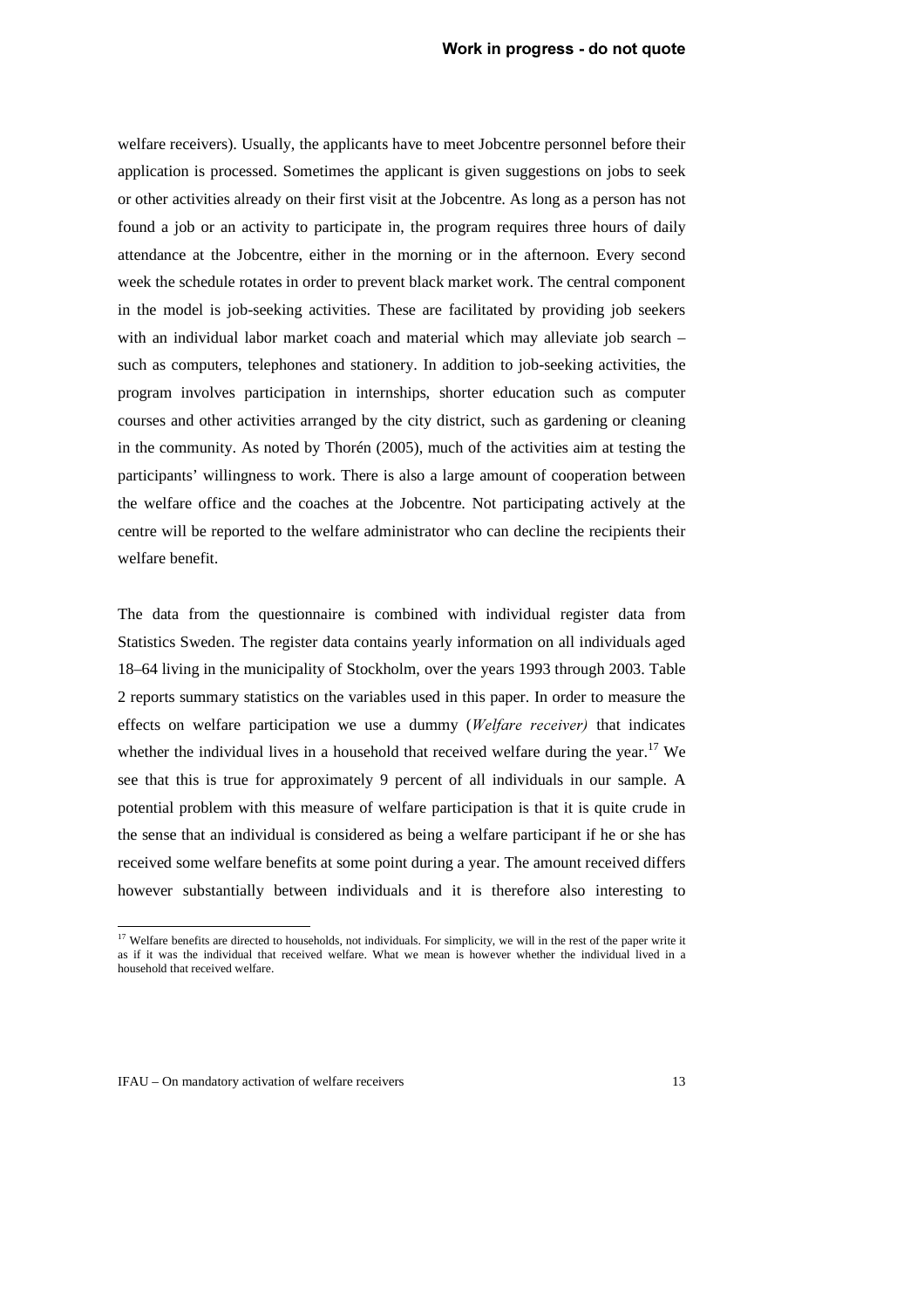#### **Work in progress - do not quote**

investigate the effect on the amount of welfare money received during a year (*Welfare benefits*).<sup>18</sup> The average amount received is approximately 2,000 SEK per year. This might seem like a low figure, but note that the zeros are included.

Since we are interested in what happens to individuals that potentially leave welfare or refrain from entering into welfare, we will also investigate the effects on employment. We use four different measures of employment: A dummy indicating whether the individual worked as least 1 hour in November (*Employed in November*), a dummy indicating whether the individual was employed all 12 months (*Employed all year*), a variable that measures how many months the individual was employed in the year (*Months employed*), and income earned from employment (*Income from employment*). In the variables *Employed all year* and *Months Employed* an individual was defined as employed if the work performed that month generated an income larger than 25 percent of the minimum wage of workers in the hotel and restaurant sector. Summary statistics for the different employment measures are reported in Table 2. Approximately 74 percent of the population is employed according to the first definition.

Finally, we will investigate what happens with the economic well-being of individuals by investigating effects on disposable income. As we can see from Table 2, disposable income varies substantially between individuals. In the empirical analysis we will also control for a number of individual specific characteristics; summary statistics for those variables are also provided in Table 2.<sup>19</sup>

 <sup>18</sup> The variable "Welfare benefits" is the individual's share of the household's welfare benefits.

<sup>&</sup>lt;sup>19</sup> Exact definitions of all variables as well as the names of the data sources are given in Appendix C.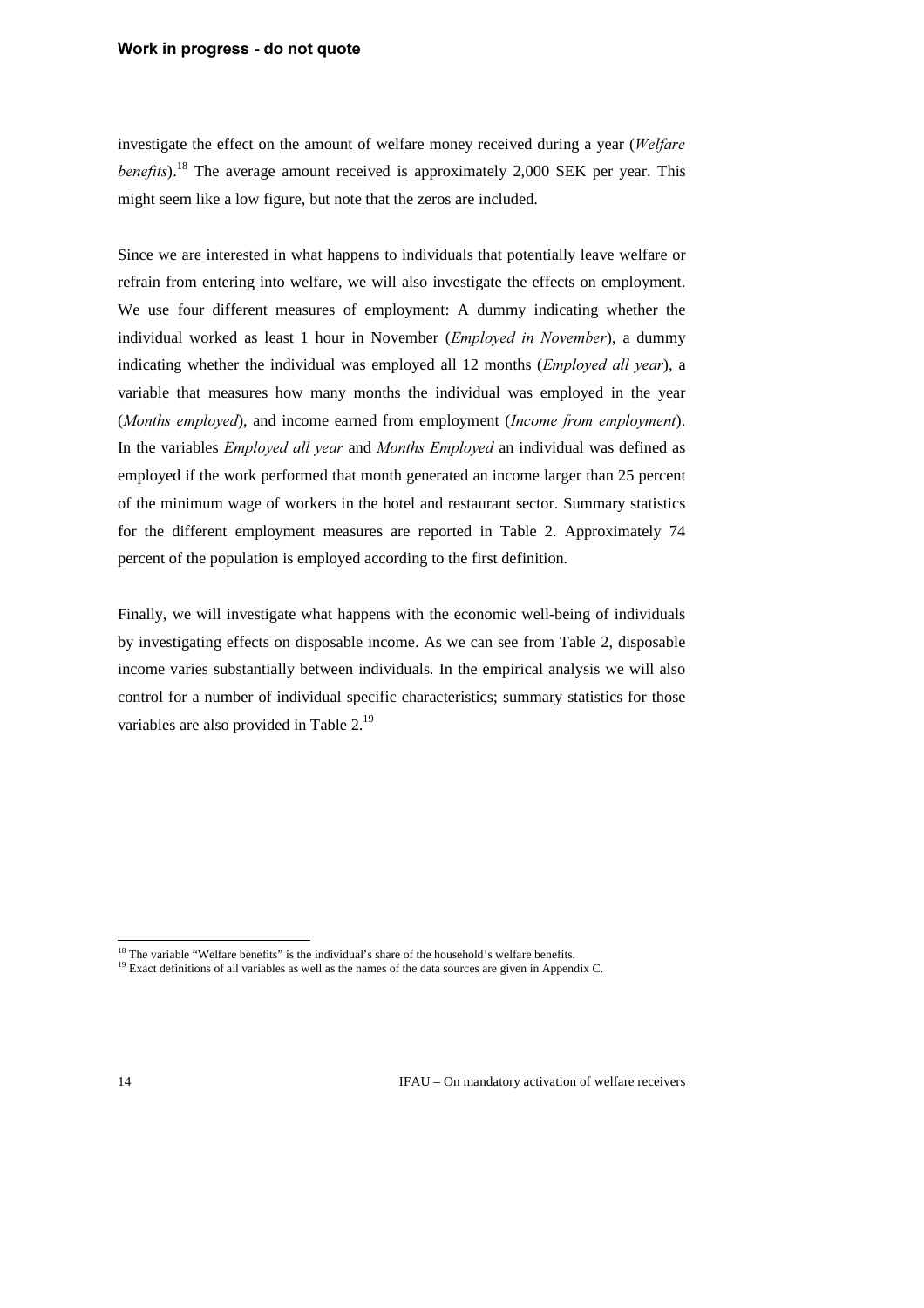#### Work in progress - do not quote

| Table 2 Summary statistics             |         |           |                  |              |  |  |
|----------------------------------------|---------|-----------|------------------|--------------|--|--|
| Variable                               | Mean    | Std. Dev. | Min              | Max          |  |  |
| Outcome variables                      |         |           |                  |              |  |  |
| The probability of receiving welfare   | 0.089   | 0.285     | $\Omega$         | $\mathbf{1}$ |  |  |
| Welfare benefits                       | 2,004   | 9,571     | $\mathbf{0}$     | 510,800      |  |  |
| <b>Employed in November</b>            | 0.737   | 0.440     | $\mathbf{0}$     | $\mathbf{1}$ |  |  |
| Employed all year                      | 0.650   | 0.477     | $\Omega$         | 1            |  |  |
| Months employed                        | 8.542   | 5.136     | $\mathbf{0}$     | 12           |  |  |
| Income from employment                 | 164,234 | 170,712   | $\boldsymbol{0}$ | 25,977,500   |  |  |
| Disposable income*                     | 158,138 | 266,384   | $-1,551,500$     | 223,910,800  |  |  |
| Control variables                      |         |           |                  |              |  |  |
| Woman                                  | 0.499   | 0.500     | $\boldsymbol{0}$ | $\mathbf{1}$ |  |  |
| Age 18-25                              | 0.151   | 0.358     | $\mathbf{0}$     | $\mathbf{1}$ |  |  |
| Age 26-35                              | 0.262   | 0.440     | $\mathbf{0}$     | 1            |  |  |
| Age 36–45                              | 0.357   | 0.479     | $\mathbf{0}$     | 1            |  |  |
| Age 46-64                              | 0.231   | 0.421     | $\mathbf{0}$     | 1            |  |  |
| With young children $(< 7$ years)      | 0.184   | 0.387     | $\Omega$         | 1            |  |  |
| Born in Sweden                         | 0.776   | 0.417     | $\mathbf{0}$     | $\mathbf{1}$ |  |  |
| Born in Nordic country                 | 0.047   | 0.211     | $\mathbf{0}$     | 1            |  |  |
| Born in Western country                | 0.025   | 0.156     | $\mathbf{0}$     | $\mathbf{1}$ |  |  |
| Born in East European country          | 0.036   | 0.186     | $\boldsymbol{0}$ | $\mathbf{1}$ |  |  |
| Born in other country                  | 0.120   | 0.325     | $\mathbf{0}$     | 1            |  |  |
| Elementary school<9 years              | 0.204   | 0.403     | $\Omega$         | 1            |  |  |
| Elementary school 9 years              | 0.259   | 0.438     | $\theta$         | $\mathbf{1}$ |  |  |
| High school                            | 0.197   | 0.398     | $\mathbf{0}$     | 1            |  |  |
| College/University<2 years             | 0.165   | 0.371     | $\mathbf{0}$     | 1            |  |  |
| College/University>2 years             | 0.166   | 0.372     | $\mathbf{0}$     | 1            |  |  |
| Ph <sub>D</sub>                        | 0.009   | 0.095     | $\mathbf{0}$     | $\mathbf{1}$ |  |  |
| Immigration 2-4 years ago              | 0.017   | 0.131     | $\mathbf{0}$     | 1            |  |  |
| Immigration 5-9 years ago              | 0.050   | 0.217     | $\mathbf{0}$     | $\mathbf{1}$ |  |  |
| Immigration 10–14 years ago            | 0.045   | 0.207     | $\mathbf{0}$     | $\mathbf{1}$ |  |  |
| Immigration>15 years ago or not at all | 0.888   | 0.315     | 0                | 1            |  |  |
| 1 child                                | 0.201   | 0.401     | $\boldsymbol{0}$ | 1            |  |  |
| More than 1 child                      | 0.203   | 0.402     | $\mathbf{0}$     | $\mathbf{1}$ |  |  |

\* Only available for the years 1995–2003.

The city districts are rather heterogeneous with respect to demographic composition and outcome variables, which is illustrated by Table 3 that presents summary statistics from 1993 on some of the outcome variables as well as the share foreign born.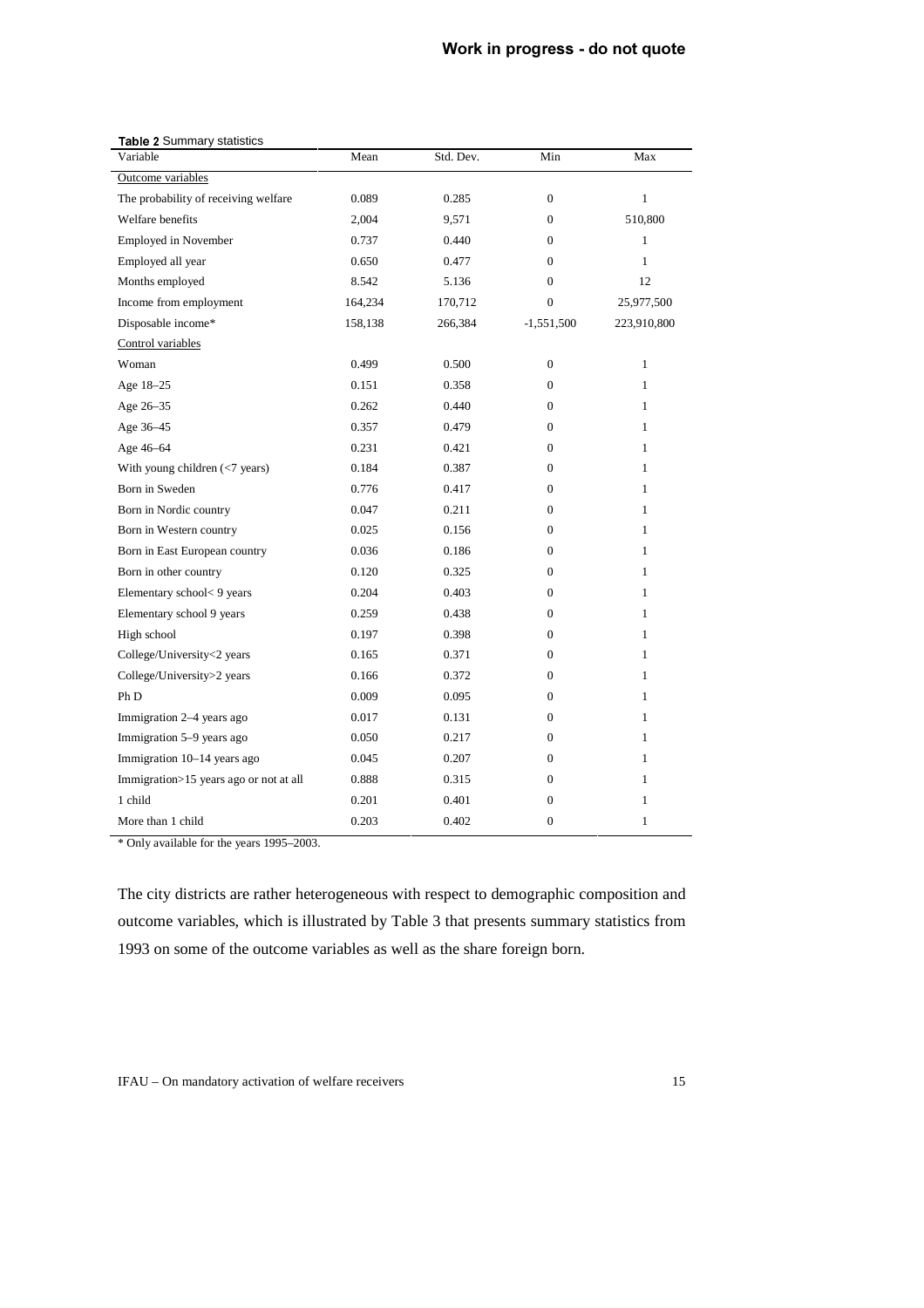|                    | welfare<br>Share | Average welfare | Share<br>employed | Average            | of<br>Share     |
|--------------------|------------------|-----------------|-------------------|--------------------|-----------------|
|                    | receivers        | benefits        | (November)        | disposable income* | foreign<br>born |
|                    |                  |                 |                   |                    | individuals     |
| <b>Bromma</b>      | 0.06             | 1,087           | 0.76              | 149,045            | 0.12            |
| Enskede-Årsta      | 0.08             | 1,525           | 0.73              | 129,633            | 0.16            |
| Farsta             | 0.13             | 2,431           | 0.70              | 124,991            | 0.17            |
| Hägersten          | 0.08             | 1,449           | 0.73              | 130,481            | 0.15            |
| Hässelby-Vällingby | 0.08             | 1,288           | 0.74              | 137,476            | 0.15            |
| Kista              | 0.19             | 3,847           | 0.67              | 120,446            | 0.42            |
| Liljeholmen        | 0.10             | 1,922           | 0.71              | 122,920            | 0.16            |
| Skärholmen         | 0.13             | 2,092           | 0.66              | 119,657            | 0.32            |
| Vantör             | 0.14             | 2,606           | 0.68              | 120,665            | 0.20            |
| Spånga-Tensta      | 0.17             | 3,209           | 0.64              | 124,431            | 0.42            |
| Älvsjo             | 0.07             | 1,050           | 0.76              | 140,942            | 0.14            |

Table 3 City district characteristics in 1993.

\* Only available for the years 1995–2003.

Comparing the figures in Table 3 with the year of program implementation shown in Table 1 it is worth noting that it is the city districts with the highest welfare participation that seem to have implemented the policy first. In the next section we will discuss how this is handled in the empirical analysis.

### **5** Econometric strategy

When investigating the effect of a specific policy on individual behavior, the econometric challenge is to separate effects of the policy from other factors that also may affect individual behavior. If one only compares the behavior of an individual before and after a policy change, there is a major risk that one also captures changes in the behavior that depends on factors other than the policy. One way to isolate the effect of the policy from all other things that may affect individual behavior is to compare the changes in behavior of individuals residing in a city district that has implemented the policy with changes in the behavior of individuals residing in a city district that has *not* implemented the policy, thereby netting out other factors that may affect individual behavior. We will use this difference-in-differences approach in the paper. The DDestimation is implemented through the following econometric specification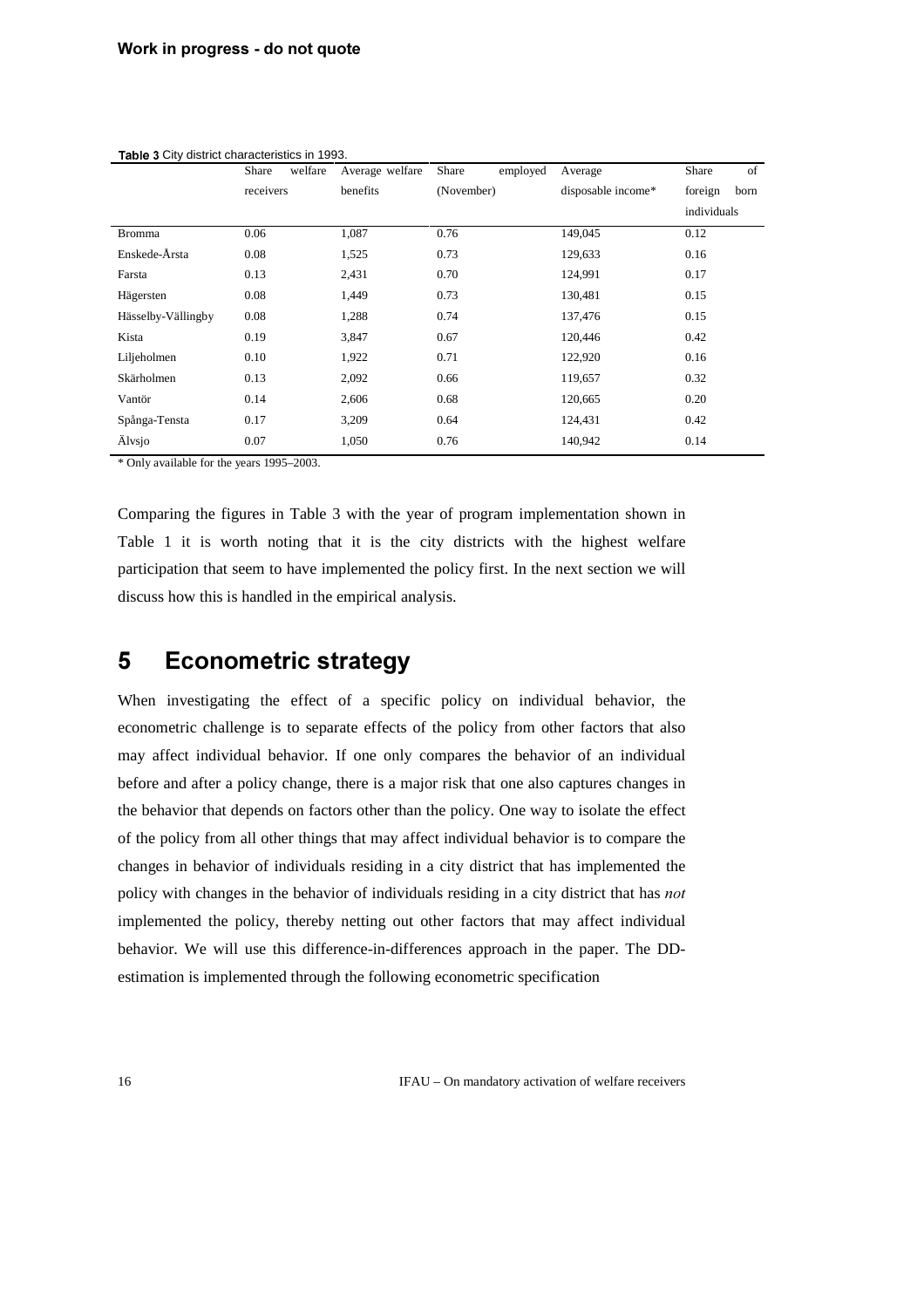$$
Y_{ijt} = \alpha_j + \tau_t + \beta program_{jt} + \theta X_{ijt} + \varepsilon_{ijt}, \qquad (1)
$$

where  $Y_{ij}$  is the outcome of interest for individual *i* in city district *j* in time-period (year) *t*,  $\alpha_j$  are city district-specific fixed effects,  $\tau_i$  are time-specific fixed effects that are common for all city districts, and  $program_{ij}$  is an indicator variable that takes the value 1 if the policy is implemented in city district *j* in year *t* (and all years thereafter). The effect of the policy is given by the parameter  $\beta$ .  $X_{ij}$  is a vector of covariates that controls for the fact that different districts may have different population-structure and that this structure changed over time. If these covariates affect both the likelihood that the policy is implemented and the outcome of interest, excluding these gives biased estimates of  $\beta$ . If these covariates only affect the outcome-variable, including them increases the efficiency in the estimations.  $\varepsilon_{ijt}$  are error terms.

The identifying assumption for  $\beta$  to be a causal effect is that if the policy had not been implemented, *Y* in the city district that implemented the policy would have changed in the same way as in the city districts that did not implement the policy. As mentioned above, the city districts implemented the policy in different time periods. We know that these years (1998–2003) were characterized by decreasing unemployment rates until 2001 and then a small increase. We also know that labor market conditions matter differently for different groups, i.e., the weaker the group is with respect to labor market attachment, the more sensitive is the group to fluctuations in labor market conditions; see, e.g., Barth et al. (2004, 2006). Given that the city-district with the potentially weakest groups were those that implemented work requirements first, one might worry that the treatment indicator in equation (1) would capture this pattern rather than the actual treatment effect. In order to avoid this potential problem, we will therefore allow the parameter vector  $\theta$  to vary over time. In this way we control for the fact that a specific demographic structure in the early years may affect welfare caseloads differently than having the same demographic structure in the later years, when the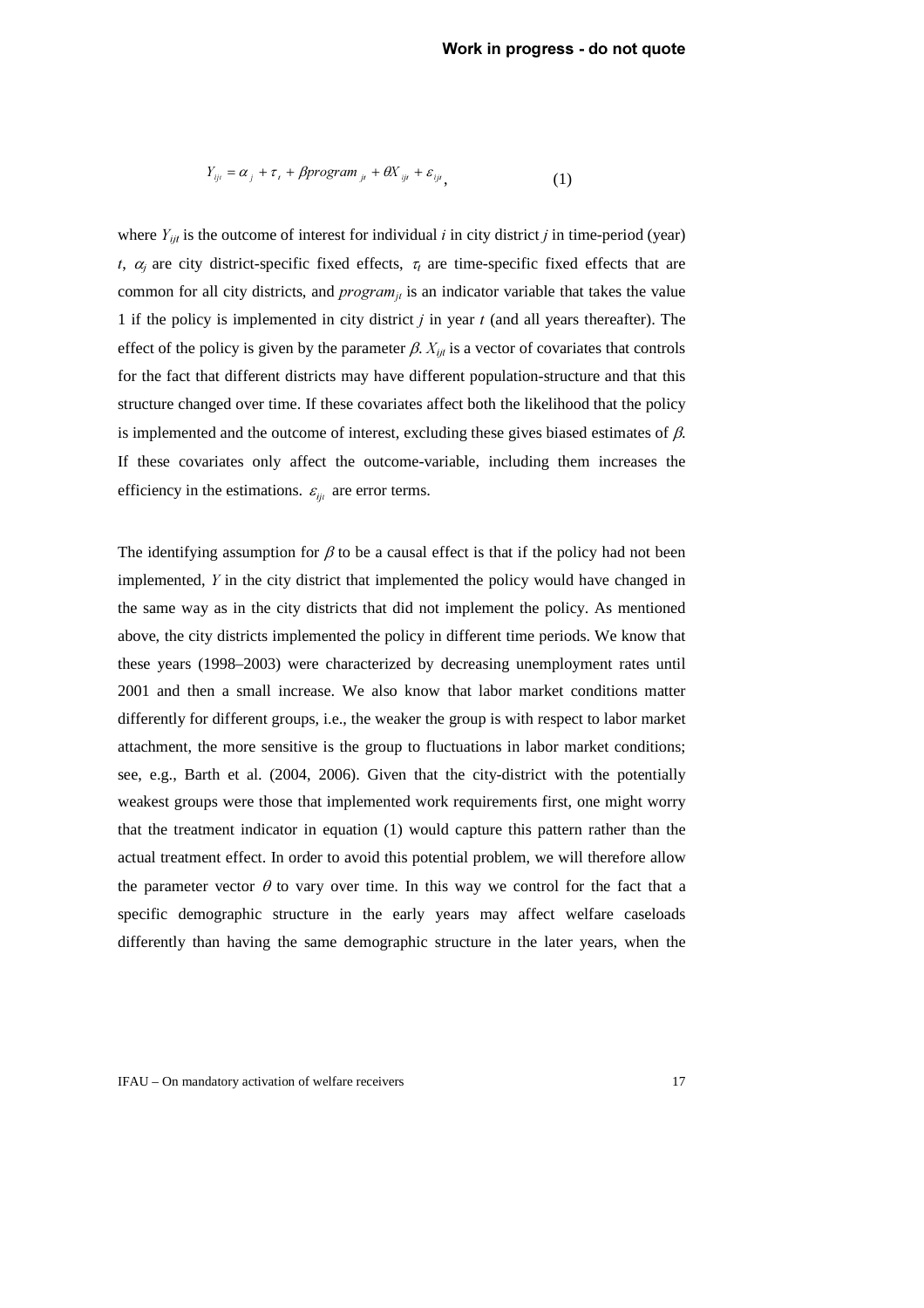labor market conditions differ. The equation that forms the basis for our empirical analysis is given by $^{20}$ ;

$$
Y_{ijt} = \alpha_j + \tau_t + \beta program_{jt} + \theta_t X_{ijt} + \varepsilon_{ijt}.
$$
 (2)

Even after controlling for  $X_{ij}$  in the flexible way described by equation (2), there might be different time trends in the different city-districts. We will therefore also estimate a very rich specification, given in equation (3), allowing for a linear, city-district specific time-trend, *trend<sub>i</sub>*;

$$
Y_{ij} = \alpha_j + \tau_i + \beta program_{jt} + \theta_i X_{ijt} + trend_j + \varepsilon_{ijt} \tag{3}
$$

One thing that equation (3) does not control for is unobserved city-district specific shocks that might vary over time. If such shocks exist, they might cause two different kind of problems. First, if these shocks are correlated with the timing of the reform,  $\beta$ might capture these shocks rather than true program effects. Second, such shocks might imply that the standard errors of individuals within the same city district will be correlated, making the estimated standard errors biased and, thereby, invalidating inference. Since we focus on city districts within a close geographical distance which also make up the centre of a much larger labor market region, we believe that we very likely actually are able to capture any such shocks with the common time effect together with the time-varying coefficient on the control variables. However, since we use individual-level data in the analysis, whereas welfare benefits are provided to households, and then being "individualized" to each household member, there might be some within-household correlations. In all estimations, we will therefore cluster the standard errors on households.

 $\ddot{ }$ 

 $20$  If welfare prone individuals move between city districts depending on whether the districts have implemented strict work requirements or not we might be worried that equation (3) captures these effects rather than effects on welfare participation. However, Edmark (2007) does not find that the moving patterns of welfare prone individuals differ from the moving patterns of non-welfare prone individuals.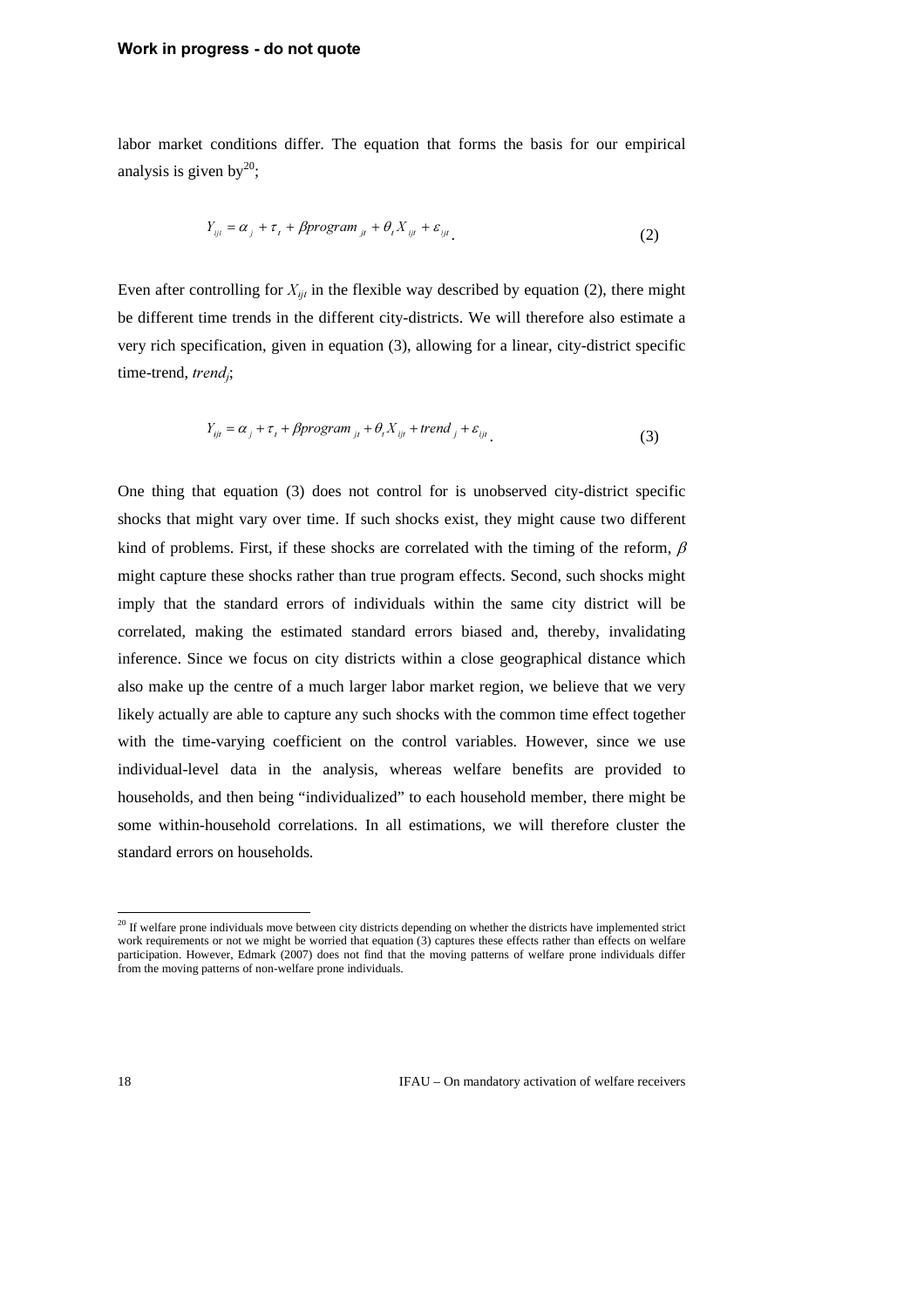As a sensitivity analysis we will conduct a placebo-experiment where we pretend that the programs took place five years before their actual implementation, and then estimate the effects of these placebo-programs using data from the pre-reform period, i.e. before any city district had implemented any program. Also, we will investigate whether there exist any pre-program effects, in which case we might suspect that the treatment is not exogenous conditioning on controls. If we find an effect of the true timing of the reform, but no effect for the placebo reform or pre-program effects, we will be quite confident that what we have in fact captured relevant differences in the city-districts with our model specification, ant that the effect we found is a true program effect.

In order to test whether there still exists any correlation within the residuals that will the inference, we will conduct the test suggested by Wooldridge (2003). He suggest to initially restrict the unobserved city-district specific shocks to zero and then solve for  $\beta$ in equation (4) below using the minimum distance (MD) estimator.

$$
q_{ji} = \alpha + \beta program_{ji} \tag{4}
$$

The efficient MD-estimator is calculated by the estimating the following model

$$
Y_{ijt} = q_{jt} + \theta_t X_{ijt} + \eta_{ijt}
$$
\n<sup>(5)</sup>

and then, using the predicted  $\hat{q}_{\mu}$  from equation (5), estimate the following WLS

$$
\hat{q}_{jt} = \alpha_j + \tau_t + \beta program_{jt} + trend_j + \mu_{jt}
$$
\n(6)

where the weights are given by  $1/\hat{\sigma}_{i}^{2}$ , where  $\hat{\sigma}_{i}$  are the standard errors from the first MW step. Under the null of no unobserved city specific time shocks,  $SSR<sub>w</sub> \sim \chi^2(S-K)$ , where *S* is given by  $J \times T$  and *K* is the number of estimated parameters in (6). If  $H_0$  is rejected, then Wooldridge proposes to instead use the two-step estimator suggested by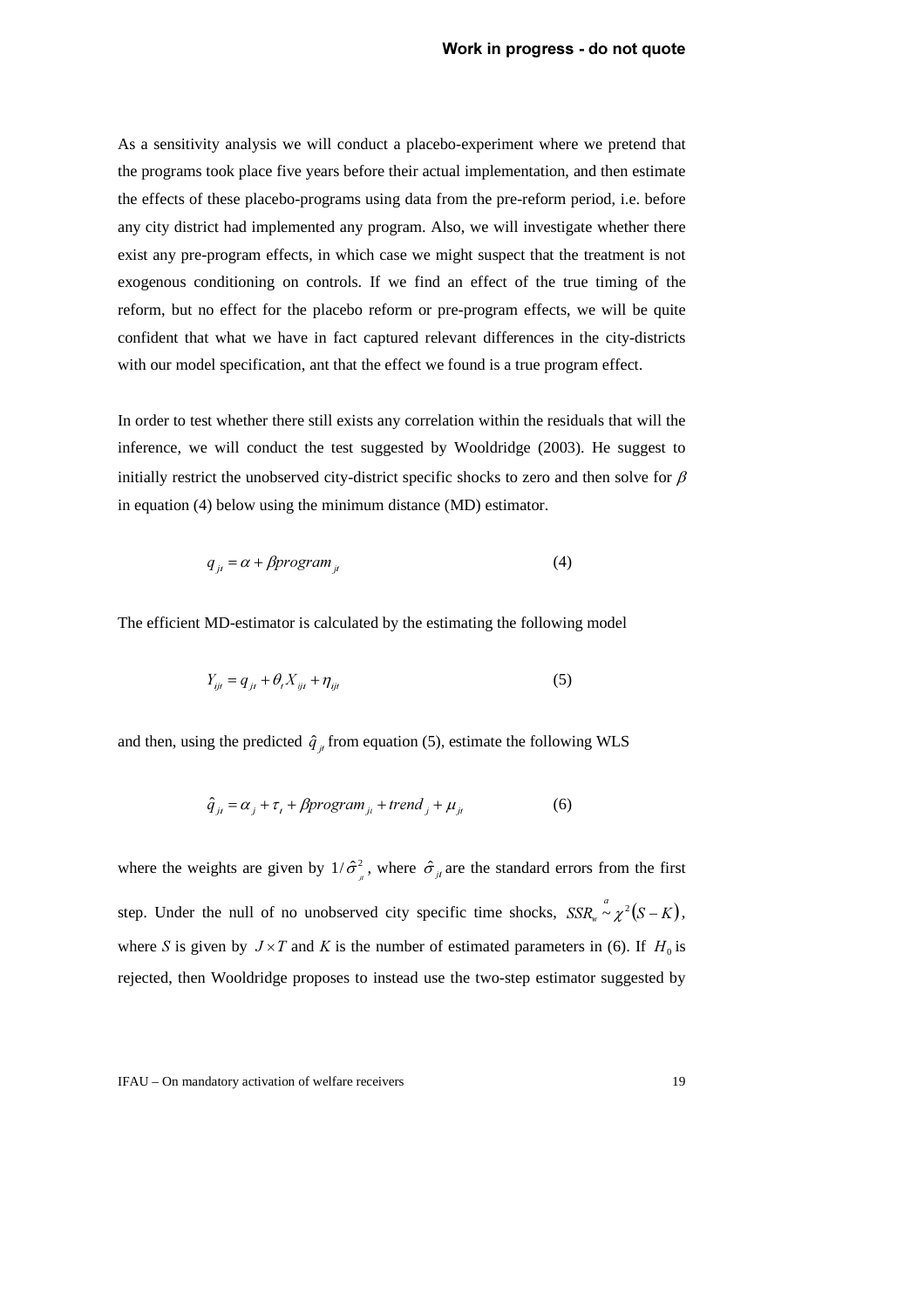Donald and Lang (2007). This two-step estimator is conducted by estimating (5) and (6), but where the weights for (5) are given by the population share of the different city districts.

### **6** Results

In this section, we will first estimate the baseline DD-estimates of the effects of mandatory activation on welfare, employment and disposable income. Thereafter, we will turn to a sensitivity analysis along the lines described above. Finally, we will investigate whether the effects are heterogeneous with respect to family status, age and country of origin.

#### 6.1 **Baseline estimates**

#### **Effects on welfare participation**

According to the theoretical prediction from the Besley and Coate (1992) model, welfare participation should decrease when work requirements are introduced. Table 1 presents the effect of work requirements on the probability for an individual to receive welfare sometime during a year. We use a linear probability model, controlling for several observed as well as unobserved characteristics of the city districts. The first column presents the simple difference-in-differences model given by equation (1). We here find a negative effect of work requirements of 2.4 percentage points. One worry is however that this estimate does not capture a causal effect, since it rests on the assumption of identical time trends in welfare participation in the different city-districts. Column (2) therefore includes time varying parameters on the covariates whereas column (3) includes city-district-specific time trends. Doing this, we find that the estimates drop somewhat, to 1.3 and 1.1 percentage points respectively. Finally, column (4) combines the specifications from columns (2) and (3), providing a very rich model specification that is "very tough" on the data. As a result the estimate drops to 0.4 percentage points but is still statistically significant. This corresponds to a decrease with 4.5 percent at the mean value.

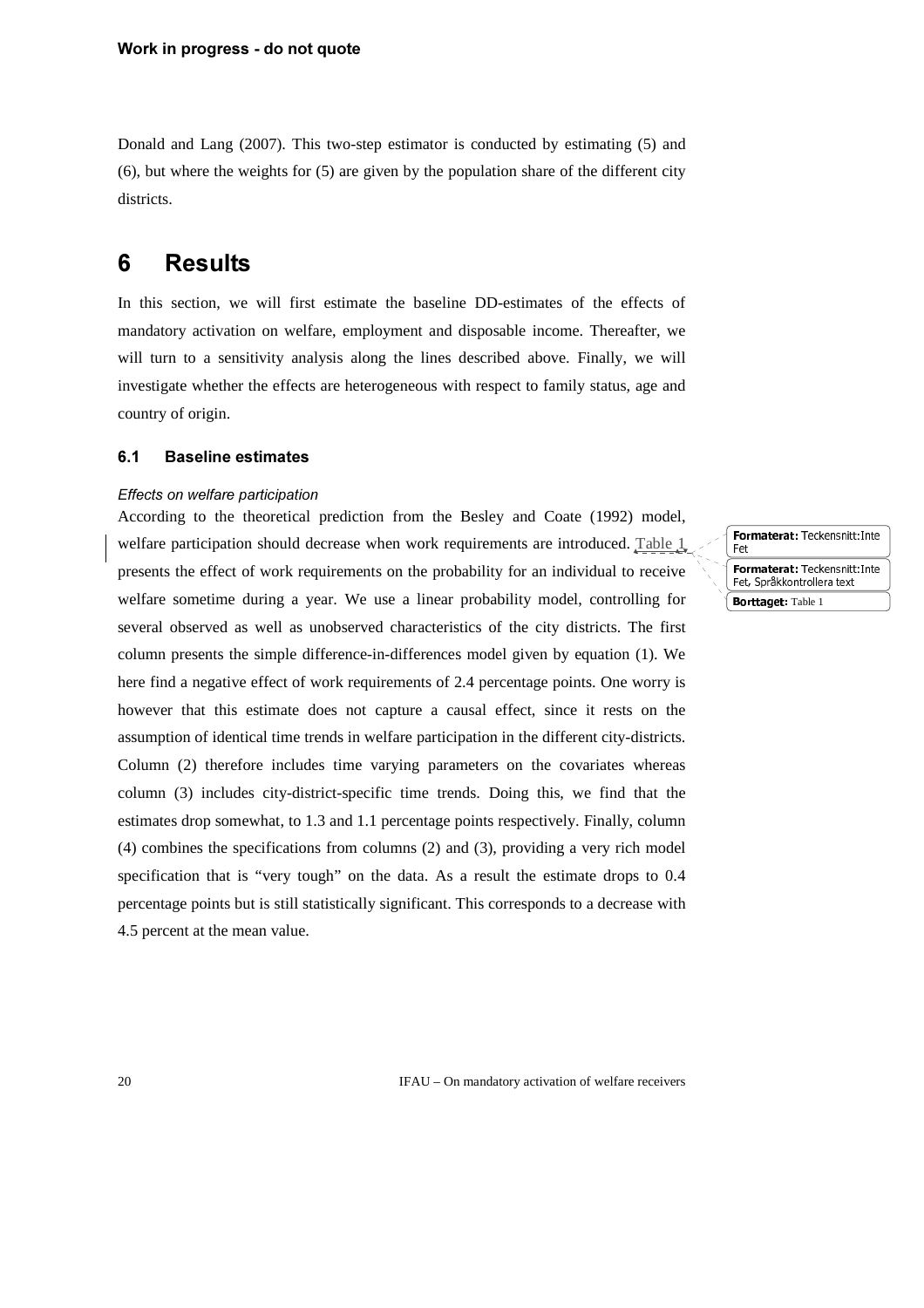|                                         | (1)         | (2)            | (3)            | (4)         |
|-----------------------------------------|-------------|----------------|----------------|-------------|
| DD-estimate                             | $-0.024***$ | $-0.013***$    | $-0.011***$    | $-0.004***$ |
|                                         | (0.001)     | (0.001)        | (0.001)        | (0.001)     |
| City district fixed effect              | Yes         | Yes            | Yes            | Yes         |
| Time effects                            | Yes         | Yes            | Yes            | Yes         |
| Individual characteristics <sup>1</sup> | Yes         | Yes            | Yes            | Yes         |
| Time varying parameters on covariates   | No          | Yes            | N <sub>0</sub> | Yes         |
| District specific time trends           | No          | N <sub>0</sub> | Yes            | Yes         |
| R-squared                               | 0.14        | 0.15           | 0.14           | 0.15        |
| No. of observations                     | 2,535,573   | 2,535,573      | 2,535,573      | 2,535,573   |

#### Table 1 Effect on the probability of receiving welfare

Notes: Robust standard errors clustered on households in parentheses. \*\* significant at 5%; \*\*\* significant at 1%.

<sup>1</sup> Gender, education level, immigration year, region of birth, children and age

As mentioned earlier, a potential problem with the measure of welfare participation in Table  $1$ , is that it is quite crude in the sense that an individual is considered as being a welfare participant if he or she has received some welfare benefits at some point during a year. Since the length of the benefit period is not considered, we might under- or overestimate the effect of work requirements on welfare participation. Therefore we also investigate the effect on the amount of welfare money received during a year. Table  $2$  shows the results for the same model specifications as in Table 1. Once again we find that the estimated program effect drops when controlling for differences between the city-districts. From the last column work requirements reduce the amount of welfare received with almost 80 SEK per year, which corresponds to a decrease with 3.6 percent at the mean value.

#### Formaterat: Teckensnitt: Inte Fet<br>Formaterat: Teckensnitt: Inte Political der Fouremonterinte<br>Est Car<sup>8</sup>kkontrolleratovt <u>Hyperatuona</u> **Borttaget:** Table 1



#### Table 2 Effect on welfare benefit, SEK

|                                         | (1)         | (2)            | (3)            | (4)       |
|-----------------------------------------|-------------|----------------|----------------|-----------|
| DD-estimate                             | $-473.5***$ | $-2916***$     | $-276.8***$    | $-795$ ** |
|                                         | (32.5)      | (32.2)         | (34.6)         | (34.2)    |
| City district fixed effect              | Yes         | Yes            | Yes            | Yes       |
| Time effects                            | Yes         | Yes            | Yes            | Yes       |
| Individual characteristics <sup>1</sup> | Yes         | Yes            | Yes            | Yes       |
| Time varying parameters on covariates   | No          | Yes            | N <sub>0</sub> | Yes       |
| District specific time trends           | No          | N <sub>0</sub> | Yes            | Yes       |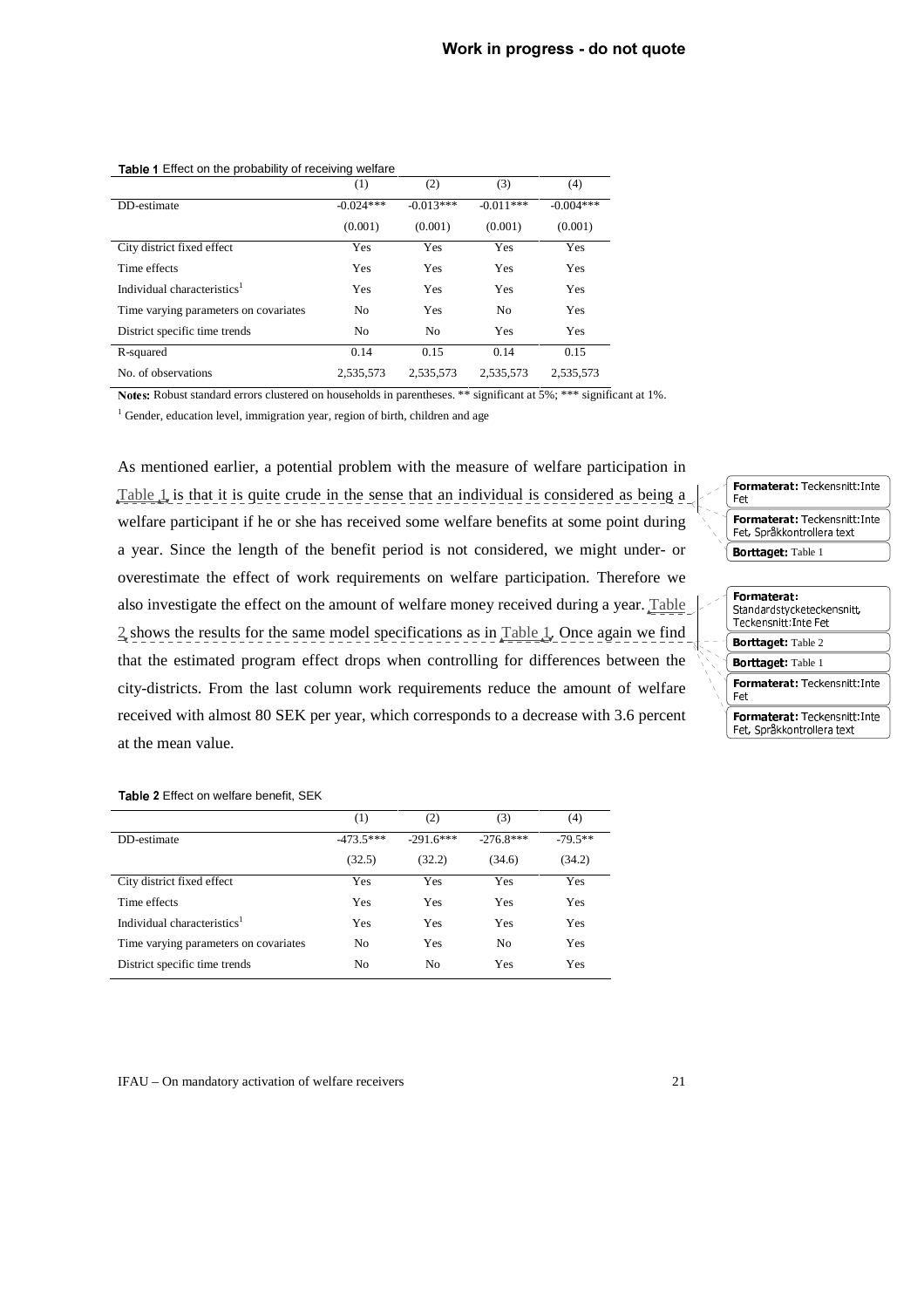#### Work in progress - do not quote

|                     |           | (2)       | $\left(3\right)$ | (4)       |
|---------------------|-----------|-----------|------------------|-----------|
| R-squared           | 0.09      | 0.10      | 0.09             | 0.10      |
| No. of observations | 2.535.573 | 2,535,573 | 2,535,573        | 2.535.573 |

Notes: Robust standard errors clustered on households in parentheses. \*\* significant at 5%; \*\*\* significant at 1%.

<sup>1</sup> Gender, education level, immigration year, region of birth, children and age.

#### **Effects on employment**

The results in the previous section indicate that the introduction of work requirements reduce welfare participation and the amount of income that individuals receive from welfare benefits. The predictions from the Besley and Coate (1992) model are not explicit about other outcomes, but implicitly there is an understanding that work requirements should have positive effects on the employment rate and, possibly, other labor market outcomes. Therefore we will next examine the effects of activation programs on employment.

We use four alternative variables in order to capture effects on employment. The first is<sup>\*</sup> a dummy taking on the value one if the individual was employed in November in a given year, zero otherwise. The second is the number of months employed during a year. The third is a dummy indicating whether an individual has been employed the whole year or not, and the fourth is income from employment. The results are presented

Table 3. Regardless of which employment-measure we use, we find that the program increase employment. Starting with the November-measure, we find that work requirements increase the individual's probability of being employed with 0.4 percentage points, which corresponds to an increase with 0.5 percent. Furthermore, the number of months that the individual is employed increases with 0.04 months or 1 percent and the probability that the individual is employed the full year increases with



Formaterat: Teckensnitt: Inte

 $\equiv$ 

Formaterat: Brödtext

22 IFAU – On mandatory activation of welfare receivers

 $in_{\Lambda}$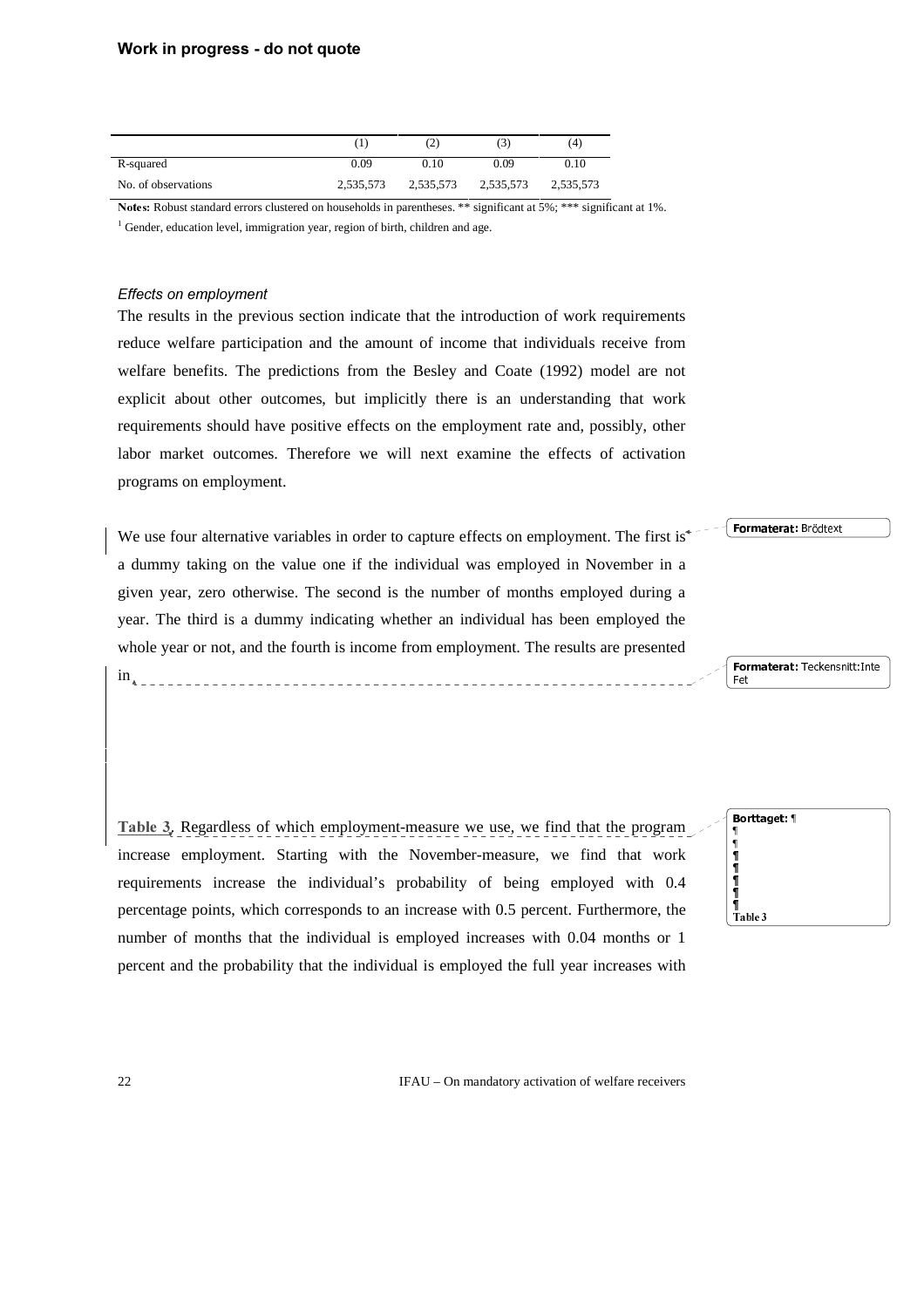0.3 percentage point or 0.5 percent. Finally, income from employment increases with 1,283.4 SEK per year, which corresponds to 0.8 percent of the mean value in the sample. Hence, although employment increases, the increases are smaller, in relative terms, than the corresponding decreases in welfare.

| <b>Table 3 Effects on employment</b>    |                 |               |                 |             |
|-----------------------------------------|-----------------|---------------|-----------------|-------------|
|                                         | The probability | The number of | The probability | Income from |
|                                         | of employment   | months        | of being        | employment  |
|                                         | in November     | employed      | employed full   |             |
|                                         |                 |               | year            |             |
| DD-estimate                             | $0.004***$      | $0.041***$    | $0.003**$       | 1.283.4***  |
|                                         | (0.001)         | (0.015)       | (0.001)         | (397.1)     |
| City district fixed effect              | Yes             | Yes           | Yes             | Yes         |
| Time effects                            | Yes             | Yes           | <b>Yes</b>      | <b>Yes</b>  |
| Individual characteristics <sup>1</sup> | <b>Yes</b>      | Yes           | Yes             | Yes         |
| Time varying parameters on covariates   | Yes             | Yes           | Yes             | Yes         |
| District specific time trends           | Yes             | Yes           | <b>Yes</b>      | Yes         |
| R-squared                               | 0.13            | 0.14          | 0.14            | 0.23        |
| No. of observations                     | 2,535,573       | 2,535,573     | 2,535,573       | 2,535,573   |

Notes: Robust standard errors clustered on households in parentheses. \*\* significant at 5%; \*\*\* significant at 1%.

<sup>1</sup> Gender, education level, immigration year, region of birth, children and age.

#### **Effects on economic well-being**

So far we have found that work requirements lead to a lower degree of welfare participation and increased employment. An interesting question is of course how well the individuals are doing on net in economic terms. Thanks to reliable, register-based, information on individuals' disposable income<sup>21</sup>, we are able to analyze this, something that has not been done in earlier studies on the U.S. welfare reform when relying on

 $2<sup>1</sup>$  Disposable income is defined as all income received (from work, social security systems, transfers, etc) minus taxes and other payments (such as study loan payments).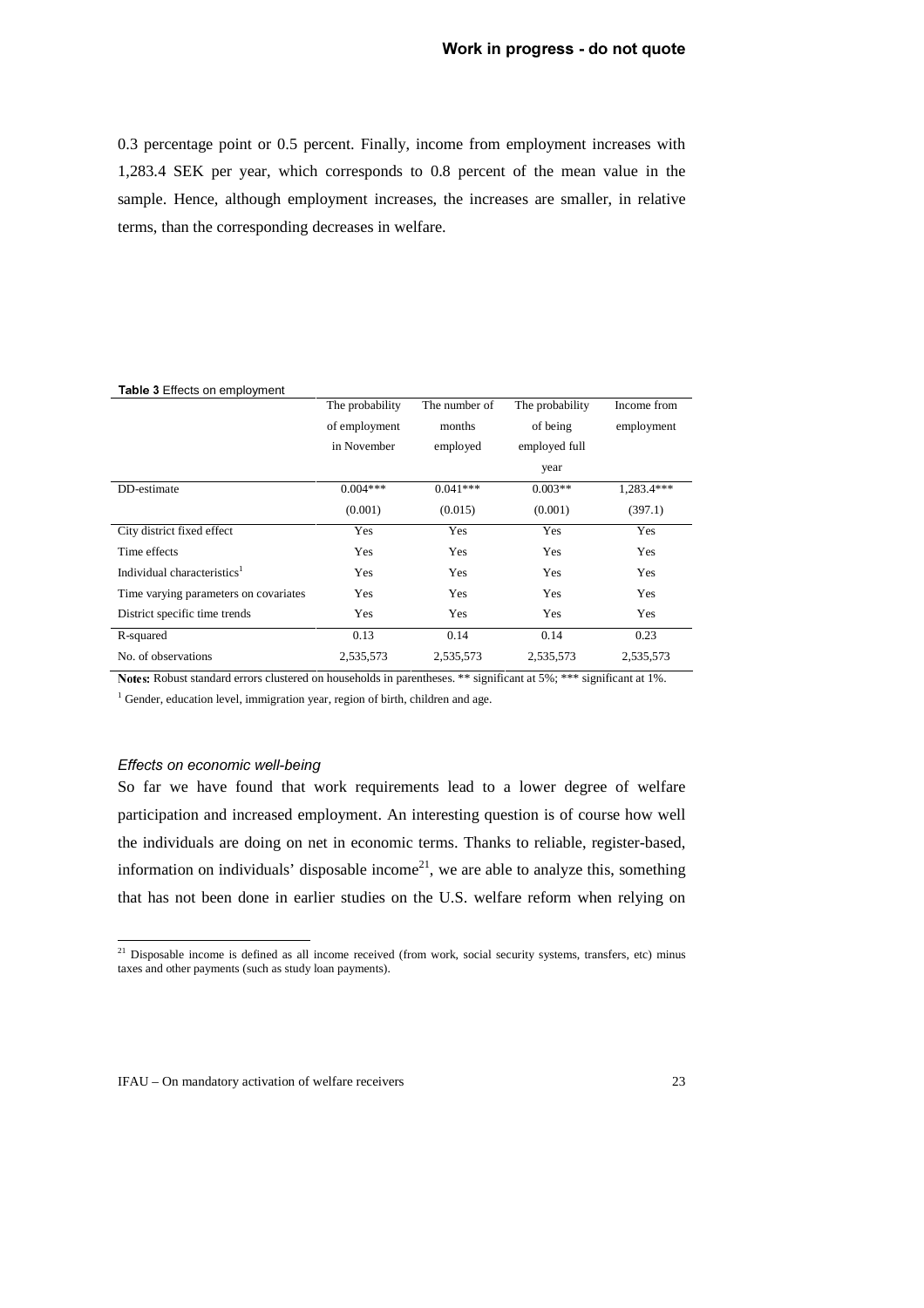observational data.<sup>22</sup> From the results, presented in  $Table 4$ , it is clear that, on net, the introduction of work requirements leads to a significant increase in disposable income of 1,947 SEK. This amounts to 1.2 percent of the average sample figure of 158,138 SEK. Hence, in economic terms, individuals are actually doing better thanks to work requirements.

Formaterat: Teckensnitt: Inte Fet **Political der Feckenbildering** <u>Het, optakkond ohera text</u> **Borttaget:** Table 4

#### Table 4 Effect on disposable income.

|                                         | Disposable income |
|-----------------------------------------|-------------------|
| DD-estimate                             | 1,947***          |
|                                         | (750.6)           |
| City district fixed effect              | Yes               |
| Time effects                            | <b>Yes</b>        |
| Individual characteristics <sup>1</sup> | Yes               |
| Time varying parameters on covariates   | Yes               |
| District specific time trends           | Yes               |
| R-squared                               | 0.04              |
| No. of observations                     | 1,882,630         |

Notes: Robust standard errors clustered on households in parentheses. \*\*\* significant at 1%.

<sup>1</sup> Gender, education level, immigration year, region of birth, children and age.

#### 6.2 **Sensitivity analysis**

In this section we will first conduct a placebo-experiment where we assume that the programs started five years ahead of the true data. We will also investigate whether there are statistically significant effects already one and two years before the programs stared. Third, we will investigate whether the effect of the programs increase over time. This could be the case, if it for example takes time before the programs actually kick in. This analysis will hence tell us whether we have indeed captured true program effects with the DD-estimate and that the identification assumption of conditional randomization is indeed fulfilled.

24 IFAU – On mandatory activation of welfare receivers

 $^{22}$  The income data available in the U.S. is self-reported and, as is discussed in Meyer and Sullivan (2003), income therefore tends to be underreported, especially by welfare recipients. Using consumption data instead, Meyer and Sullivan (2004) examine the material conditions of single mothers and their families to assess the net effect of the U.S. welfare reforms on the well-being of these families. They find that the material conditions of single mothers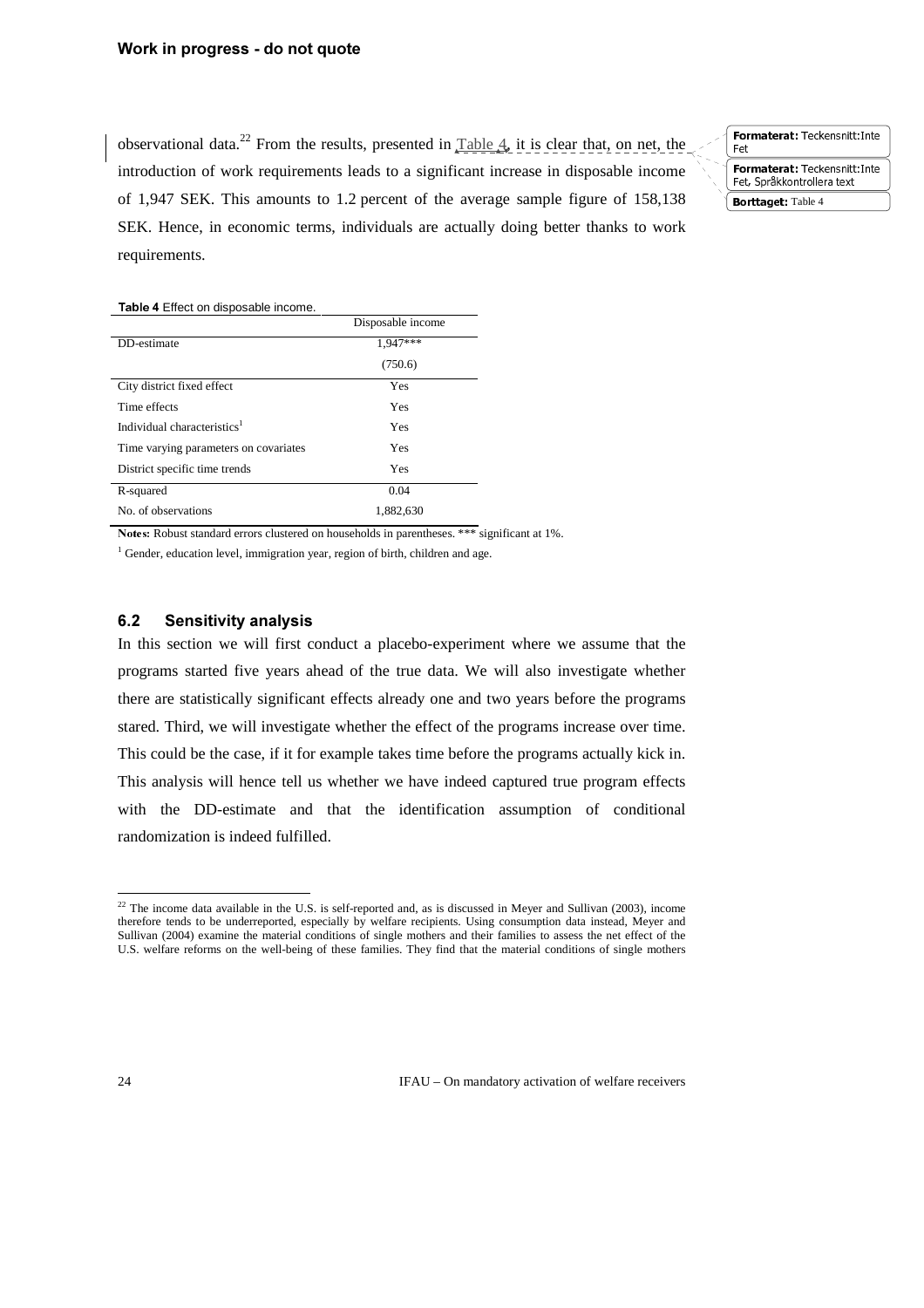In order to investigate whether the standard errors are unbiased, we will thereafter perform the test suggested by Wooldridge (2003). If we reject the null that the used controls are sufficient for characterizing the changning intercepts across city districts we will next estimate the model using the Donald-Lang estimator.

#### 6.2.1 Placebo-experiments

In order to investigate whether the estimated program effects in section 6 are the true program effects we will conduct a placebo-experiment. If we do not find any effect of this placebo-reform, we will be quite confident that the effect estimated above is in fact a program effect and not just any city-district specific shocks.

In the placebo-experiment we use data from the period 1993–98, i.e. the period before any mandatory activation program had been put in place in any city district. In order to create placebo-reforms we pretend that the programs took place five years before they actually started. Hence, we pretend that Skärholmen implemented the program in 1994 and that Farsta and Kista followed in 1996 etc. Doing this, we get the results presented in Table  $5$ . Looking at column (4), i.e. our preferred model specification, we see that all estimates are statistically insignificant. Hence, we cannot reject that the effects of the placebo-reforms are zero. Furthermore, all the point-estimates are small and close to zero. In addition, we can note that the estimated effects are sometimes statistically significant (with unexpected sign) in columns (1) and (2). Hence, it seems important to control for city district specific trends. If we do not, we risk capturing differences in the city districts rather than true program effects. All in all, the results in Table 5 strengthen that the effects found in section 6 are indeed effects of mandatory activation programs and nothing else.

Formaterat: Teckensnitt: Inte Fet<br>Formaterat: Teckensnitt: Inte **Port Controllers Format Control** <u>Het, optakkond ohera text</u> **Borttaget:** Table 5

rommu du um din 1,<br>Teckensnitt Inte Fet Teckenbind.The Fee, Syenska (Sverige) **Borttaget:** Table 5

 have not declined, either in absolute terms or relative to different comparison groups (such as single childless women).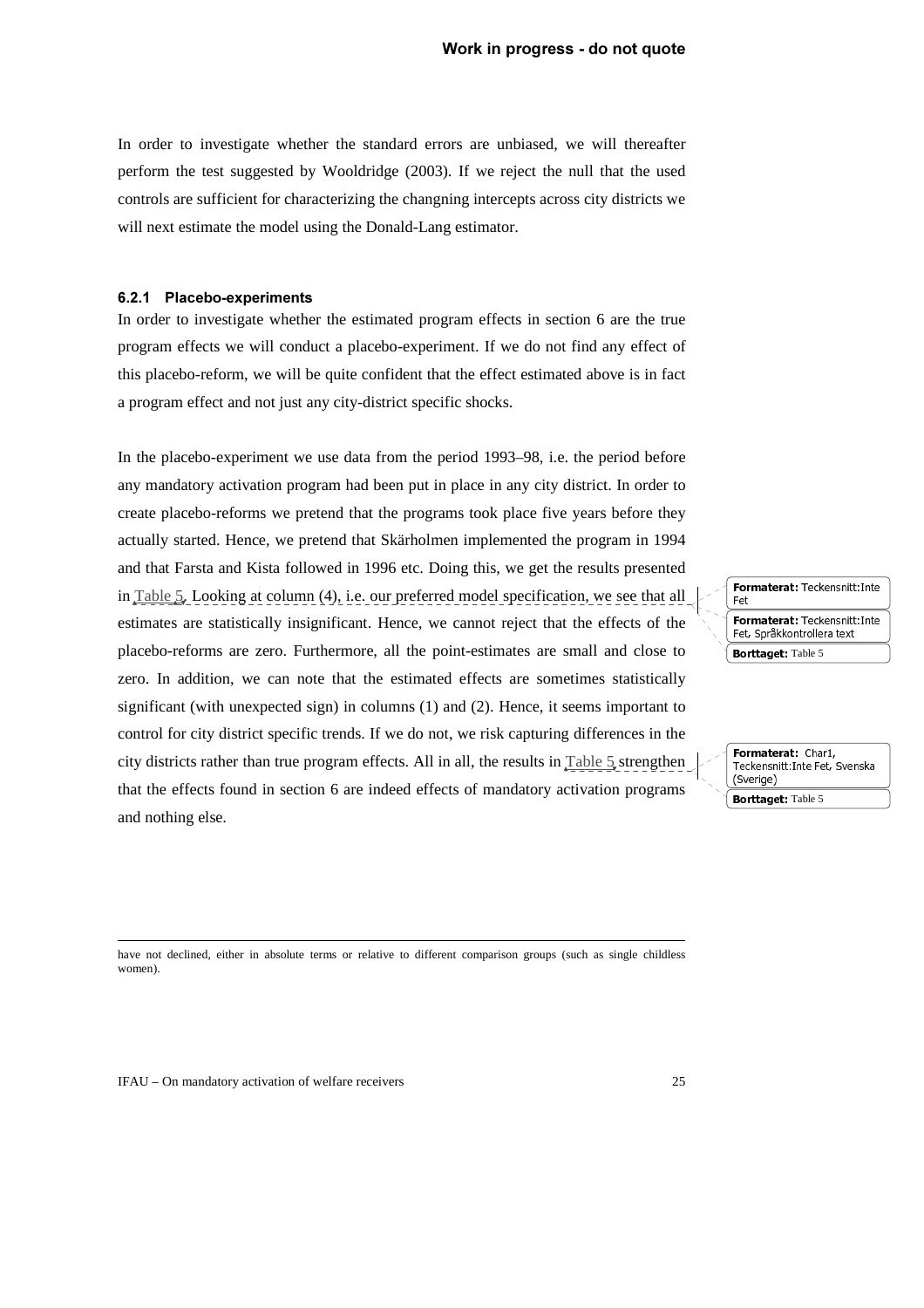|                                         | (1)            | (2)        | (3)            | (4)       |
|-----------------------------------------|----------------|------------|----------------|-----------|
| Welfare recipient                       | 0.002          | $-0.001$   | $-0.002$       | $-0.001$  |
|                                         | (0.001)        | (0.001)    | (0.001)        | (0.001)   |
| Welfare benefits                        | $125.9**$      | $-13.9$    | $-23.6$        | $-1.1$    |
|                                         | (31.8)         | (31.5)     | (32.7)         | (32.8)    |
| Prob. of empl. in November              | $-0.008**$     | $-0.005**$ | $-0.000$       | $-0.000$  |
|                                         | (0.001)        | (0.001)    | (0.001)        | (0.001)   |
| No. of months empl.                     | $-0.093**$     | $-0.058**$ | 0.009          | 0.008     |
|                                         | (0.015)        | (0.015)    | (0.016)        | (0.016)   |
| Prob. of empl. full year                | $-0.008**$     | $-0.005**$ | 0.002          | 0.001     |
|                                         | (0.001)        | (0.001)    | (0.002)        | (0.002)   |
| Income from employment                  | $-4,257**$     | $-2,487**$ | 252.7          | 77.9      |
|                                         | (325.9)        | (321.9)    | (299.2)        | (300.6)   |
| Disposable income                       | $-2.209**$     | $-1,647**$ | 234.0          | 335.0     |
|                                         | (416.4)        | (414.9)    | (452.0)        | (455.0)   |
| City district fixed effect              | Yes            | Yes        | Yes            | Yes       |
| Time effects                            | Yes            | Yes        | Yes            | Yes       |
| Individual characteristics <sup>1</sup> | Yes            | Yes        | Yes            | Yes       |
| Time varying parameters on              | N <sub>0</sub> | Yes        | N <sub>0</sub> | Yes       |
| covariates                              |                |            |                |           |
| District specific time trends           | No             | No         | Yes            | Yes       |
| No. of observations                     | 1,335,878      | 1,335,878  | 1,335,878      | 1,335,878 |

Table 5 Results from a Placebo-experiment

Notes: Robust standard errors clustered on households in parentheses. \* significant at 5%; \*\* significant at 1%.

<sup>1</sup> Gender, education level, immigration year, region of birth, children and age.

Another way to investigate whether we have captured true program effects or if the results depend on some trend that we have not adequately controlled for is to – in addition to the treatment indicator in equation  $(4)$  – also include dummies for the years preceding the implementation of the programs. Table 6 shows the results from these estimations for our preferred model specification. As is clear from the table, there seems to be something going on in the probability of receiving welfare already in the year before the program starts. Going back two years, there parameter estimate is close to zero and statistically insignificant. For all the other outcome variables, including welfare benefits, we do not find any statistically significant estimates for the two years preceding the programs. Also, the point estimates are all much lower than the point

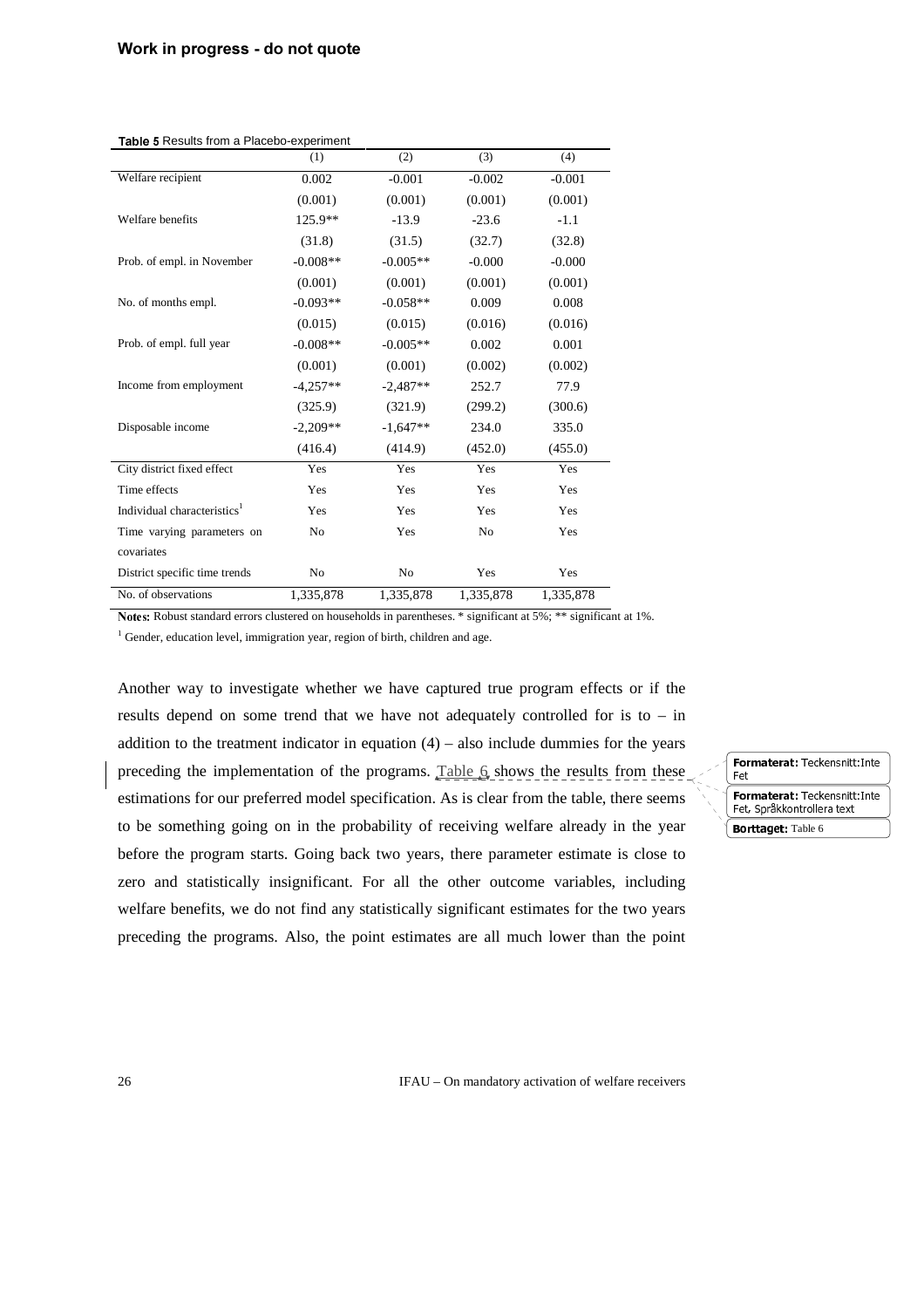estimate for the program-period. We take this as evidence that we have in fact captured a true program effect.

| Table 6 Effects the year before program implementation |            |                  |                   |             |            |
|--------------------------------------------------------|------------|------------------|-------------------|-------------|------------|
|                                                        | Welfare    | Welfare benefits | Prob. of empl. in | Income from | Disposable |
|                                                        | recipient  |                  | November          | employment  | income     |
| t                                                      | $-0.006**$ | $-116.0*$        | $0.005*$          | 1,095.8     | $2,802.0*$ |
|                                                        | (0.002)    | (53.9)           | (0.002)           | (652.7)     | (1,212.9)  |
| $t-1$                                                  | $-0.004*$  | $-70.6$          | 0.002             | $-211.8$    | 102.3      |
|                                                        | (0.001)    | (43.3)           | (0.002)           | (497.2)     | (920.7)    |
| $t-2$                                                  | 0.001      | 9.4              | 0.000             | $-148.5$    | 337.2      |
|                                                        | (0.001)    | (33.6)           | (0.001)           | (376.2)     | (816.0)    |
| City district fixed                                    | Yes        | Yes              | Yes               | Yes         | Yes        |
| effect                                                 |            |                  |                   |             |            |
| Time effects                                           | Yes        | Yes              | Yes               | Yes         | Yes        |
| Individual                                             | Yes        | Yes              | Yes               | Yes         | Yes        |
| characteristics <sup>1</sup>                           |            |                  |                   |             |            |
| Time varying                                           | Yes        | Yes              | Yes               | Yes         | Yes        |
| parameters on                                          |            |                  |                   |             |            |
| covariates                                             |            |                  |                   |             |            |
| District specific                                      | Yes        | Yes              | Yes               | Yes         | Yes        |
| time trends                                            |            |                  |                   |             |            |
| R-squared                                              | 0.15       | 0.10             | 0.13              | 0.23        |            |
| No. of obs.                                            | 2,535,573  | 2,535,573        | 2,535,573         | 2,535,573   |            |

Notes: Robust standard errors clustered on households in parentheses. \* significant at 5%; \*\* significant at 1%.

<sup>1</sup> Gender, education level, immigration year, region of birth, children and age.

It is also possible that it takes some time before the programs start to have effects on welfare and employment. This could be the case if, for example, the programs have some start-up-period before they are fully implemented, or if it takes time before inhabitants realize that the social assistance office demands activation. In order to investigate this, we have estimated our preferred specification including two additional indicators, one taking the value 1 the year after the reform and afterwards and zero otherwise, and one taking the value 1 two years after the reform and afterwards. These results are given in Table 7. A statistically significant estimate for  $T+1$  or  $T+2$  should be interpreted as the effect being larger the year after/two years after the reform. As is clear from the table, it is only the effect on disposable income that appears to grow over time, otherwise, the full effects kick in already the year of implementation.

rommu du um din 1,<br>Teckensnitt Inte Fet Teckensmithing Fee, Syenska (Sverige) Borttaget: Table 7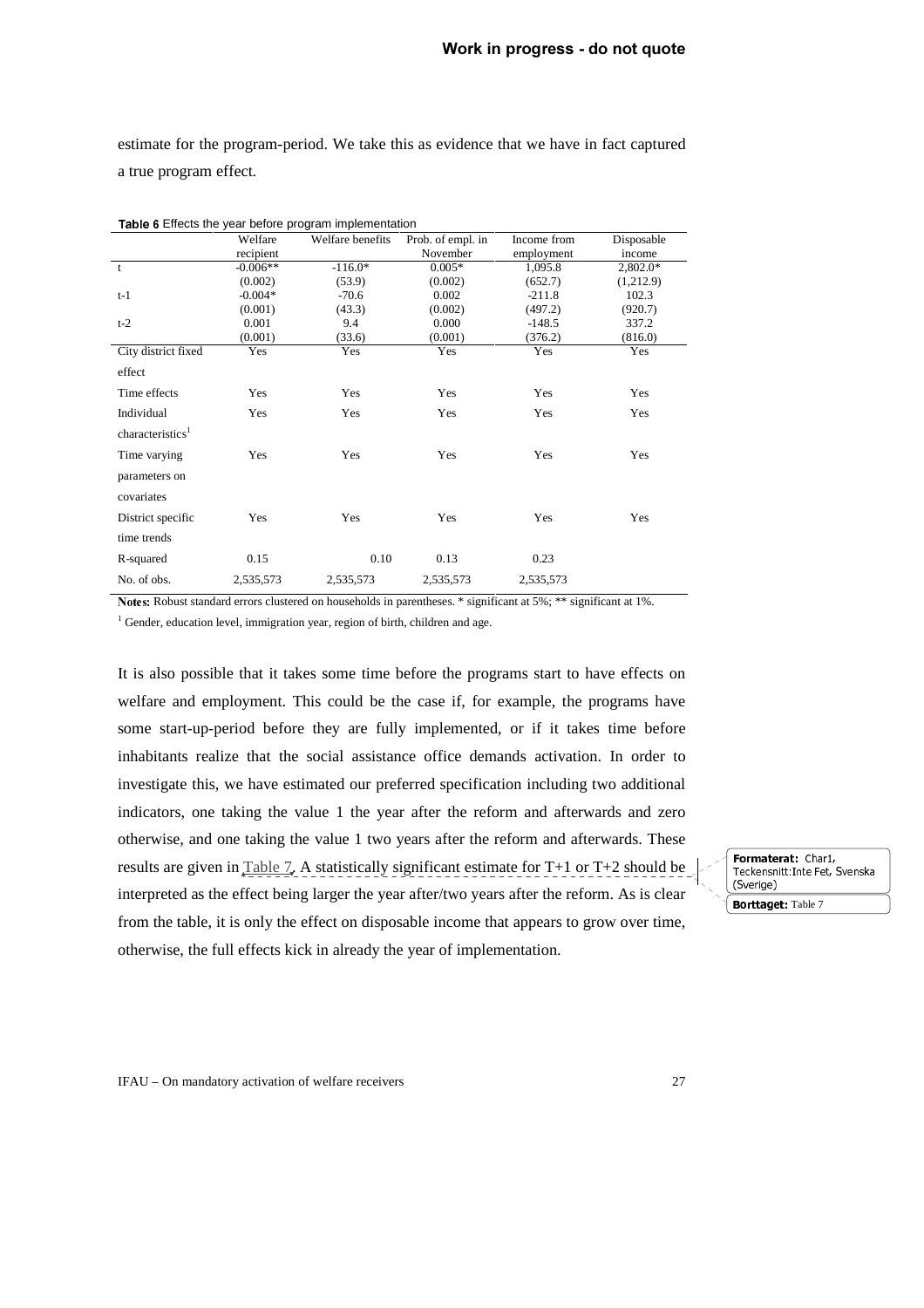|                              | <b>Table 7</b> Are the effects sluggish? |                  |                   |             |            |  |  |
|------------------------------|------------------------------------------|------------------|-------------------|-------------|------------|--|--|
|                              | Welfare                                  | Welfare benefits | Prob. of empl. in | Income from | Disposable |  |  |
|                              | recipient                                |                  | November          | employment  | income     |  |  |
| t                            | $-0.005**$                               | $-81.4*$         | $0.004**$         | 1,370.2**   | 2,862.2**  |  |  |
|                              | (0.001)                                  | (32.5)           | (0.001)           | (395.9)     | (749.7)    |  |  |
| $t+1$                        | 0.001                                    | 6.5              | 0.001             | $-317.8$    | $-685.3$   |  |  |
|                              | (0.001)                                  | (36.6)           | (0.002)           | (414.9)     | (575.9)    |  |  |
| $t+2$                        | $-0.001$                                 | 2.7              | 0.001             | 383.7       | 2,584.7**  |  |  |
|                              | (0.002)                                  | (49.8)           | (0.002)           | (511.9)     | (593.0)    |  |  |
| City district fixed          | Yes                                      | Yes              | Yes               | Yes         | Yes        |  |  |
| effect                       |                                          |                  |                   |             |            |  |  |
| Time effects                 | Yes                                      | Yes              | Yes               | Yes         | Yes        |  |  |
| Individual                   | Yes                                      | Yes              | Yes               | Yes         | Yes        |  |  |
| characteristics <sup>1</sup> |                                          |                  |                   |             |            |  |  |
| Time varying                 | Yes                                      | Yes              | Yes               | Yes         | Yes        |  |  |
| parameters on                |                                          |                  |                   |             |            |  |  |
| covariates                   |                                          |                  |                   |             |            |  |  |
| District specific            | Yes                                      | Yes              | Yes               | Yes         | Yes        |  |  |
| time trends                  |                                          |                  |                   |             |            |  |  |
| R-squared                    | 0.10                                     | 0.15             | 0.13              | 0.23        | 0.05       |  |  |
| No. of obs.                  | 2,535,573                                | 2,535,573        | 2,535,573         | 2,535,573   | 2,102,537  |  |  |

Notes: Robust standard errors clustered on households in parentheses. \* significant at 5%; \*\* significant at 1%.

<sup>1</sup> Gender, education level, immigration year, region of birth, children and age.

#### 6.2.2 The Wooldridge test

Table 8 shows the results from the two-step procedure given by equations (5) and (6). The null is that, conditional on controls, there are no city-district specific time shocks. As is seen from the table, we have to reject the null for the two variables capturing effects on welfare as well as for disposable income. For the four employment-measures however, we cannot reject the null of no city-district specific time shocks. Hence, the standard errors in Table 3 are very likely unbiased and inference is correct, whereas we should be careful when drawing inference to the other three outcomes.

Table 8 Wooldridge test of no unobserved city-district specific shocks.

| Dependent variable            | $SSR_{\star}$ | Degrees of freedom | Reject/not reject at |
|-------------------------------|---------------|--------------------|----------------------|
|                               |               |                    | the $5%$ level       |
| Welfare recipient             | 529.2         | 89                 | Reject               |
| Welfare benefits              | 285.8         | 89                 | Reject               |
| Prob. of empl. in November    | 72.2          | 89                 | Not reject           |
| Prob. of being empl full year | 86.8          | 89                 | Not reject           |
| Number of months employed     | 97.2          | 89                 | Not reject           |

28 IFAU – On mandatory activation of welfare receivers

 $\big\{$  Borttaget: Table 8

Formaterat: Teckensnitt: Inte Fet Borttaget: Table 3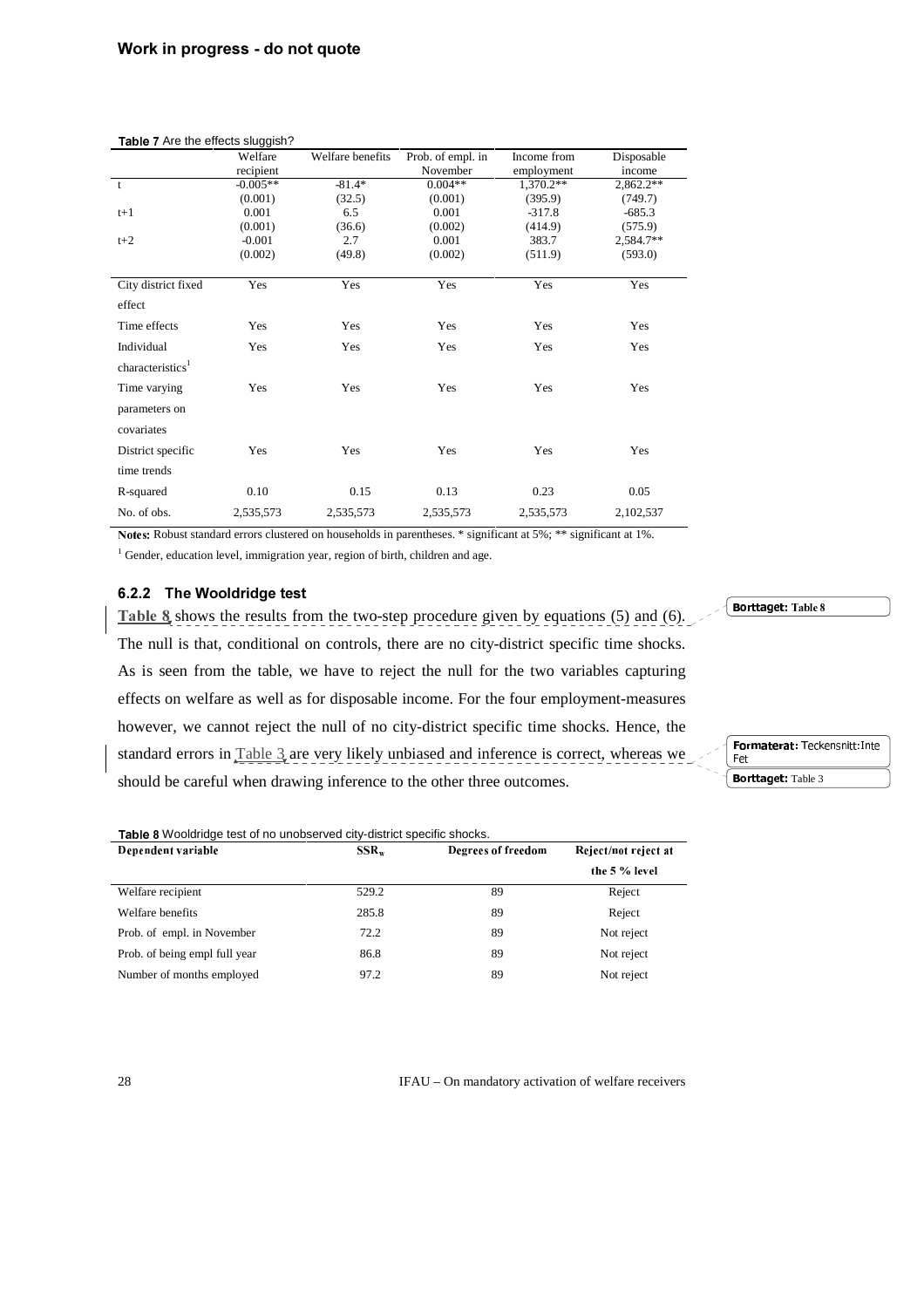| Wage income       | 56.9  | 89 | Not reject |
|-------------------|-------|----|------------|
| Disposable income | 129.0 | 69 | Reject     |

Next, we estimate the effects on the probability of receiving welfare, the amount welfare received and on disposable income using the Donald-Lang estimator. Results from these estimations are given in Table 9. The parameter estimates are similar to those obtained in the baseline analysis. Moreover, the effect on the probability of receiving welfare is statistically significant at the 10-percent level and the effect on benefits received at the 20-percent level, whereas we cannot reject the null that disposable income is zero at any reasonable significance level.<sup>23</sup>

rorma eeratringeloka  $\frac{1}{2}$ rorma eeratringeloka  $\overline{\mathcal{S}}$ **Borttaget: Table 9**<br>**Formaterat: Engelska** 

#### Table 9 Effects on welfare and disposable income

|                                         | Welfare recipient | Welfare benefits | Disposable income |
|-----------------------------------------|-------------------|------------------|-------------------|
| DL-estimate                             | $-0.005*$         | $-97.0$          | 1,929             |
|                                         | (0.003)           | (80.82)          | (2,197)           |
| City district fixed effect              | Yes               | Yes              | Yes               |
| Time effects                            | Yes               | Yes              | Yes               |
| Individual characteristics <sup>1</sup> | Yes               | Yes              | Yes               |
| Time varying parameters on covariates   | Yes               | Yes              | Yes               |
| District specific time trends           | <b>Yes</b>        | <b>Yes</b>       | Yes               |
| R-squared                               | 0.99              | 0.99             | 0.99              |
| No. of observations                     | 121               | 121              | 88                |

Notes: Robust standard errors in parentheses. \* significant at 10%;

<sup>1</sup> Gender, education level, immigration year, region of birth, children and age.

The standard errors given by the Donald-Lang estimator shall be seen as an upper bound of the true standard errors. Our conclusion from the sensitivity analysis is hence that there seems to be economic significant effects of mandatory activation on welfare, employment and disposable income, but where we should be somewhat cautious when interpreting the effects for welfare from a statistical point of view, and where we cannot say whether the effect on disposable income is statistically significant or not, because of large standard errors.

#### T**ornia terati** Engelska<br>(Ctorbritannian)  $\overline{6}$

  $2<sup>23</sup>$  Note that the standard critical values from the student-t distribution are not appropriate to use, since the degrees of freedom is 89 for welfare and 59 for disposable income.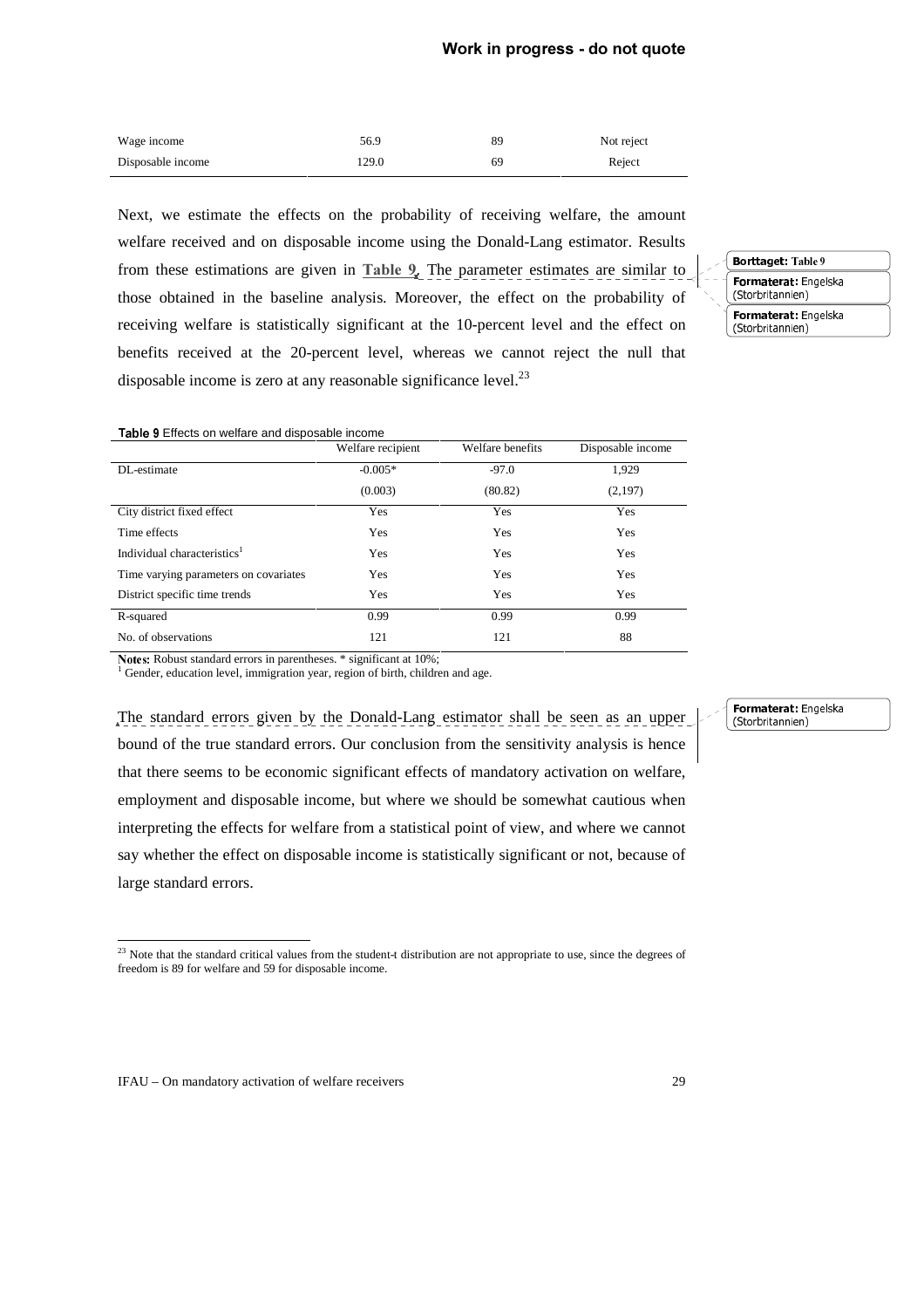$\frac{1}{\sqrt{2}}$ 

)RUPDWHUDW7HFNHQVQLWW,QWH

#### 6.3 Heterogeneous effects

So far we have estimated average effects. However, as is shown by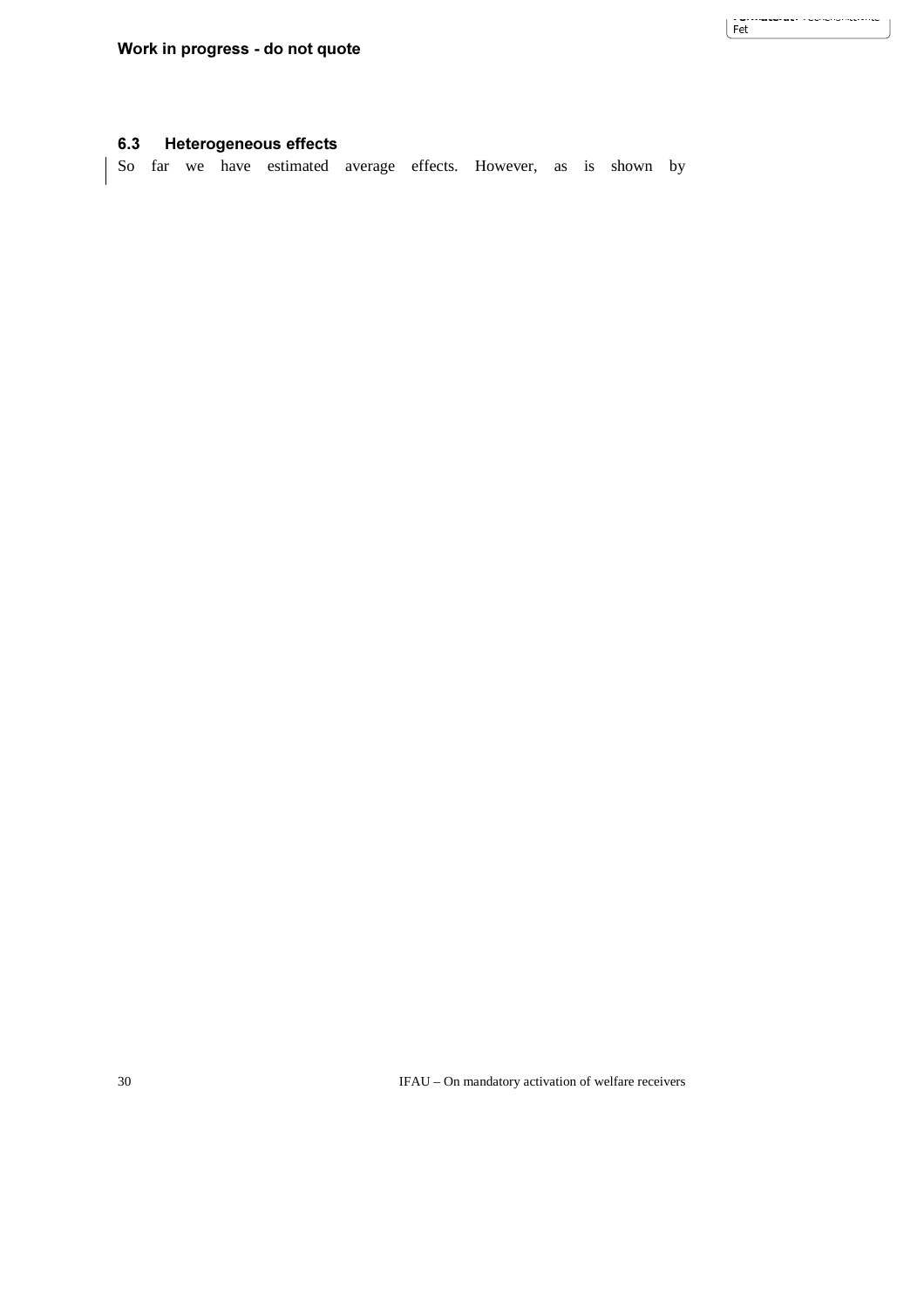Table 10, there are certain groups for which welfare participation is especially high. From the table it is clear that the probability of receiving welfare is higher among younger people, those born outside Sweden (in particular for those born in "other countries", i.e. Asia, Africa and Latin America) and for families with children, especially those with a single parent. It is therefore of interest to investigate whether the mandatory activation programs have different effects for these groups. Also, welfare might be extra harmful for young people or immigrants, due to, e.g., scarring effects, making it especially interesting to understand how to decrease welfare participation in these groups. $24$  In this section we will investigate whether the effects of mandatory activation are heterogeneous with respect to family status, age and country of origin. We do this by extending the baseline model in equation (4) with interaction terms between the variable indicating whether a work requirement program had been introduced in a given city district in a given year (i.e., the *program*-variable) and the socio-economic variable of interest (family status, age, or country of origin). In the tables we present the coefficients for the *program*-variable (i.e., the difference-indifferences estimate) and the coefficients for the interaction variables. To save space, we do not report the results for the probability of being employed the full year and given the results in the sensitivity analysis, we refrain from estimating heterogeneous effects for disposable.

 $\overline{a}$ 

**Political der Feckenbildering** <u>Het, optakkond ohera text</u> Borttaget: - Sidbrytning-

Table 10

 $24$  Skans (2004) shows that experiencing unemployment subsequent to graduation from high school has negative effects on both unemployment and earnings at least five years after graduation, whereas Åslund and Rooth (2007) show that exposure to high local unemployment rates affects immigrants for at least ten years after entry to Sweden.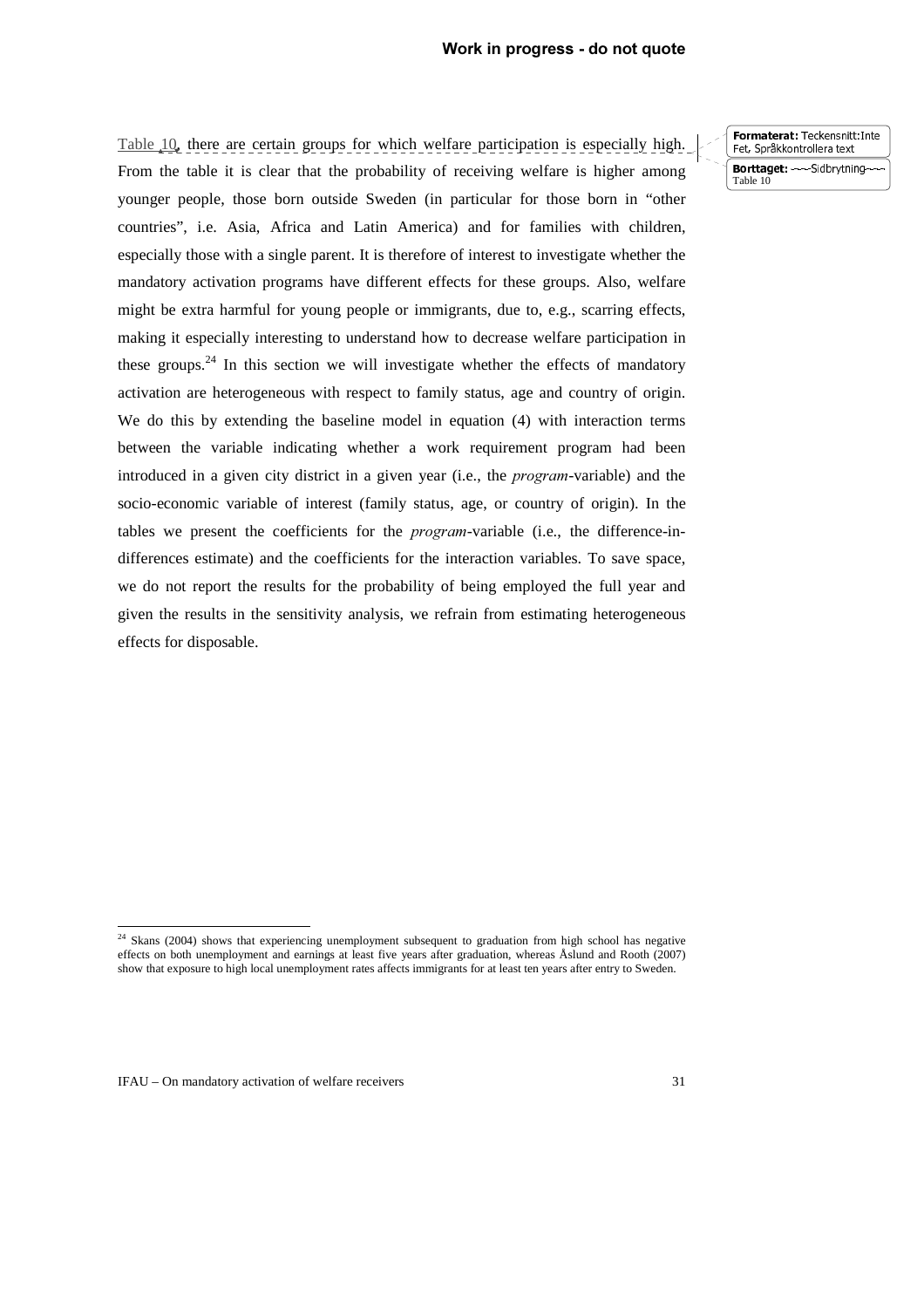| Table 10 Welfare participation among different groups |          |          |          |            |          |             |
|-------------------------------------------------------|----------|----------|----------|------------|----------|-------------|
|                                                       | Welfare  | Welfare  |          | Employment |          | Income from |
|                                                       | receiver | benefits |          |            |          | work        |
|                                                       |          |          | November | Months     | All year |             |
|                                                       |          |          |          |            |          |             |
| All                                                   | 0.089    | 2,004    | 0.737    | 8.542      | 0.650    | 164,234     |
| Age                                                   |          |          |          |            |          |             |
| $18 - 25$                                             | 0.14     | 2,494    | 0.565    | 6.272      | 0.377    | 78,720      |
| Country of birth                                      |          |          |          |            |          |             |
| Born in Nordic                                        | 0.095    | 2,223    | 0.711    | 8.318      | 0.649    | 146,126     |
| country                                               |          |          |          |            |          |             |
| Born in Western                                       | 0.062    | 1,311    | 0.598    | 6.956      | 0.533    | 125,532     |
| country                                               |          |          |          |            |          |             |
| <b>Born in East</b>                                   | 0.157    | 4,241    | 0.575    | 6.615      | 0.494    | 109,686     |
| Europe                                                |          |          |          |            |          |             |
| Born in other                                         | 0.294    | 7,250    | 0.512    | 5.877      | 0.411    | 84,201      |
| country                                               |          |          |          |            |          |             |
| Family status                                         |          |          |          |            |          |             |
| Cohabiting parents                                    | 0.090    | 1,413    | 0.806    | 9.056      | 0.702    | 176,020     |
| with small children                                   |          |          |          |            |          |             |
| Single parent-                                        | 0.319    | 5,953    | 0.621    | 6.841      | 0.493    | 90,333      |
| households with                                       |          |          |          |            |          |             |
| small children                                        |          |          |          |            |          |             |

#### **Family status**

We begin by examining whether work requirements have significantly different effects on families with children under the age of 7. We have separate indicators for single parents and cohabiting parents. From the results, presented in Table 11, it seems like work requirements reduce welfare benefits for two-parent families but the estimate for single-parent households or households without young children is not significant although negative. On the other hand, work requirements have a much more positive effect on the disposable income of single parents with young children than on the other groups; while disposable income increases for single parents with young children with more than 9,700 SEK (3,407+6,352), it only increases with 3,407 SEK for childless individuals or individuals with children older than six years old, and it actually decreases with more than 3,000 SEK for cohabiting parents with young children (3,407-

Formaterat:<br>Standardstycketeckensnitt. Standard Sty CROCORONSMEL,<br>Tockencnitt Into Eet Teckenbilite.html Borttaget: Table 11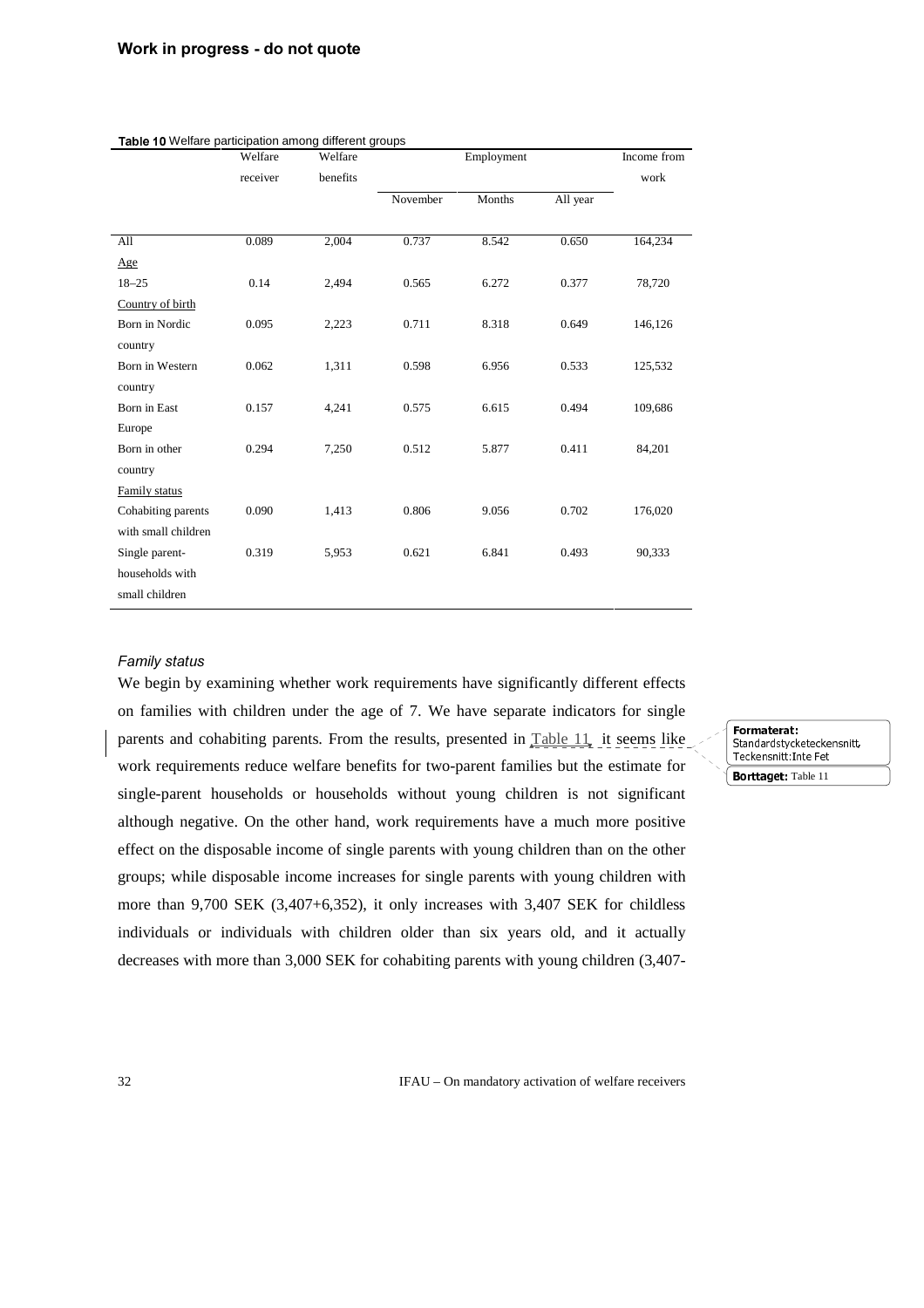6,679). A possible explanation to the differences in the effect on income might be that those no longer receiving welfare benefits in families with two adult become dependant of the income of their partner instead of turning to paid work.

|                              | Welfare reciever       | Welfare benefits | Employed in | Number of            | Income from  |
|------------------------------|------------------------|------------------|-------------|----------------------|--------------|
|                              |                        |                  | November    | months               | work         |
|                              |                        |                  |             | employed             |              |
| DD-estimate                  | $-0.004***$<br>(0.001) | 31.3             | $0.004**$   | $0.036**$<br>(0.017) | 2771.2**     |
|                              |                        | (36.5)           | (0.001)     |                      | (466.2)      |
| DD-                          | $-0.004$               | $-386.7$         | $-0.011$    | $-0.148*$            | 2530.0       |
| estimate*Single              | (0.007)                | (206.8)          | (0.008)     | (0.088)              | (2058.8)     |
| parent with young            |                        |                  |             |                      |              |
| children                     |                        |                  |             |                      |              |
| DD-estimate*                 | $-0.002$               | $-687.9**$       | 0.000       | 0.057                | $-10431.9**$ |
| Cohabiting parents           | (0.003)                | (068.0)          | (0.004)     | (0.041)              | (1657.8)     |
| with young                   |                        |                  |             |                      |              |
| children                     |                        |                  |             |                      |              |
| City district fixed          | Yes                    | Yes              | Yes         | Yes                  | Yes          |
| effect                       |                        |                  |             |                      |              |
| Time effects                 | Yes                    | Yes              | Yes         | Yes                  | Yes          |
|                              |                        |                  |             |                      |              |
| Individual                   | Yes                    | Yes              | Yes         | Yes                  | Yes          |
| characteristics <sup>1</sup> |                        |                  |             |                      |              |
|                              |                        |                  |             |                      |              |
| Time varying                 | Yes                    | Yes              | Yes         | Yes                  | Yes          |
| parameters on                |                        |                  |             |                      |              |
| individual                   |                        |                  |             |                      |              |
| covariates                   |                        |                  |             |                      |              |
| District specific            | Yes                    | Yes              | Yes         | Yes                  | Yes          |
| time effects                 |                        |                  |             |                      |              |
| R-squared                    | 0.16                   | 0.10             | 0.13        | 0.14                 | 0.23         |
|                              |                        |                  |             |                      |              |

Table 11 Heterogeneous effects with respect to family status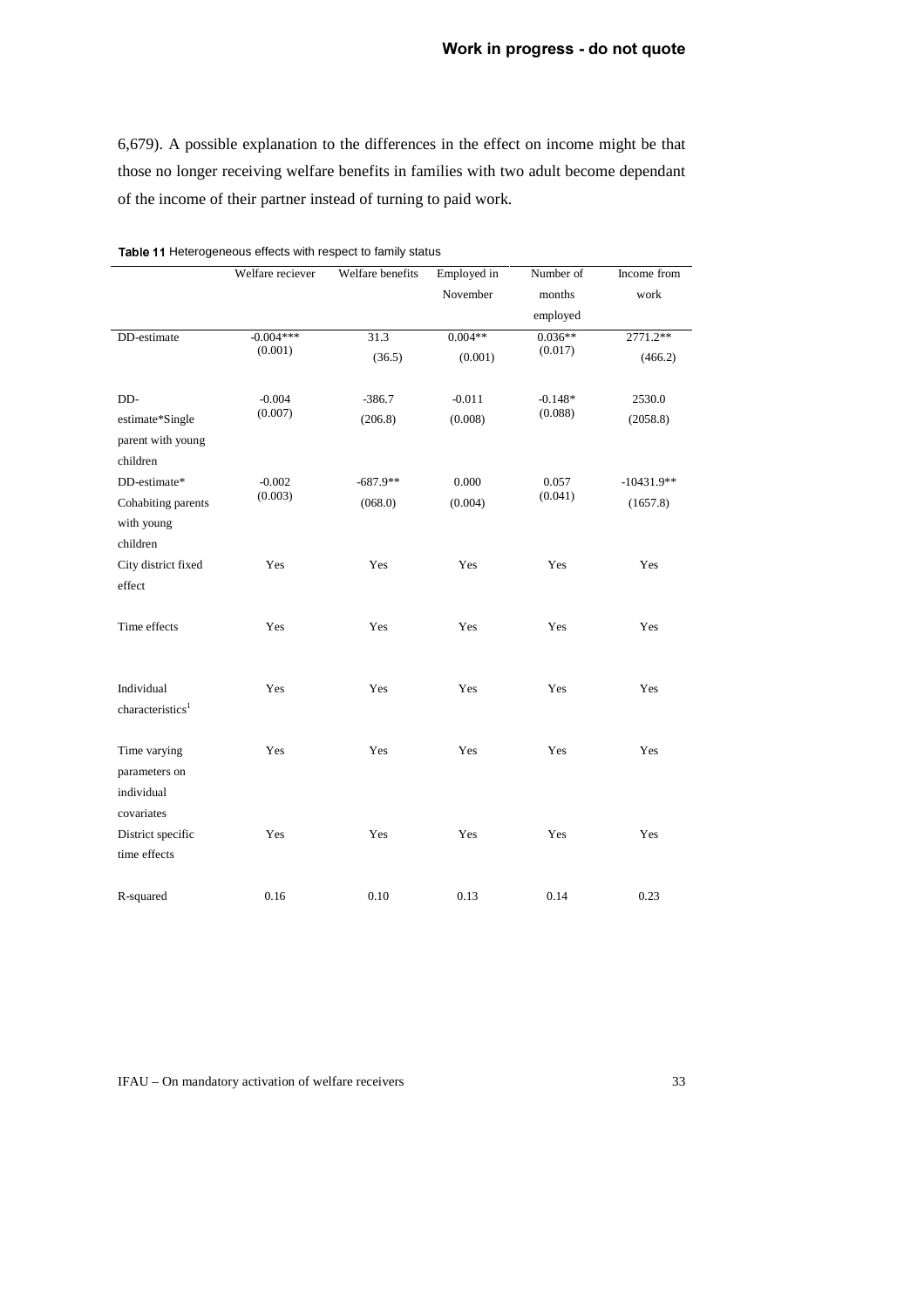#### **Work in progress - do not quote**

| No. of observations | 2,535,573 | 2,535,573 | 2,535,573 | 2,535,573 | 2,535,573 |
|---------------------|-----------|-----------|-----------|-----------|-----------|
|                     |           |           |           |           |           |

Notes: Robust standard errors clustered on households in parentheses. \* significant at 5%; \*\* significant at 1%. <sup>1</sup> Gender, education level, immigration year, region of birth, children and age.

#### A<sub>de</sub>

Next we examine whether work requirements have significantly different effects on young people (aged 18–25). The results are presented in Table 12. While there are no statistically significant differences between the 18 to 25 years olds and those over 25 years of age when it comes to welfare benefits, there are significant differences between the two groups when it comes to the other outcomes (and the differences are huge when it comes to income from work and disposable income). Starting with the effects on employment, it seem like work requirements have no effects on people aged 26 or older, while it has a positive and significant effect for the younger ones. The increase in employment of the younger group is 1.1 percentage points, which corresponds to a 2 percent increase in employment. Turning to the income variables, we note that while work requirements have a significantly negative effect of 1,813 SEK on income from work for the older age group, it has a significantly positive effect of 19,223 SEK (- 1,813+21,036) for the younger age group, which corresponds to an increase with 25 %. For disposable income, work requirements have no significant effects for the 25+ age group, but a positive and significant effect of 12,114 SEK for those aged 18–25. It seems like mandatory activation programs work very well for young people.

|                     | Welfare     | Welfare  | Employed in | Number of       | Income from  |
|---------------------|-------------|----------|-------------|-----------------|--------------|
|                     | receiver    | benefits | November    | months employed | work         |
| DD-estimate         | $-0.006***$ | $-81.3*$ | 0.002       | 0.0199          | $-1.812.9**$ |
|                     | (0.001)     | (35.2)   | (0.001)     | (0.0161)        | (430.0)      |
| DD-                 | $0.011***$  | 12.4     | $0.009*$    | $0.143***$      | 21,035.9**   |
| estimate*Young      | (0.002)     | (69.8)   | (0.004)     | (0.0435)        | (1,065.8)    |
| $(18-25)$           |             |          |             |                 |              |
| City district fixed | Yes         | Yes      | Yes         | Yes             | Yes          |
| effect              |             |          |             |                 |              |

Table 12 Heterogeneous effects with respect to age

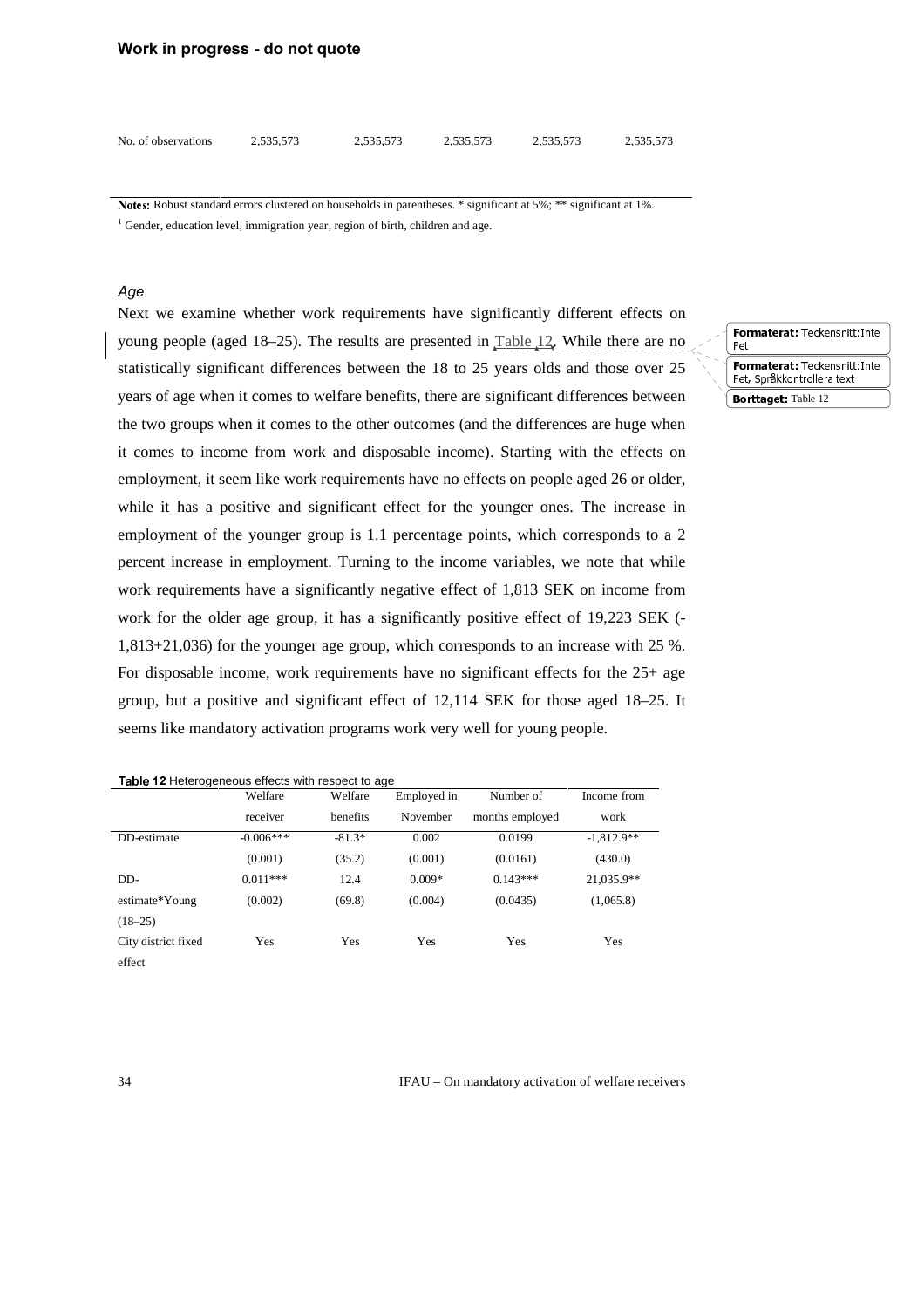| Time effects                 | Yes       | Yes       | Yes       | Yes       | Yes       |
|------------------------------|-----------|-----------|-----------|-----------|-----------|
| Individual                   | Yes       | Yes       | Yes       | Yes       | Yes       |
| characteristics <sup>1</sup> |           |           |           |           |           |
| Time varying                 | Yes       | Yes       | Yes       | Yes       | Yes       |
| parameters on                |           |           |           |           |           |
| individual                   |           |           |           |           |           |
| covariates                   |           |           |           |           |           |
| District specific            | Yes       | Yes       | Yes       | Yes       | Yes       |
| time effects                 |           |           |           |           |           |
| R-squared                    | 0.15      | 0.10      | 0.13      | 0.14      | 0.23      |
| No. of                       | 2,535,573 | 2,535,573 | 2,535,573 | 2,535,573 | 2,535,573 |
| observations                 |           |           |           |           |           |

Notes: Robust standard errors clustered on households in parentheses. \* significant at 5%; \*\* significant at 1%. <sup>1</sup> Gender, education level, immigration year, region of birth, children and age.

#### Country of birth

Next we examine whether work requirements have significantly different effects on<sup>4</sup> individuals that are born in different countries. We have separate indicators for whether the individual is born in a Nordic country, in a Western country (apart from the Nordic ones), in an East European country or in some other country (i.e., from Africa, Asia or Latin America). The DD-estimate in  $\mathbb{L}_{\mathbb{R}}$ Table 13, then captures the effect on native Swedes. It is then interesting to note that work requirements do not seem to have any significant effects on native Swedes. It also seems like work requirements work best for the group with highest welfare participation; there is a significant and negative effect on welfare benefits for those born in Africa, Asia and Latin America. The welfare benefits received by this group decreases by 7 percent on average while the income from work and the disposable income increase by 8.5 and 6.2 percent respectively. For those born in a Nordic country on the other hand, work requirements seem harmful in the sense that they increase welfare benefits, but they still increase income from work and disposable income.

| Table 13 Heterogeneous effects with respect to country of birth                                                                                                                                                                                                                                          |  |
|----------------------------------------------------------------------------------------------------------------------------------------------------------------------------------------------------------------------------------------------------------------------------------------------------------|--|
| $\mathbf{W}^{T}$ 10 $\mathbf{W}^{T}$ 10 $\mathbf{W}^{T}$ 10 $\mathbf{W}^{T}$ 11 $\mathbf{W}^{T}$ 11 $\mathbf{W}^{T}$ 11 $\mathbf{W}^{T}$ 11 $\mathbf{W}^{T}$ 11 $\mathbf{W}^{T}$ 11 $\mathbf{W}^{T}$ 11 $\mathbf{W}^{T}$ 11 $\mathbf{W}^{T}$ 11 $\mathbf{W}^{T}$ 11 $\mathbf{W}^{T}$ 11 $\mathbf{W}^{T}$ |  |

|             | Welfare reciever | Welfare  | Employed in | Number of       | Income from |
|-------------|------------------|----------|-------------|-----------------|-------------|
|             |                  | benefits | November    | months employed | work        |
| DD-estimate | $-0.002*$        | $-1.8$   | 0.002       | 0.0203          | $-966.4$    |
|             | 0.001            | (38.9)   | (0.002)     | (0.0189)        | (526.6)     |

IFAU – On mandatory activation of welfare receivers 35

Formaterat: Teckensnitt: Inte Fet Borttaget: ¶ Table 13

 $\parallel$  Formaterat: Brödtext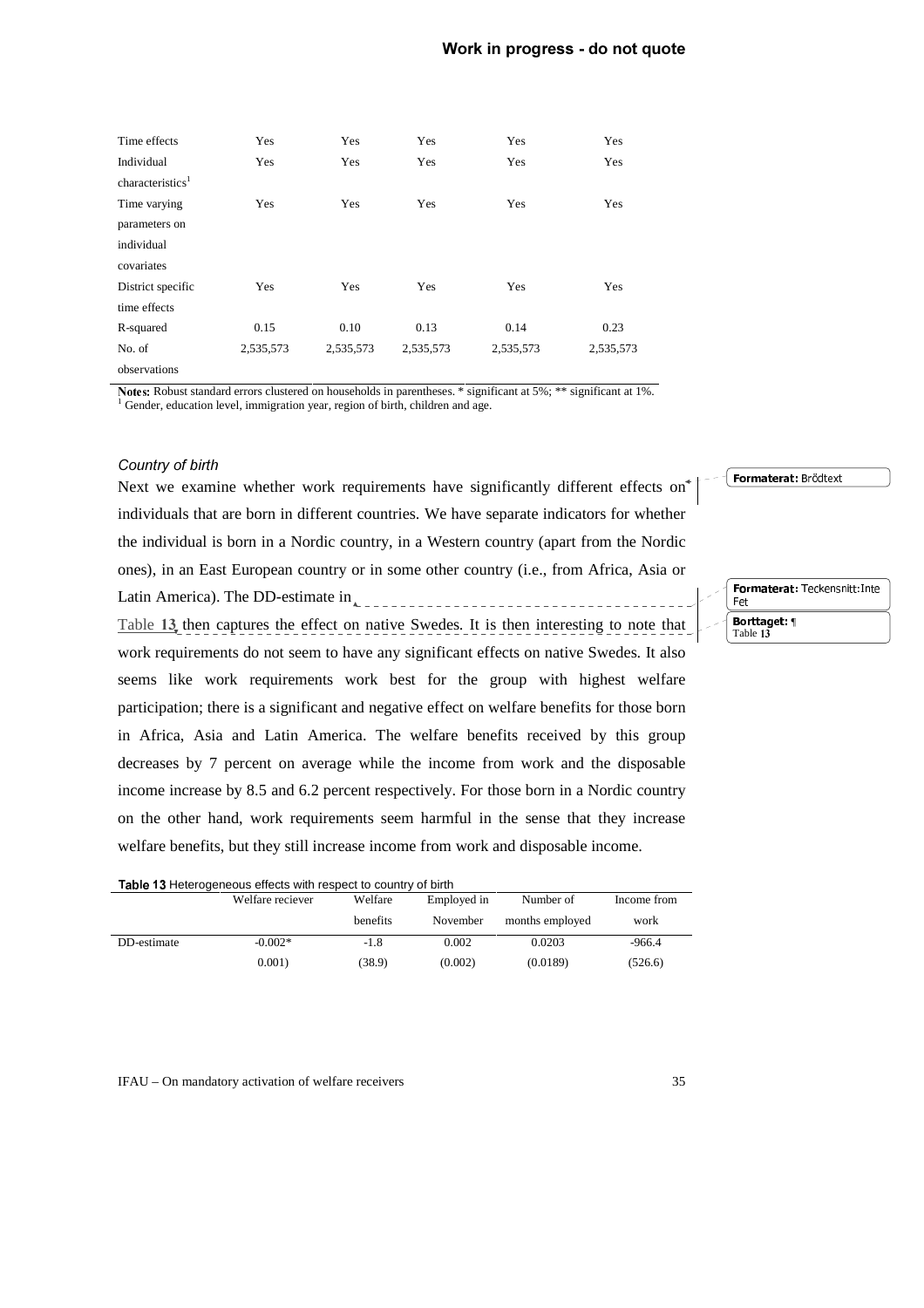#### Work in progress - do not quote

| DD-                          | 0.005       | 442.7*     | 0.002     | 0.0116    | 10624.9** |
|------------------------------|-------------|------------|-----------|-----------|-----------|
| estimate*Nordic              | (0.004)     | (189.5)    | (0.008)   | (0.0913)  | (2652.3)  |
| DD-estimate*                 | $-0.005$    | 19.1       | $-0.020$  | $-0.237*$ | $-3367.0$ |
| Western country              | (0.004)     | (171.8)    | (0.011)   | (0.129)   | (3552.6)  |
| DD-estimate*                 | $-0.001$    | $-106.6$   | $0.017*$  | 0.145     | 10331.1** |
| East European                | (0.005)     | (226.5)    | (0.008)   | (0.0965)  | (2534.4)  |
| DD-estimate*                 | $-0.014***$ | $-527.2**$ | 0.008     | $0.115**$ | 8142.1**  |
| Other country                | (0.003)     | (128.2)    | (0.004)   | (0.0495)  | (1297.1)  |
| City district fixed          | Yes         | Yes        | Yes       | Yes       | Yes       |
| effect                       |             |            |           |           |           |
| Time effects                 | Yes         | Yes        | Yes       | Yes       | Yes       |
| Individual                   | Yes         | Yes        | Yes       | Yes       | Yes       |
| characteristics <sup>1</sup> |             |            |           |           |           |
| Time varying                 | Yes         | Yes        | Yes       | Yes       | Yes       |
| parameters on                |             |            |           |           |           |
| individual                   |             |            |           |           |           |
| covariates                   |             |            |           |           |           |
| District specific            | Yes         | Yes        | Yes       | Yes       | Yes       |
| time effects                 |             |            |           |           |           |
| R-squared                    | 0.15        | 0.13       | 0.13      | 0.14      | 0.23      |
| No. of observations          | 2,535,573   | 2,535,573  | 2,535,573 | 2,535,573 | 2,535,573 |
|                              |             |            |           |           |           |

Notes: Robust standard errors clustered on households in parentheses. \* significant at 5%; \*\* significant at 1%. <sup>1</sup> Gender, education level, immigration year, region of birth, children and age.

# **7** Conclusions

In this paper we examine whether the introduction of mandatory activation programs have any effects on welfare participation, employment, and disposable income. The theoretical prediction from the Besley and Coate (1992) model is that mandatory activation decrease welfare participation and, implicitly, increase employment. As far as we know, this is the first time that a clear empirical test of the hypothesis that this type of program imply fewer people on welfare has been carried out taking both entry and exit effects into account.

To be able to identify a causal effect, we make use of a variation in the data that was generated by the gradual implementation of a welfare reform in the city districts in the municipality of Stockholm. The reforms implied that the city districts introduced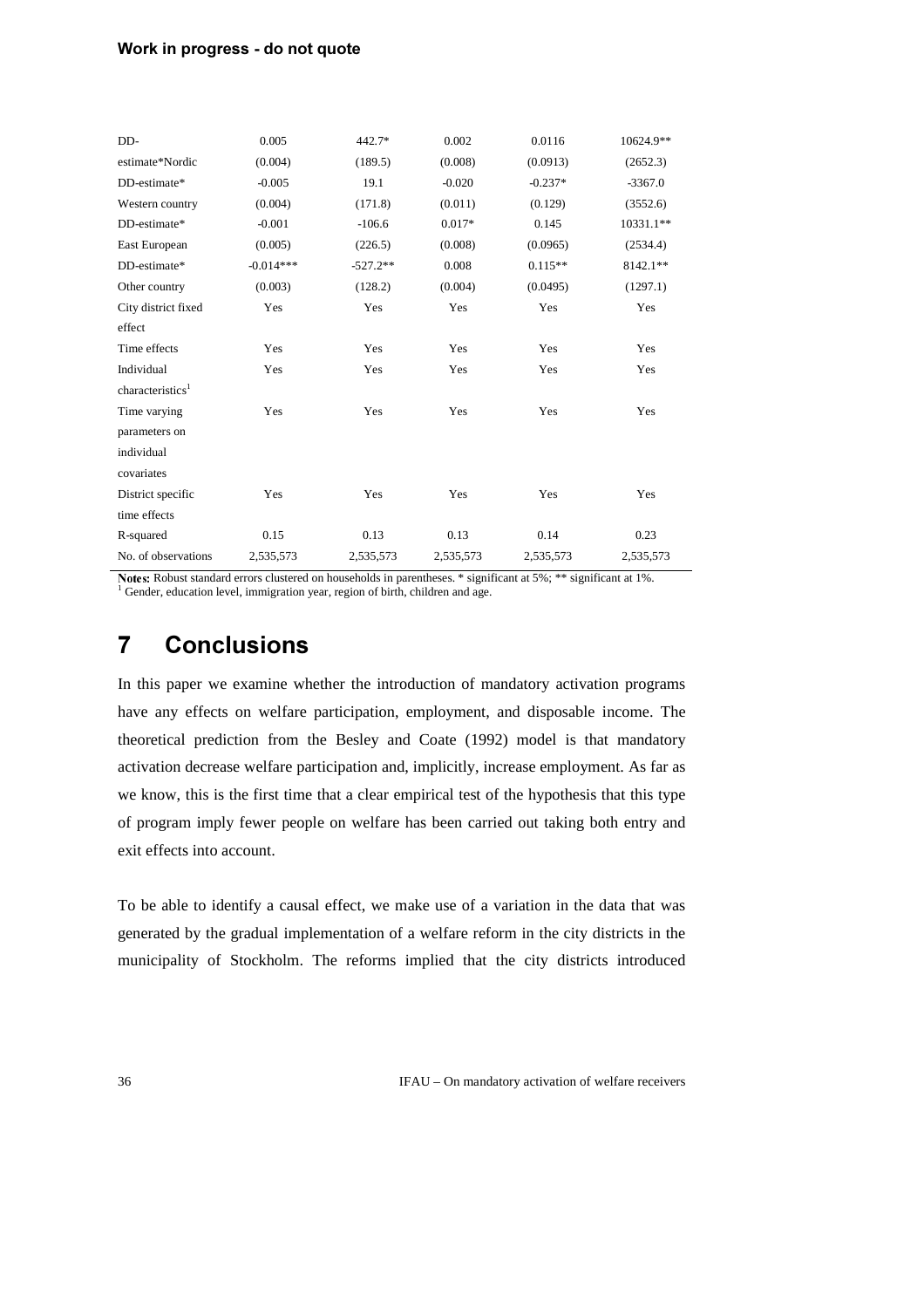mandatory activation programs for individuals on welfare. The data is very suitable for examining the question at hand for several reasons. First, the reforms were clean in the sense that no other instruments, like time limits or tax credits, were introduced at the same time, implying that we are able to estimate the direct effects of the programs. Second, the reform was initiated at different points in time in different city districts, which make identification easier. Finally, using data from city districts within a single local labor market we can easily control for common macro economic shocks

On average, we find that the introduction of mandatory activation programs decreases welfare participation; the introduction of work requirements leads to a 0.4 percentage point reduction in the probability of being a welfare participant (an effect that constitutes approximately 4.5 percent of the average welfare participation rate in the sample). This effect, which must be considered as fairly large, is well in line with the prediction from the Besley and Coate (1992) model. Also we find a positive effect on employment (the probability that an individual is employed increases with the introduction of the programs).

We also find that activation programs seem to work best for young people and for people born outside the Western world. These results are especially interesting given the scarring effects of youth unemployment found in Skans (2004). Hence, it seems like the programs work best for the most welfare prone groups.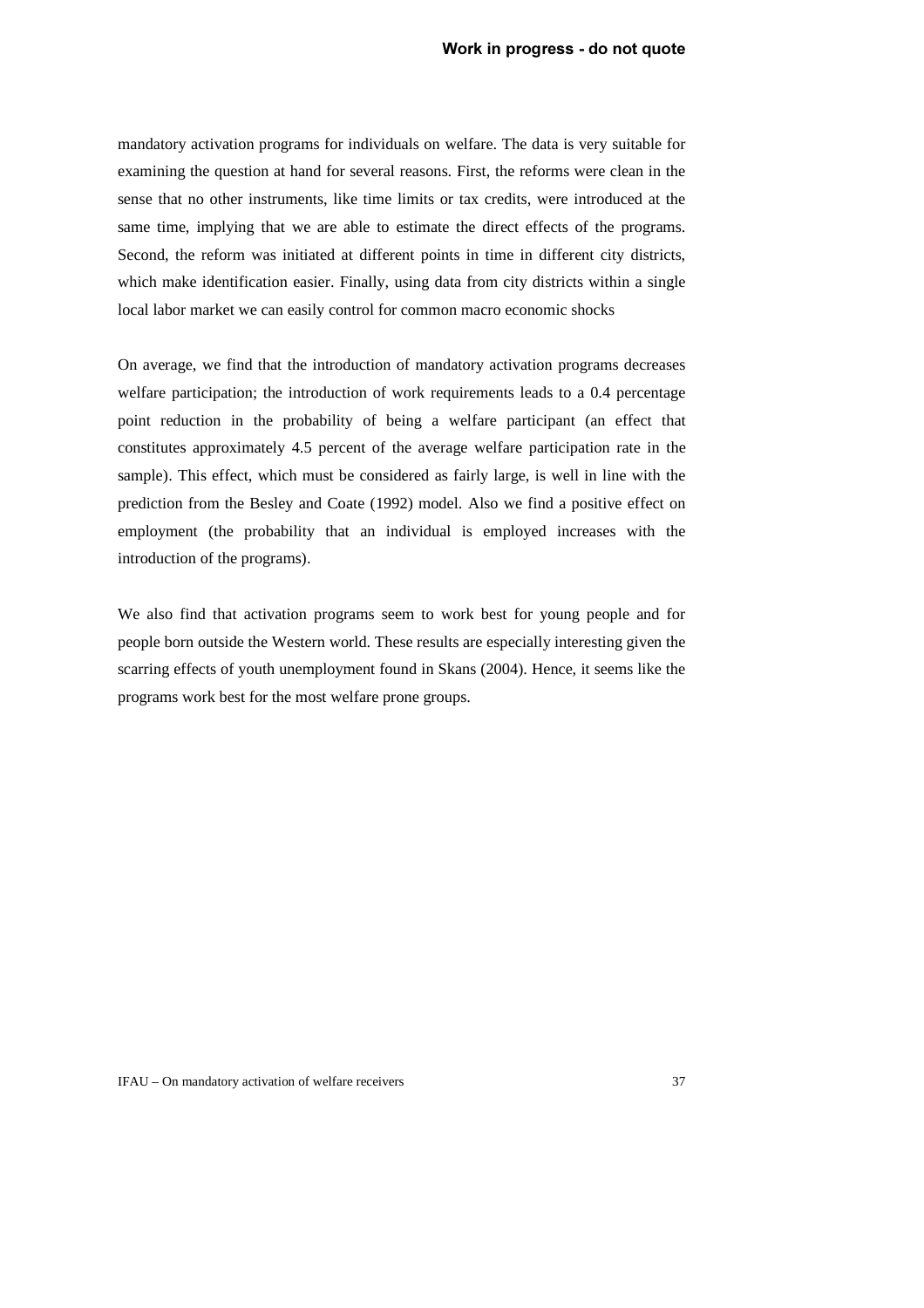### **References**

- Barth E., B. Bratsberg and O. Raaum, (2004) "Identifying Earnings Assimilation of Immigrants under Changing Macroeconomic Conditions" *Scandinavian Journal of Economics* 106 (1), 1–22.
- Barth E., B. Bratsberg and O. Raaum (2006), "Local Unemployment and the Relative Wages of Immigrants: Evidence from the Current Population Surveys" Review of *Economics and Statistics May 2006, Vol. 88, No. 2, 243–263.*
- Benus, J. M. and T. R. Johnson (1997), "Evaluation of the Maryland unemployment insurance work search demonstration", Report prepared for Maryland Department of Labor, Battelle Memorial Institute in conjunction with Abt Assoiciates Inc.
- Bergmark, Å. (2000), "Socialbidragen under 1990-talet", in *SOU 2000:40. Välfärd och* försörjning.
- Besley, T. and S. Coate (1992), "Workfare vs. Welfare: Incentive Arguments for Work Requirements in Poverty Alleviation Programs", *American Economic Review*, Vol. 82, 249–261.
- Black, D. A., J. A. Smith, M. B. Berger and B. J. Noel (2003), "Is the threat of reemployment services more effective than the services themselves? Evidence from random assignment in the UI system.", *American Economic Review*, Vol. 93, 1313– 1327.
- Blank, R. (2002), "Evaluating Welfare Reform in the United States", *Journal of Economic Literature, Vol. 40, 1105–1166.*
- Blomberg, G., V. Ekström and D. Rauhut (2006), "Bidrag och motprestation: en uppföljning av arbetet med arbetslösa socialbidragstagare i sex stadsdelsområden i Stockholm stad", FoU-enheten, Stadsledningskontoret i Stockholms stad.
- Bloom, D. and C. Michalopoulos (2001), *How Welfare and Work Policies Affect Employment and Income: A Synthesis of Research*, Manpower Demonstration Research Corporation, New York.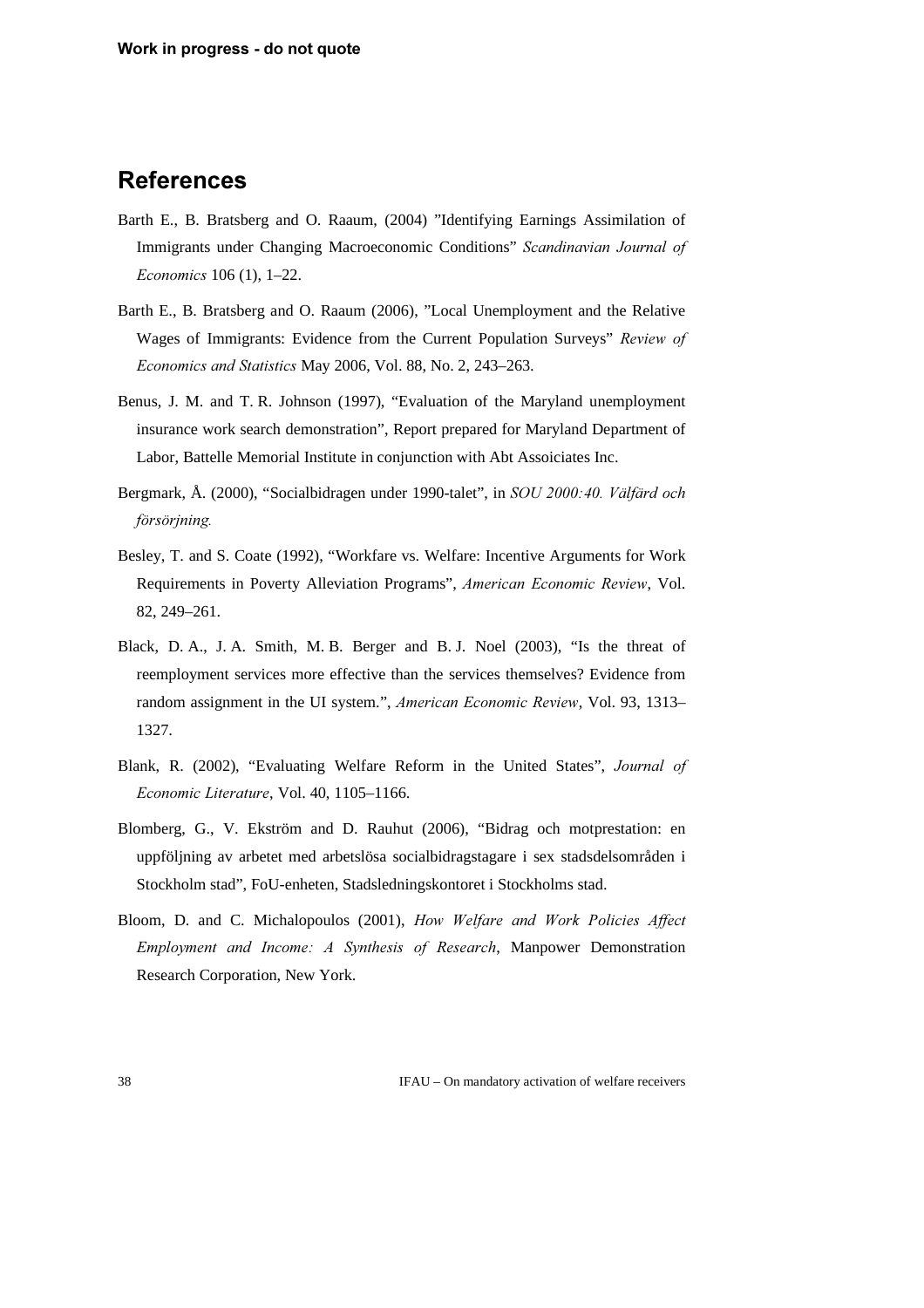- Donald, S. G. and K. Lang (2007), "Inference with difference in differences and other panel data", *The Review of Economics and Statistics*, Vol. 89, 221-233.
- Edmark, K. (2007), "Did the introduction of activation programs in Stockholm town districts affect the moving choices of welfare prone individuals?", in K. Edmark *Strategic interactions among Swedish local governments, Ph. D. Thesis, Department* of economics, Uppsala university.
- Ekström, V. (2005), "Individens eget ansvar och samhällets stöd En utvärdering av "Skärholmsmodellen" vid Jobbcentrum Sydväst", FoU-enheten, Stadsledningskontoret i Stockholms stad.
- Giertz, A. (2004), *Making the poor work. Social assistance and activation programs in Sweden, Lund Dissertations in Social Work, No 19, Lund University.*
- Grogger, J., S. Haider, and J. Klerman (2003), "Why Did the Welfare Rolls Fall in the 1990s? The Importance of Entry", *American Economic Review*, Vol. 93, 288-292.
- Johansson, H. (2000), "Ungdomar med socialbidrag ett politiskt problem for 1990 talet", in *SOU* 2000:40. Välfärd och försörjning.
- Johansson, H. (2001), "I det sociala medborgarskapets skugga. Rätten till socialbidrag under 1980- och 1990-talen", Lund, Arkiv.
- Meyer, B. D. and J. X. Sullivan (2003), "Measuring the well-being of the poor using income and consumption", *Journal of Human Resources*, Vol. 38 (Supplement), 1180-1220.
- Meyer, B. D. and J. X. Sullivan (2004), "The effects of welfare and tax reform: the material well-being of single mothers in the 1980s and 1990s", *Journal of Public Economics*, Vol. 88, 1387-1420.
- Milton, P. and R. Bergström (1998), "Uppsalamodellen och socialbidragstagarna. En effektutvärdering", CUS-rapport 1998:1, The National Board of Health and Welfare. Later published in Milton, P (2006) Arbete i stället för bidrag? Om aktiveringskraven i socialtjänsten och effekten för de arbetslösa bidragstagarna, Ph. D. Dissertation, Department of Sociology, Uppsala University.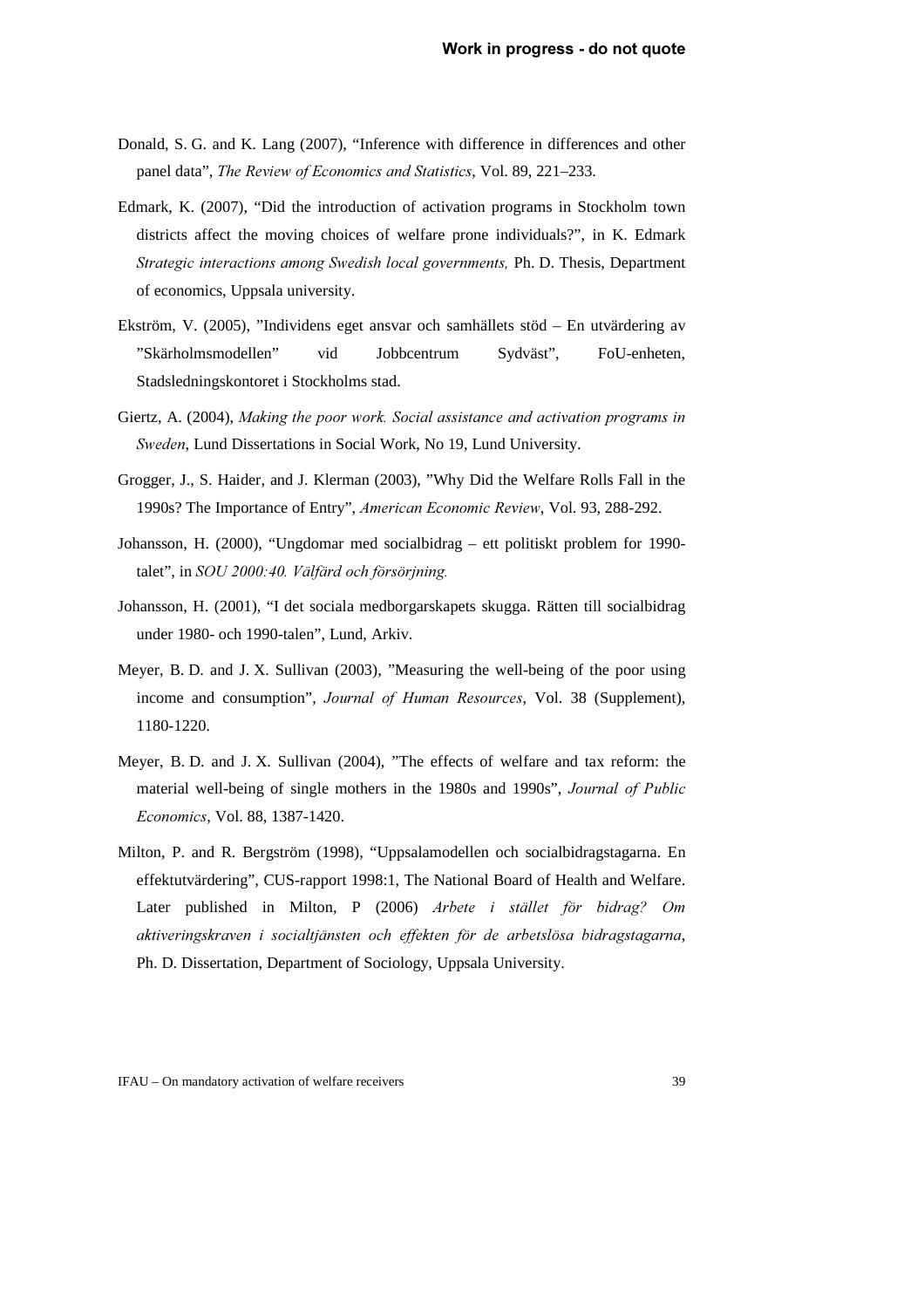- Moffitt, R. (2007), "Welfare Reform: The US Experience", paper presented at the conference "From Welfare to work", organized by the Swedish Economic Council in Stockholm, 7 May, 2007, forthcoming in *Swedish Economic Policy Review*
- Salonen, T. and R. Ulmestig (2004), "Det nedersta trappsteget En studie om kommunal aktivering", Institutet för vårdvetenskap och socialt arbete, Växjö universitet.
- Skans O. N. (2004), "Scarring effects of the first labour market experience", Working Paper 2004:14, IFAU, Uppsala.
- Thorén, K. H. (2005), "Municipal activation policy: A case study of the practical work with unemployed social assistance recipients", Working Paper 2005:20, IFAU, Uppsala.
- Wooldridge J. M. (2003), "Cluster-sample methods in applied econometrics", The *American Economic Review, Vol. 93, 133-138*
- Åslund O. & D.-O. Rooth (2007), "Do when and where matter? Initial labor market conditions and immigrant earnings", *Economic Journal*, Vol. 117, 422–448.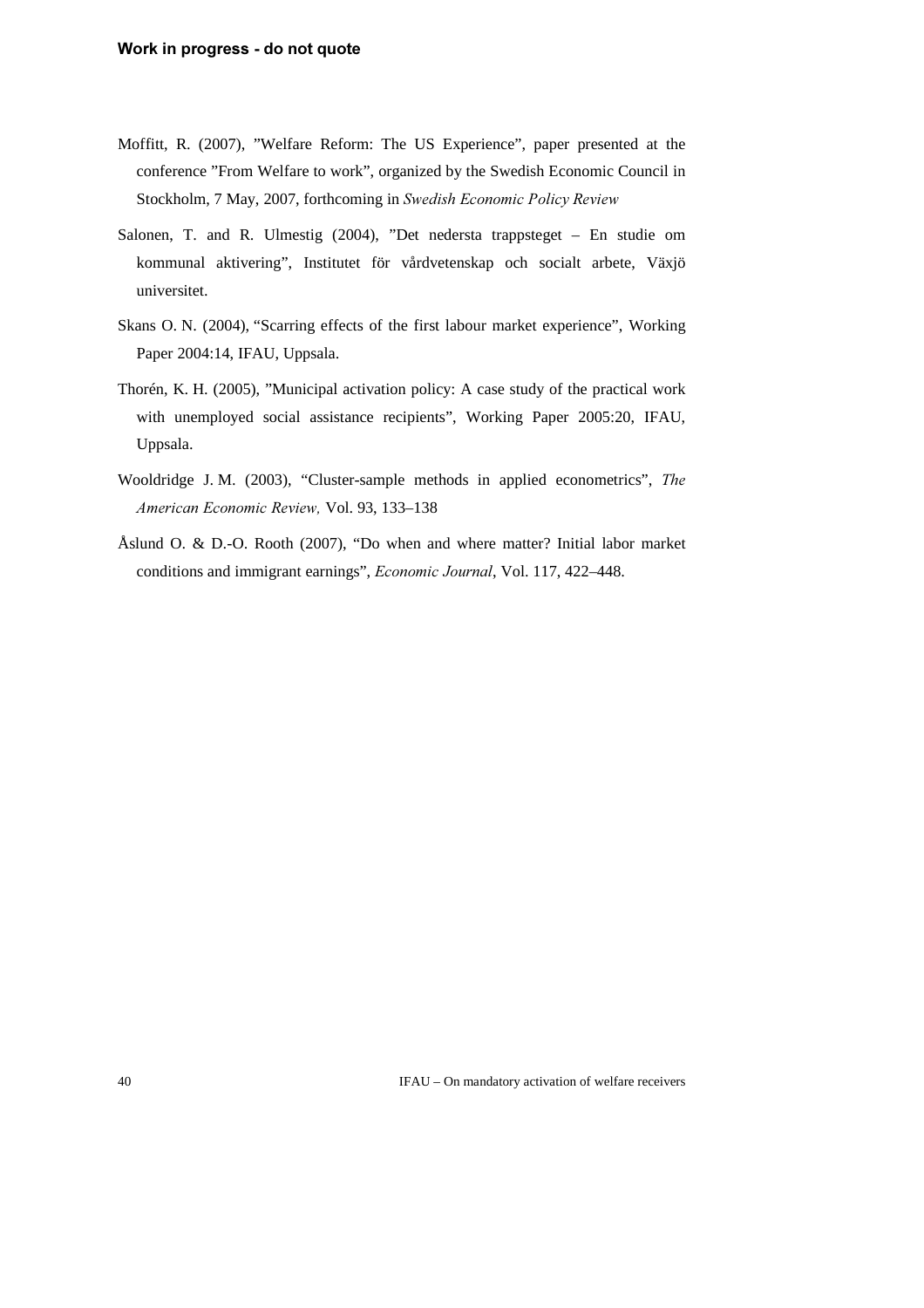

# Appendix A: Map - city districts of Stockholm.

- 1. Kista
- 2. Rinkeby
- 3. Spånga-Tensta
- 4. Hässelby-
- Vällingby
- 6. Bromma
- 8. Kungsholmen
- 9. Norrmalm
- 10. Östermalm
- 12. Maria-Gamla

stan

- 13. Katarina-
- Sofia
- 14. Enskede-
- Årsta
- 15. Skarpnäck
- 18. Farsta
- 20. Vantör
- 21. Älvsjö
- 22. Liljeholmen
- 23. Hägersten
- 24. Skärholmen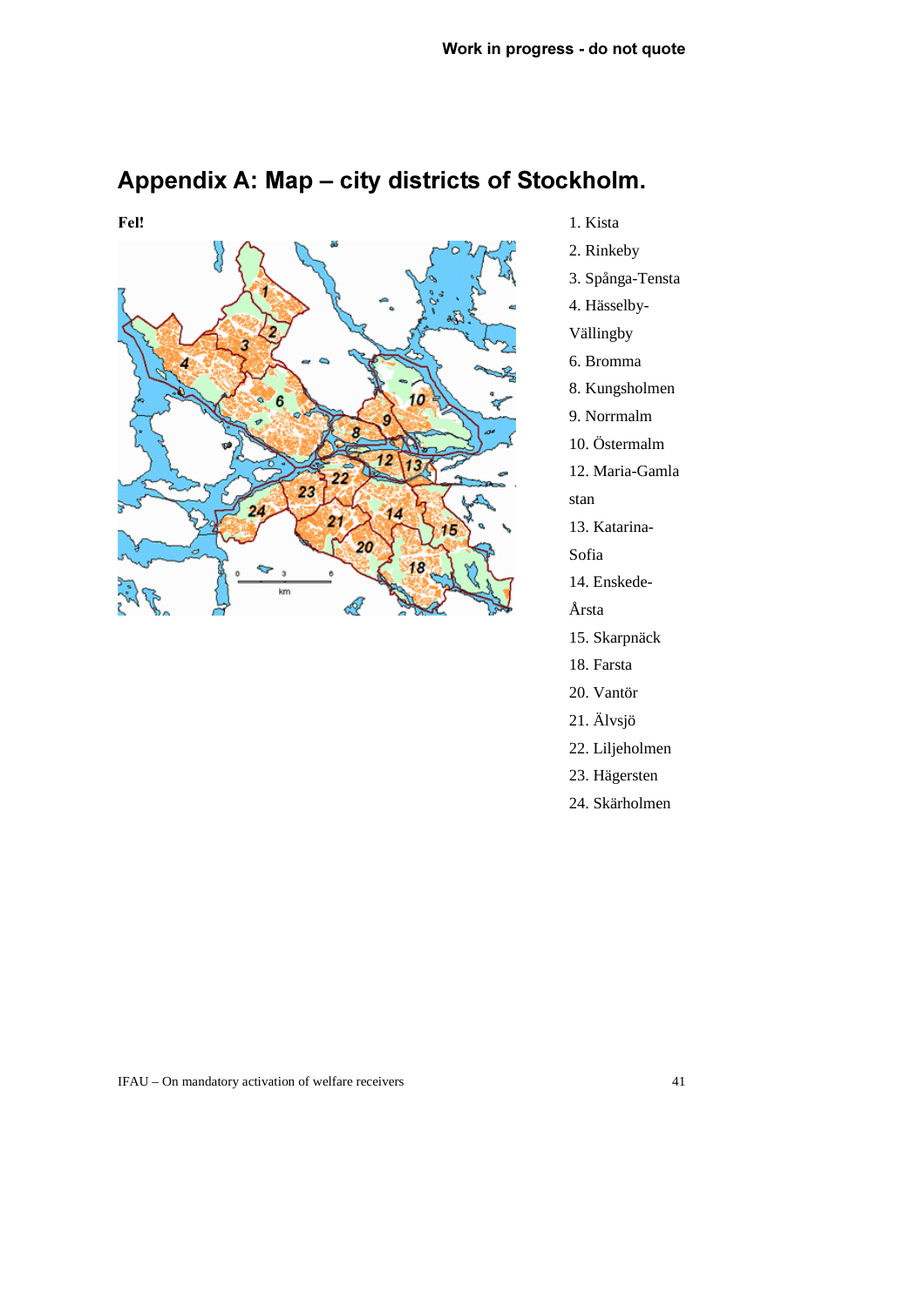# Appendix B: Survey to the social service unit of the town districts

(Note that the original version is in Swedish, and that this is a translated version.)

The survey refers to information on activities for unemployed individuals, capable of working, that receive welfare benefits.

1. Does your town district currently have any activation/labor market related programs for unemployed individuals, capable of working, that receive welfare benefits? Yes

No

If no, turn to question 9 of the survey.

If yes, please name the program/programs:

2. From which year does this program/these programs exist in its current form (under the same or a different name)?

3. Does the program/s encompass all individuals, capable of working, that are unemployed and receive welfare benefits?

Yes

No

4. If you have responded "No" to question 3:

 - How large share of all individuals, capable of working, that are unemployed and receive welfare benefit are encompassed by the program?

- Which groups of individuals are targeted by the program?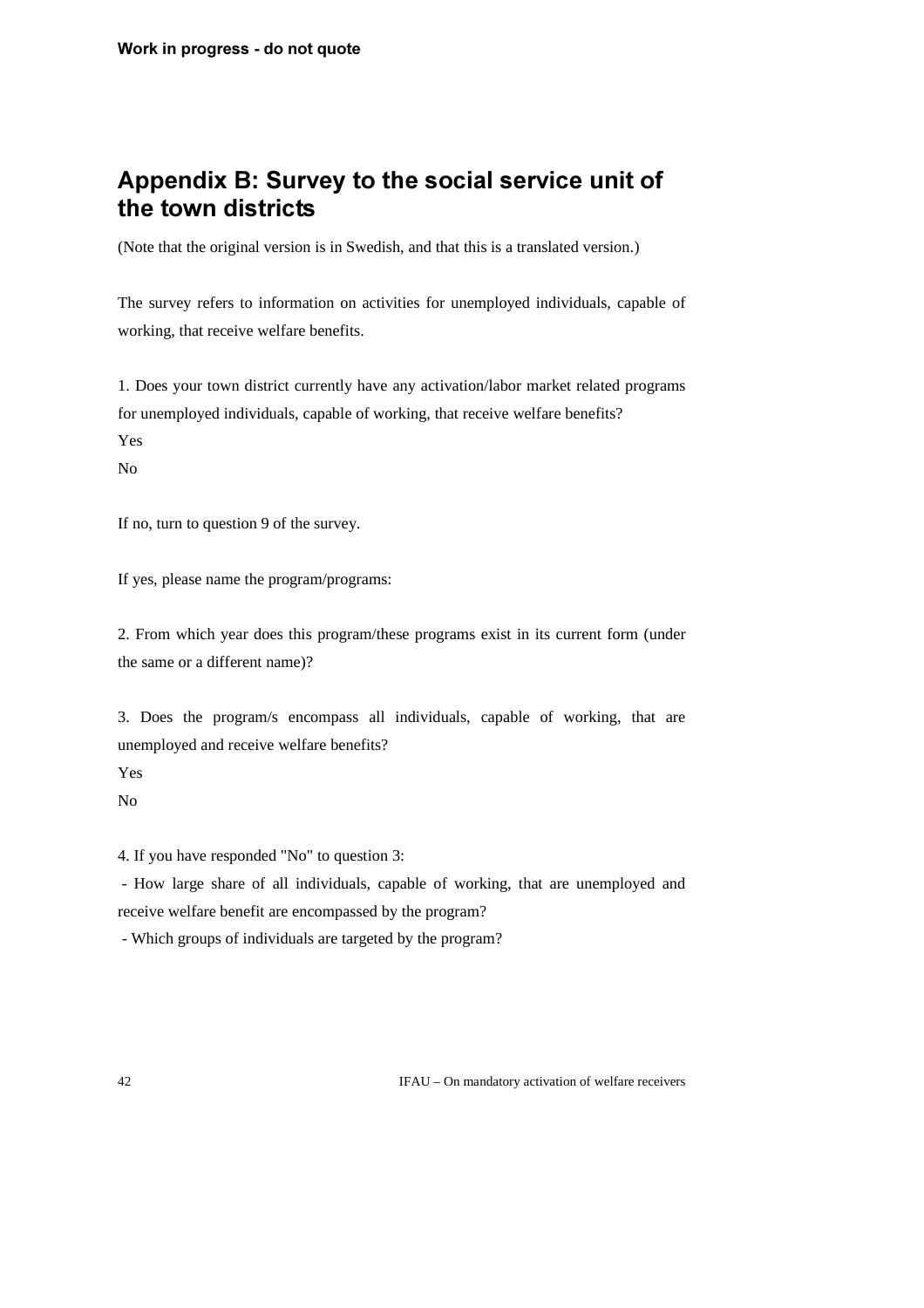5. Please, specify how and to which extent are the following activities being used in the program/programs:

a. Job-seeking activities

b. Job training activities

c. Other assigned work (for example within the municipal services)

d. Other activities – please specify which:

6. What is the minimum number of hours of weekly attendance that is required in the program/programs?

7. Is absence/non-attendance systematically reported to the social service officials?

Yes

No

Comments: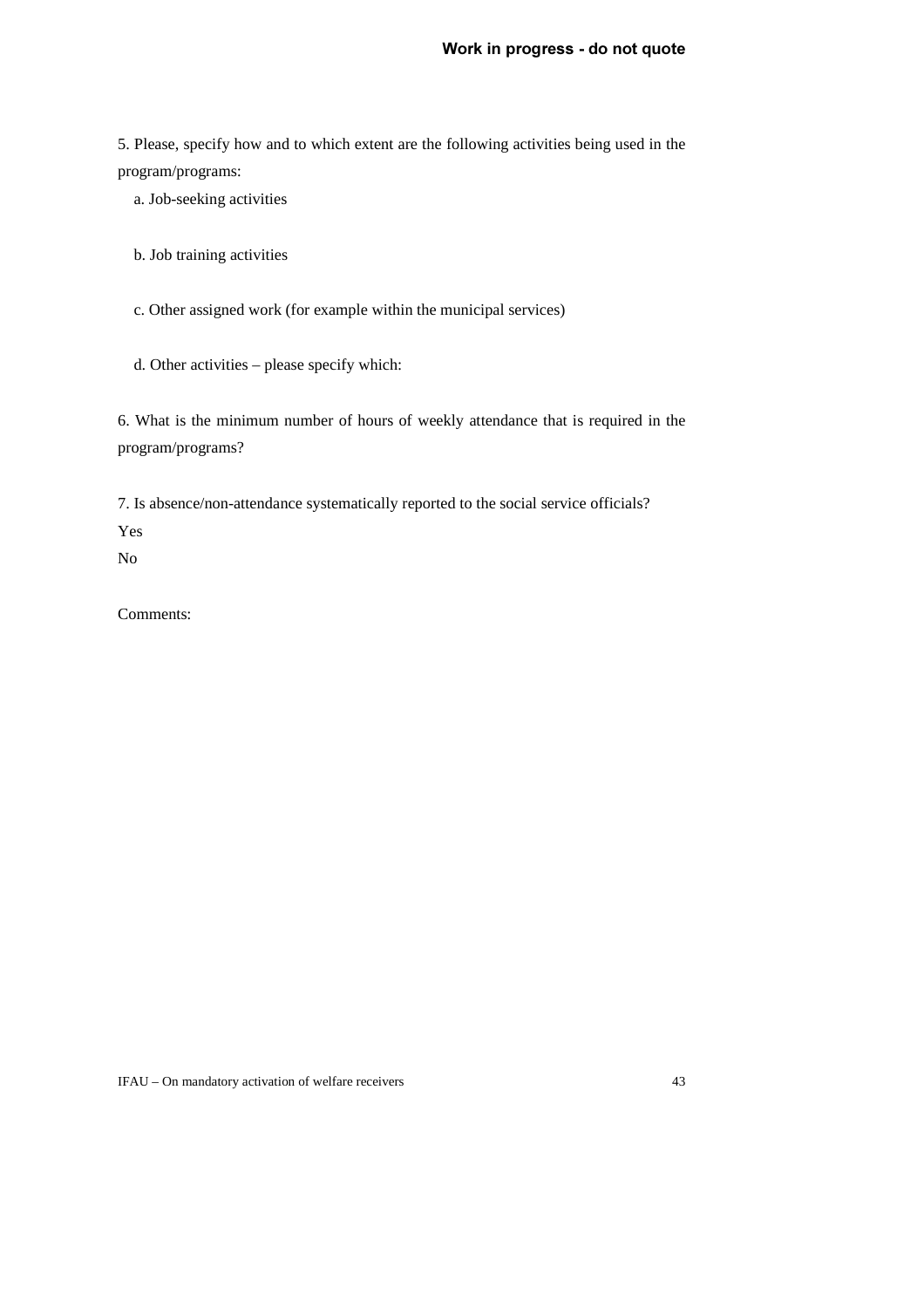#### Work in progress - do not quote

8. Can absence/non-attendance (without acceptable motivation) lead to rejection of the welfare benefit application?

Yes

No

Comments:

In the following part of the survey we ask for information on programs that were targeted to unemployed individuals, capable of working, that receive welfare benefits, before today's program/programs started.

9. Which programs have been in place under the period from 1990 until the start of today's program/programs? Under each number below, please specify the name of the program, or the main activity if a name does not exist, for example "Meeting with job counselor". Please also specify during which years the program/activity was in place.

| Program 1: |  |
|------------|--|
|            |  |
|            |  |
|            |  |
| Program 2: |  |
|            |  |
|            |  |

[..etc..]

Below follows a set of questions about the programs/activities that were in place before today's program/-s. Please, answer the questions about each program under the number that corresponds to the list above.

Program/Activity 1: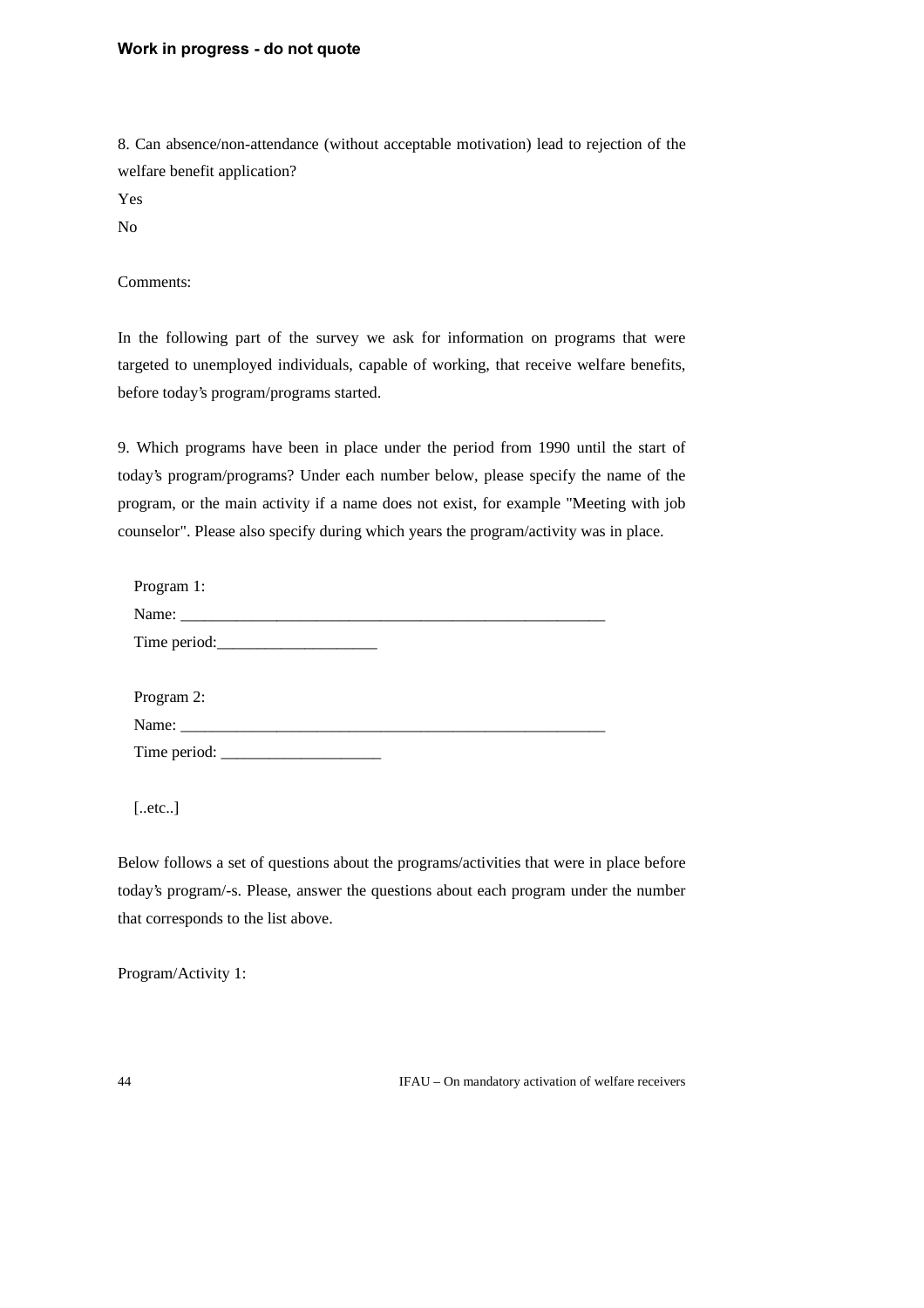1. Which groups were targeted by the program/activity?

2. How large a share of all individuals, capable of working and receiving welfare benefits, were encompassed by the program/activity?

3. Please, specify to which extent the following activities were used in the program/activity:

a. Job-seeking activities

b. Job-training activities

c. Other assigned work (for example within the municipal services)

d. Other activities, please specify which: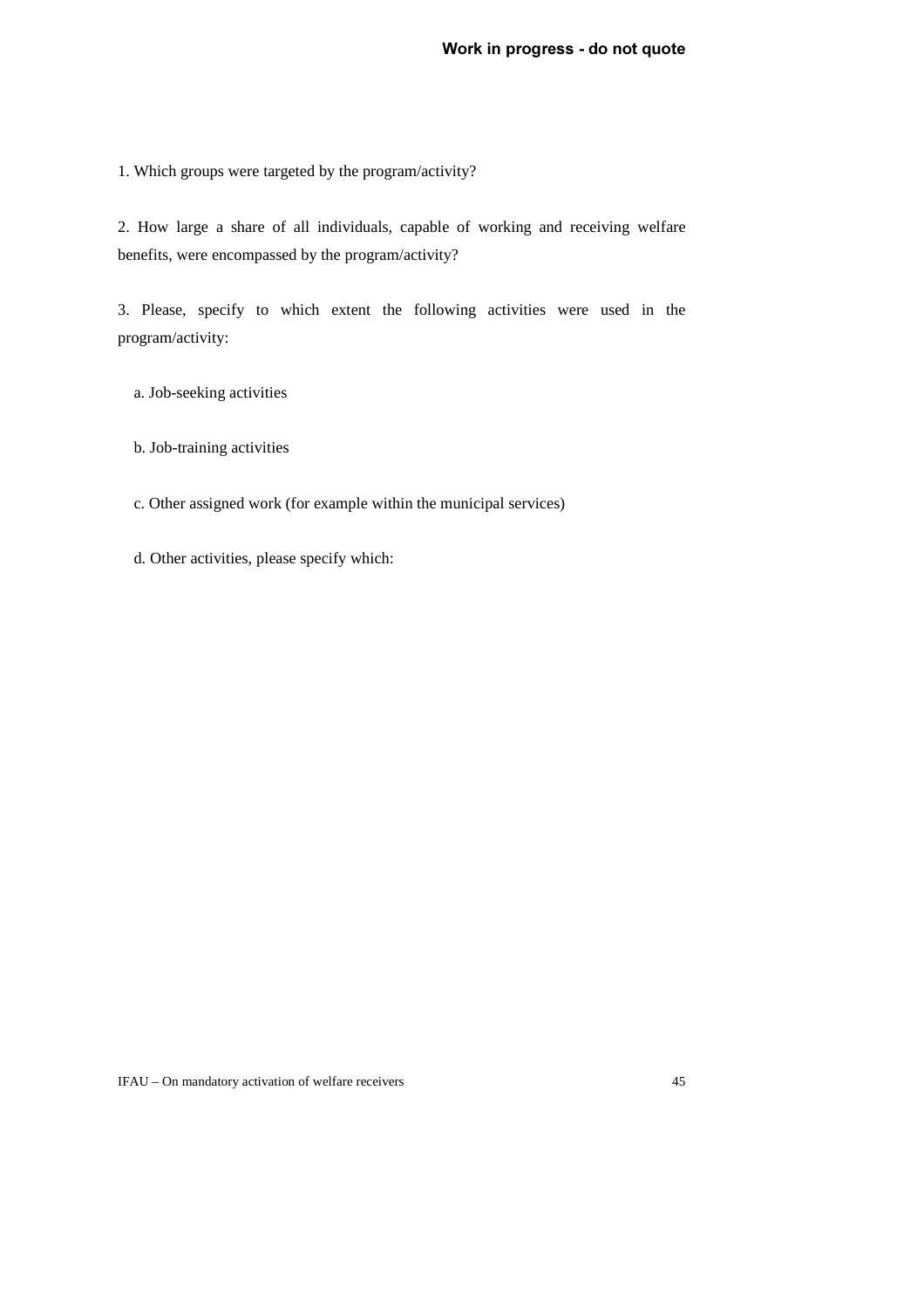#### Work in progress - do not quote

7. Was \*\*absence/non-attendance systematically reported to the social service officials? Yes

No

If yes, in which way:

8. Could absence/non-attendance (without acceptable motives) lead to refusal/rejection on the welfare benefit application?

Yes

No

Comments:

Program/ Activity 2:

[The same questions were repeated for all programs/activities listed.]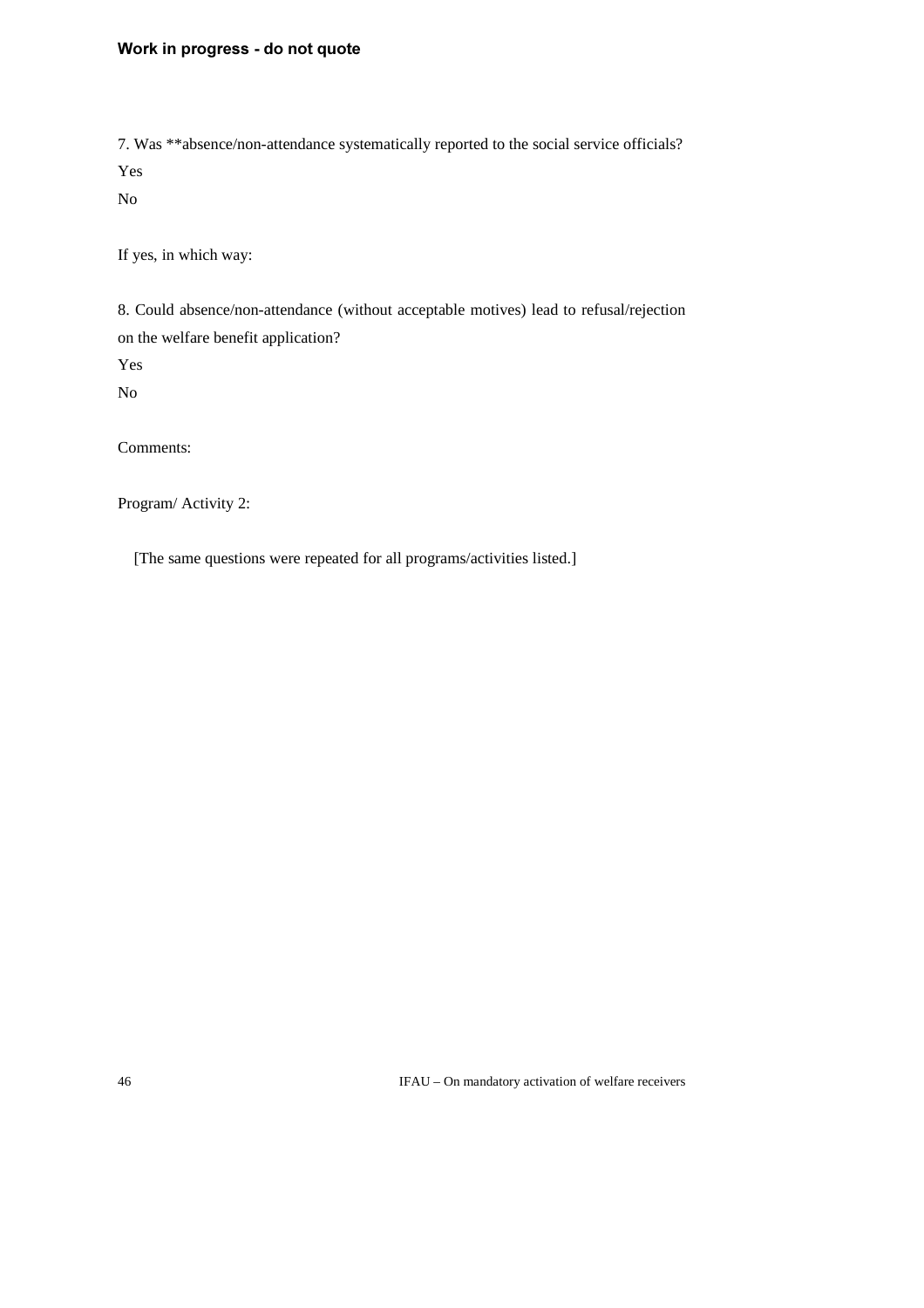## **Appendix C: Register data**

The data used in this paper come from three databases (all of them part of the IFAUdatabase): LOUISE, syss and anst.

- LOUISE: A longitudinal database containing information on education, income and employment for the whole population older than 16 in Sweden. It covers the data for the years 1990 and onwards.
- Syss: Syss is part of RAMS (registered labor market statistics) and contains data on employer, income from employment and employment from 1985 to 2000. For later years, see LOUISE.

Anst: anst is part of RAMS (registered labor market statistics) and contains information about when the employee started the employment and when the employment was terminated.

| Variable                    | Database and name       | Description                                                                           |  |  |  |  |
|-----------------------------|-------------------------|---------------------------------------------------------------------------------------|--|--|--|--|
| Dependent variables         |                         |                                                                                       |  |  |  |  |
| Welfare receiver            | LOUISE: socbidp1*       | Indicator variable which takes value 1 if socbidp $1>0$ .                             |  |  |  |  |
| Welfare benefits            | LOUISE: socbidp1        | The individual's share of the household's welfare benefits.                           |  |  |  |  |
|                             |                         | Includes zeros.                                                                       |  |  |  |  |
| <b>Employed in November</b> | sys: syss*              | Indicator variable which takes the value 1 if an individual is                        |  |  |  |  |
|                             |                         | employed for at least 1 hour in November.                                             |  |  |  |  |
| Employed all year           | anst: mantill & manfran | The variable take the value 1 if an individual has been                               |  |  |  |  |
|                             |                         | employed a full year in a position which has generated more                           |  |  |  |  |
|                             |                         | than 25 % of the minimum wage for a worker within the Hotel<br>and restaurant sector. |  |  |  |  |
|                             |                         |                                                                                       |  |  |  |  |
| Months employed             | anst: mantill & manfran | The number of months an individual has been employed during                           |  |  |  |  |
|                             |                         | the year in a position which has generated more than 25 % of                          |  |  |  |  |
|                             |                         | the minimum wage for a worker within the Hotel and restaurant                         |  |  |  |  |
|                             |                         | sector.                                                                               |  |  |  |  |
| Income from employment      | LOUISE: loneink         | The sum of gross earnings from an employer during the year.                           |  |  |  |  |
| Disposable income           | LOUISE: dispink         | All income from work and social security systems, transfers                           |  |  |  |  |
|                             |                         | minus taxes, study loan payments etc. For details, see SCB, En                        |  |  |  |  |
|                             |                         | utbildning,<br>longitudinell<br>databas<br>kring<br>inkom st<br>och                   |  |  |  |  |

#### Table C 1 Definition of variables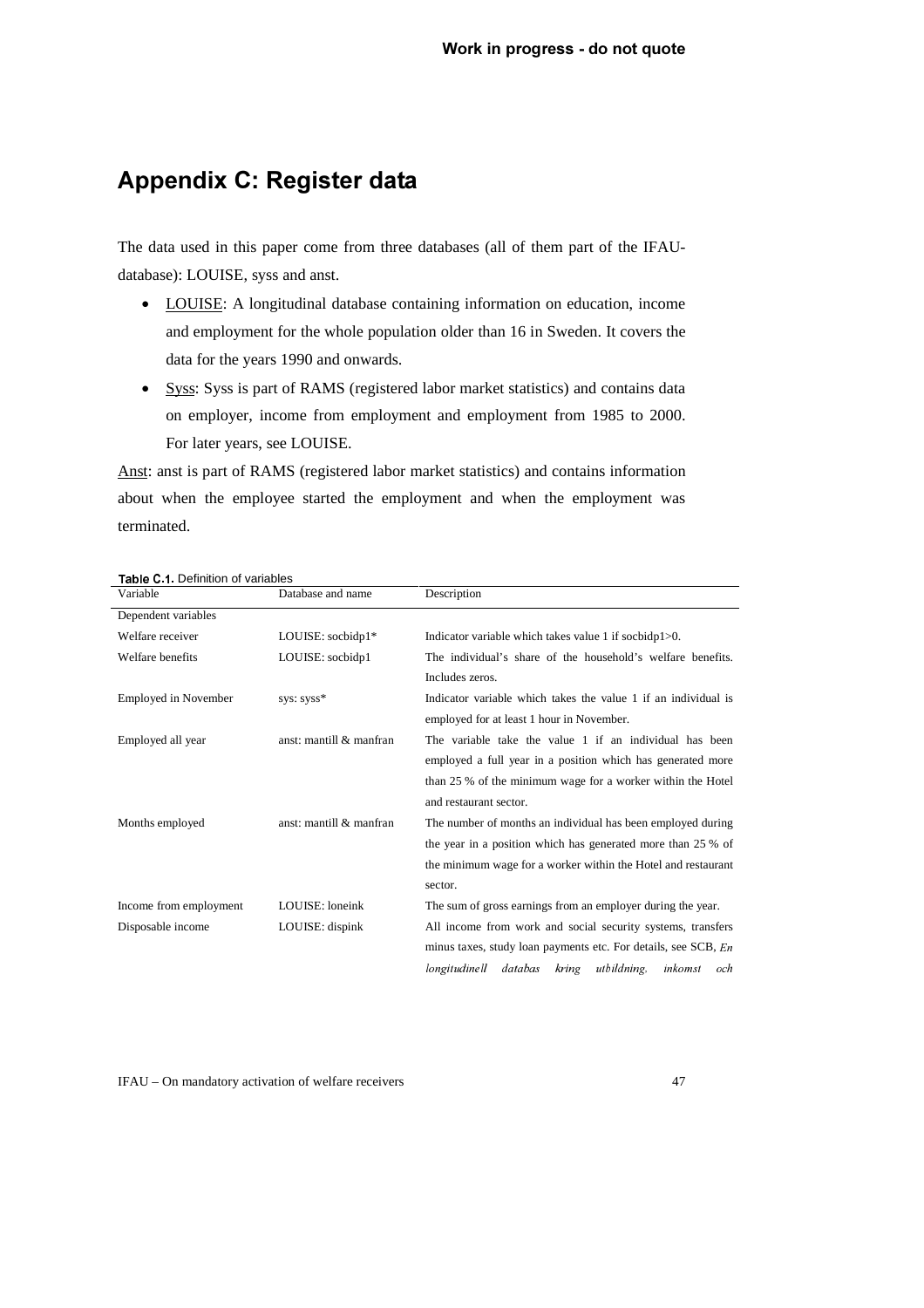| Variables used for heterogeneous effects    |                          |                                                                                                     |  |  |  |
|---------------------------------------------|--------------------------|-----------------------------------------------------------------------------------------------------|--|--|--|
| Two parent households with                  | barn0003<br>LOUISE:<br>& | Indicator variable which takes the value 1 if a household is                                        |  |  |  |
| Young children $\left(\leq 7\right)$ years) | barn0406, famstf         | headed by two adults and have children less than 7 years in the<br>household.                       |  |  |  |
| Single-parent household with                | LOUISE:<br>barn0003<br>& | Indicator variable which takes the value 1 if a household is                                        |  |  |  |
| young children                              | barn0406, famstf         | headed by one adult and have children less than 7 years in the<br>household.                        |  |  |  |
| $18 - 25$                                   | LOUISE: fodar*           | Indicator variable which takes the value 1 if an individual is<br>within the age interval 18–25.    |  |  |  |
| Born in Sweden                              | sys: fland               | Indicator variable for Sweden as country of birth.                                                  |  |  |  |
| Born in Nordic country                      | sys: fland               | Indicator variable for any of the Nordic countries as country of<br>birth.                          |  |  |  |
| Born in Western country                     | sys: fland               | Indicator variable for any of the Western countries as country                                      |  |  |  |
|                                             |                          | of birth (Western Europe, US and Canada).                                                           |  |  |  |
| Born in Eastern Europe                      | sys: fland               | Indicator variable for any of the Eastern European countries as                                     |  |  |  |
|                                             |                          | country of birth.                                                                                   |  |  |  |
| Born in other country                       | sys: fland               | Indicator variable for any other country of birth.                                                  |  |  |  |
| Other control variables                     |                          |                                                                                                     |  |  |  |
| Woman                                       | LOUISE: kon              | Indicator variable which takes value 1 if an individual is a                                        |  |  |  |
|                                             |                          | woman.                                                                                              |  |  |  |
| Households<br>with<br>young                 | LOUISE:<br>barn0003<br>& | Indicator variable for the presence of children less than 7 years                                   |  |  |  |
| children $(\leq 7$ years)                   | barn0406                 | in the household.                                                                                   |  |  |  |
| $26 - 35$                                   | LOUISE: fodar*           | Indicator variable which takes the value 1 if an individual is                                      |  |  |  |
|                                             |                          | within the age interval 26–35                                                                       |  |  |  |
| $36 - 45$                                   | LOUISE: fodar*           | Indicator variable which takes the value 1 if an individual is                                      |  |  |  |
|                                             |                          | within the age interval 36–45                                                                       |  |  |  |
| $46 - 64$                                   | LOUISE: fodar*           | Indicator variable which takes the value 1 if an individual is                                      |  |  |  |
|                                             |                          | within the age interval 45–64                                                                       |  |  |  |
| Children=1                                  | LOUISE:<br>barn0003,     | Indicator variable for the presence of one child under 18 years                                     |  |  |  |
|                                             | $bar0715$ ,<br>barn0406, | in the household.                                                                                   |  |  |  |
|                                             | $bar1617*$               |                                                                                                     |  |  |  |
| Children>1                                  | LOUISE:<br>barn0003,     | Formaterat: Svenska<br>Indicator variable for the presence of more than one child unde<br>(Sverige) |  |  |  |
|                                             | barn0406,<br>$bar0715$ , | 18 years in the household.                                                                          |  |  |  |
|                                             | $bar1617*$               |                                                                                                     |  |  |  |
| Elementary school<9 years                   | LOUISE: hsun*            | Indicator variable which takes the value 1 if the individual's                                      |  |  |  |
|                                             |                          | highest education is elementary school< 9 years.                                                    |  |  |  |
| Elementary school 9 years                   | LOUISE: hsun*            | Indicator variable which takes the value 1 if the individual's                                      |  |  |  |
|                                             |                          | highest education is elementary school 9 years                                                      |  |  |  |

sysselsättning (LOUISE) 1990-2002. 2005. p. 190.

Notes: \* Variable/s used to generate the variable used.